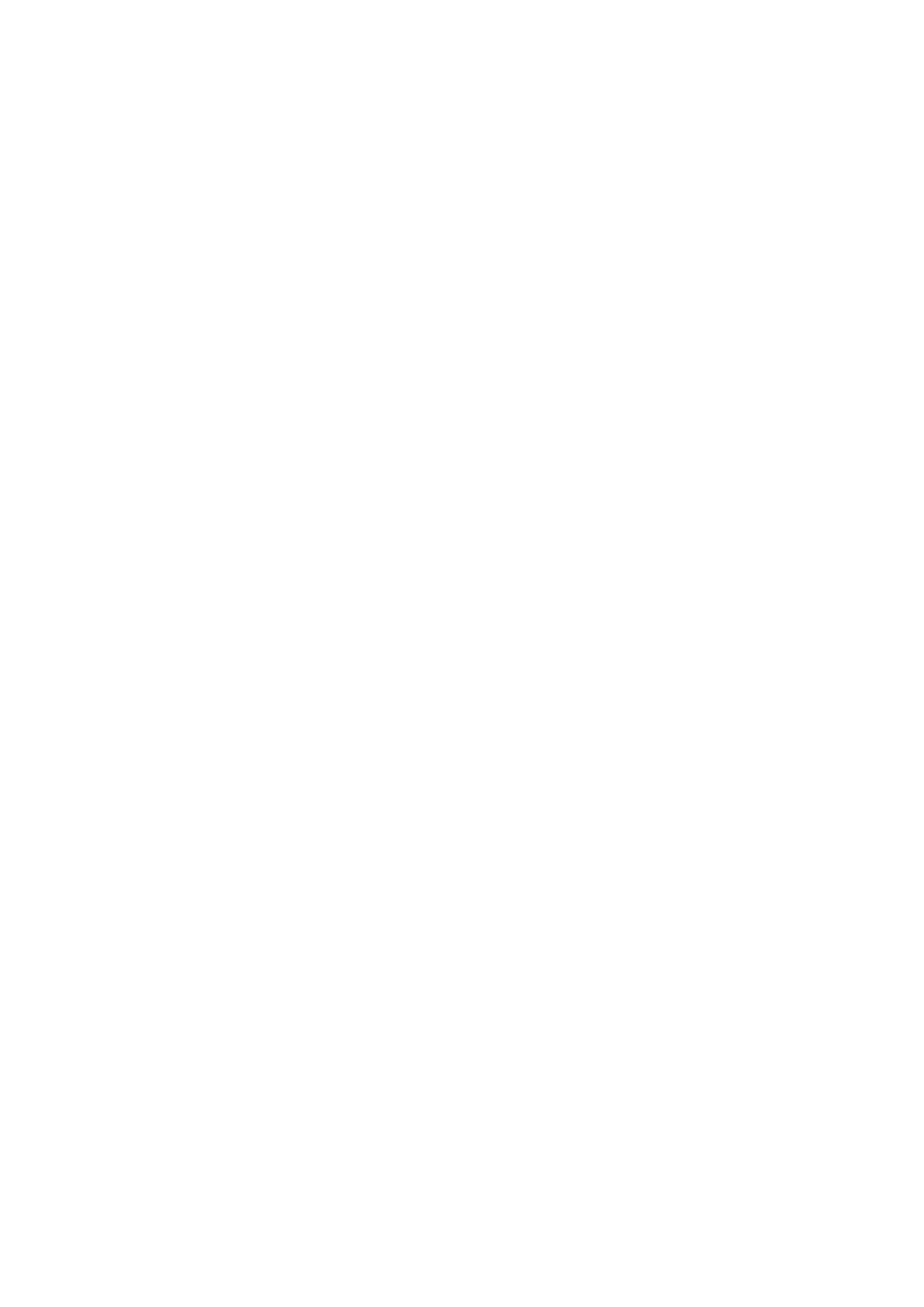## Content

- Law on Environment (extract Chapter 10 Assessment on the effects of certain strategies, plans and programmes on the environment) ("Official Gazette of the Republic of Macedonia" No. 53/05, 81/05, 24/07, 159/08, 83/09, 48/10, 124/10 и 51/11)
- Decree on the public participation in the process of preparation of environmental regulations and other acts as well as environmental plans and programs ("Official Journal of RM" no 147/07)
- Decree Amending the Decree on the public participation in the process of preparation of environmental regulations and other acts as well as environmental plans and programmes ("Official Journal of RM" no 45/11)
- Decree on the strategies, the plans and the programs, including amendments to such strategies, plans and programs, which are subject to a mandatory procedure for assessment of their impact on environment and human health ("Official Journal of RM" no 153/07 and 45/11)
- Decree Amending the Decree on strategies, plans and programmes, including amendments to such strategies, plans and programmes subject to a mandatory procedure for assessment of their impact on environment and human health ("Official Journal of RM" no 45/11)
- Decree on the content of the strategic environmental impact assessment report ("Official Journal of RM" no 153/07)
- Decree on the criteria on the basis of which the decisions as to whether a given planning document is likely to have a significant impact on the environment and human health shall be issued ("Official Journal of RM" no 144/07)
- Ordinance on the composition of the committee and the manner of its operation, the program and the manner of carrying out the expert exam, the amount of the fee for taking the expert examination as well as the amount of the fee for the establishment and maintenance of the list of strategic environmental assessment experts and the manner of acquiring and losing the status of strategic environmental assessment expert, as well as the manner and the procedure for inclusion and exclusion from the list of experts ("Official Journal of RM" no 129/07)
- Ordinance of conducting transboundary consultations. ("Official Journal of RM" no 110/10)
- Ordinance on the form, content and application of the decision for conducting or not-conducting strategic environmental assessment and on the application forms for the need of conducting and not-conducting strategic environmental assessment ("Official Journal of RM" no 122/11)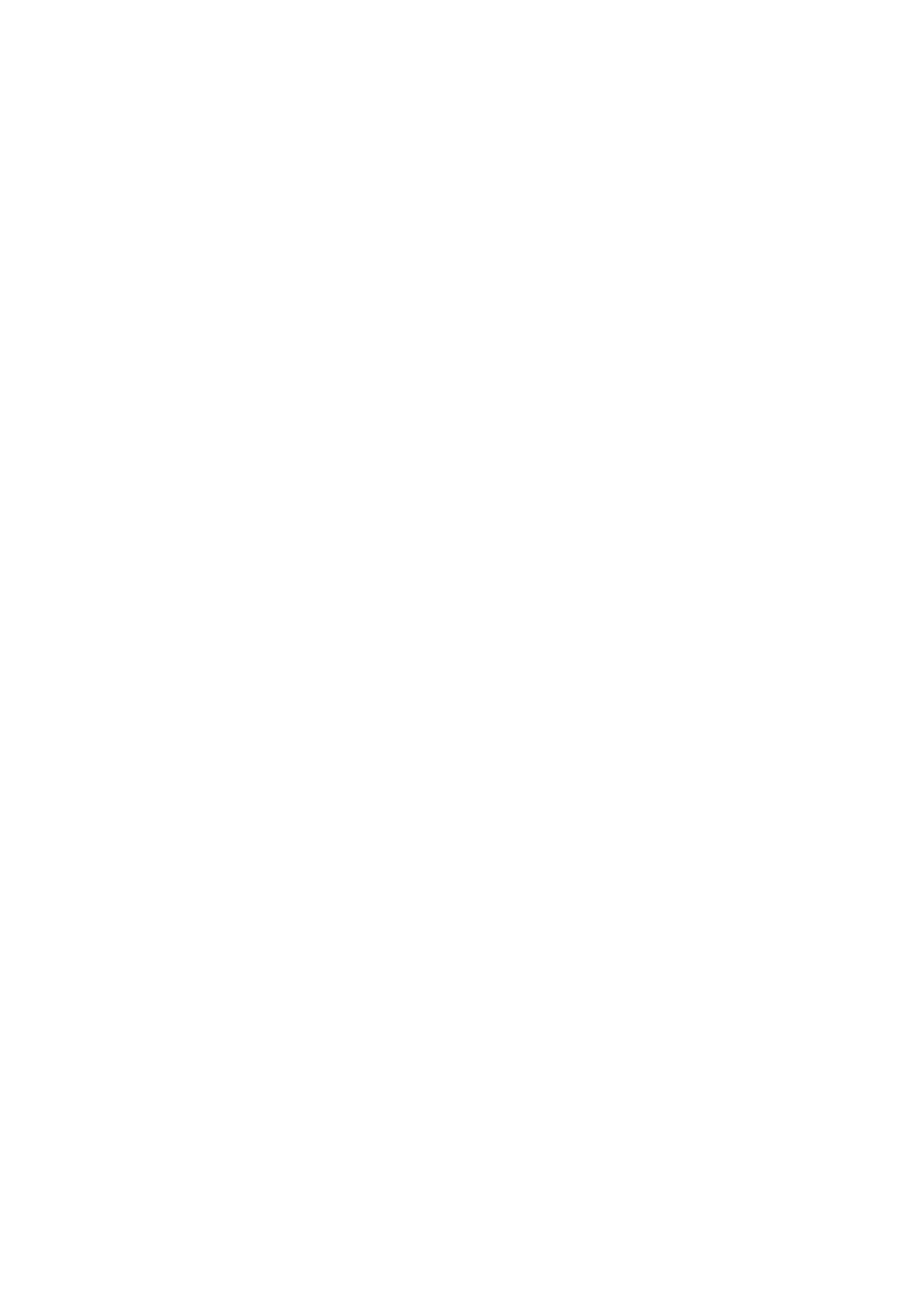### Law on Environment (extract Chapter 10 - Assessment on the effects of certain strategies, plans and programmes on the environment)

("Official Gazette of the Republic of Macedonia" No. 53/05, 81/05, 24/07, 159/08, 83/09, 48/10, 124/10 и 51/11)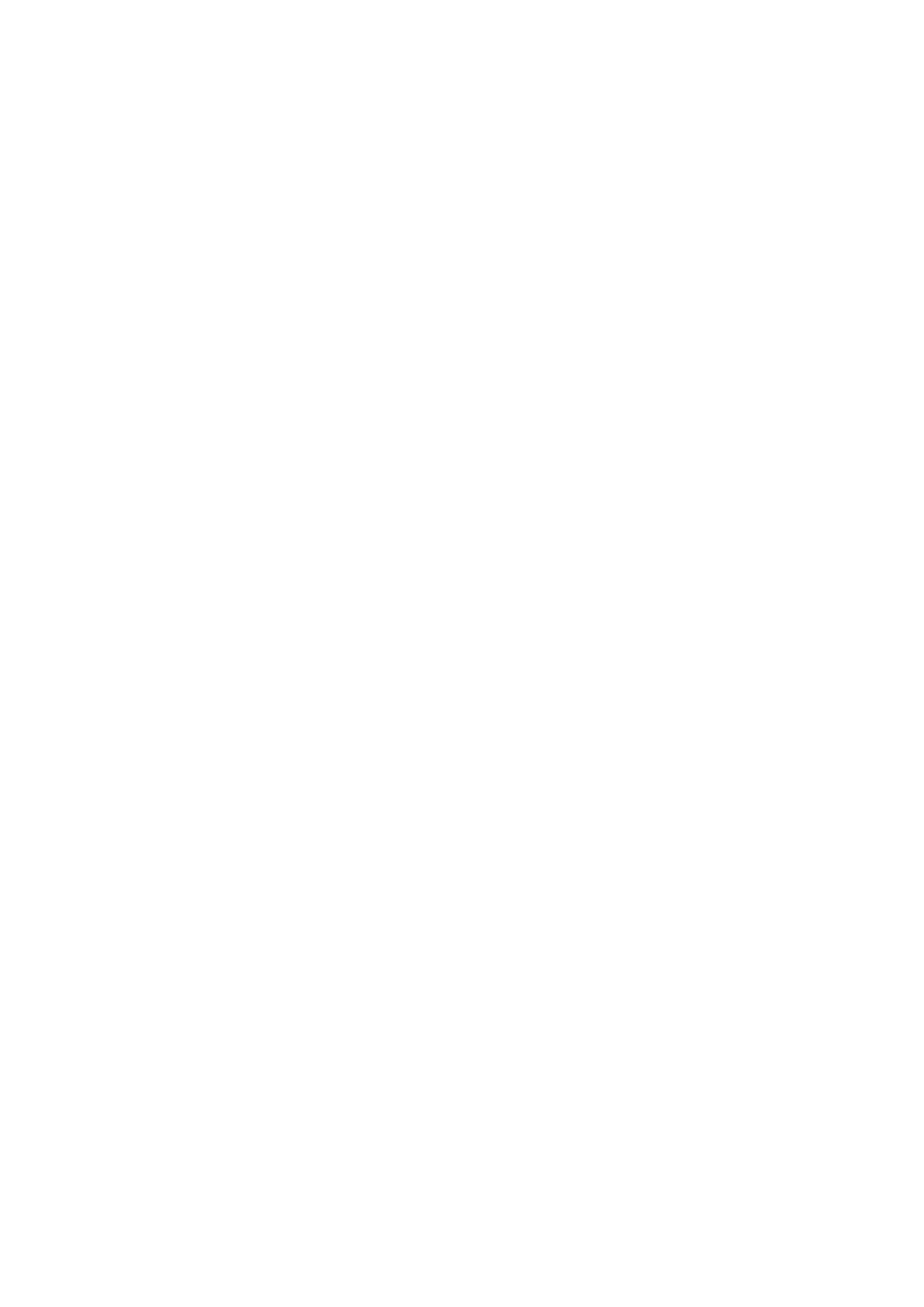### Law on Environment (extract Chapter 10) ("Official Gazette of the Republic of **Macedonia" No. 53/05, 81/05, 24/07, 159/08, 83/09, 48/10, 124/10 и 51/11)<sup>1</sup>**

### **X ASSESSMENT ON THE EFFECTS OF CERTAIN STRATEGIES, PLANS AND PROGRAMMES ON THE ENVIRONMENT**

### **Article 65**

### **Strategic assessment**

"(1) The Government of the Republic of Macedonia following a proposal of the state administrative body competent in the field of environment shall prescribe the strategies, plans and programmes, including amendments of such strategies, plans and programmes (hereinafter: planning documents), that are subject to mandatory procedure for assessment of their effects on the environment and human health (hereinafter: strategic assessment).

(2) Strategic assessment shall be carried out for planning documents which are prepared for agriculture, forestry, fisheries, energy, industry, mining, transport, regional development, telecommunications, waste management, water management, tourism, spatial and urban planning and land use which set the framework for future development of projects that are subject to environmental impact assessment, or for planning documents governing the management with protected areas, declared as protected areas by law, or that are likely to have effects on those areas.

(3) By exception, the planning documents referred to in paragraph (2) of this Article which determine the use of small areas of local importance and which provide for minor modifications to the planning documents referred to in paragraph (2) of this Article, shall require strategic assessment only where the body preparing the planning document determine that they are likely to have significant effects on the environment and human health in accordance with the regulation referred to in paragraph (4) of this Article.

(4) The Government of the Republic of Macedonia following a proposal of the Minister in charge of the state administrative body competent in the field of environment shall prescribe the criteria determining whether a planning document could have a significant effect on to the environment and human health.

(5) Planning documents other than those referred to in the regulation in paragraph (1) of this Article, which set the framework for future development of projects that are subject to environmental impact assessment, shall undergo strategic assessment only when these planning documents are likely to have significant effect on the environment and human health in accordance with the regulation referred to in paragraph (4) of this Article.

(6) The body preparing the planning document shall adopt decision for implementation of strategic assessment or non-implementation of strategic assessment and such decision shall include the reasons for implementation or non-implementation in accordance with the criteria prescribed in the regulation referred to in paragraph (4) of this Article.

(7) In cases referred to in paragraph (6) of this Article that need implementation of strategic environmental assessment, the decision referred to in (6) of this Article shall include the scope of the strategic assessment.

-

<sup>&</sup>lt;sup>1</sup> This text is extract from the Law on Environment – Chapter 10 and it is not intended to be used for official purposes. Please do refer to the published edition of the Official Gazette of the Republic of Macedonia.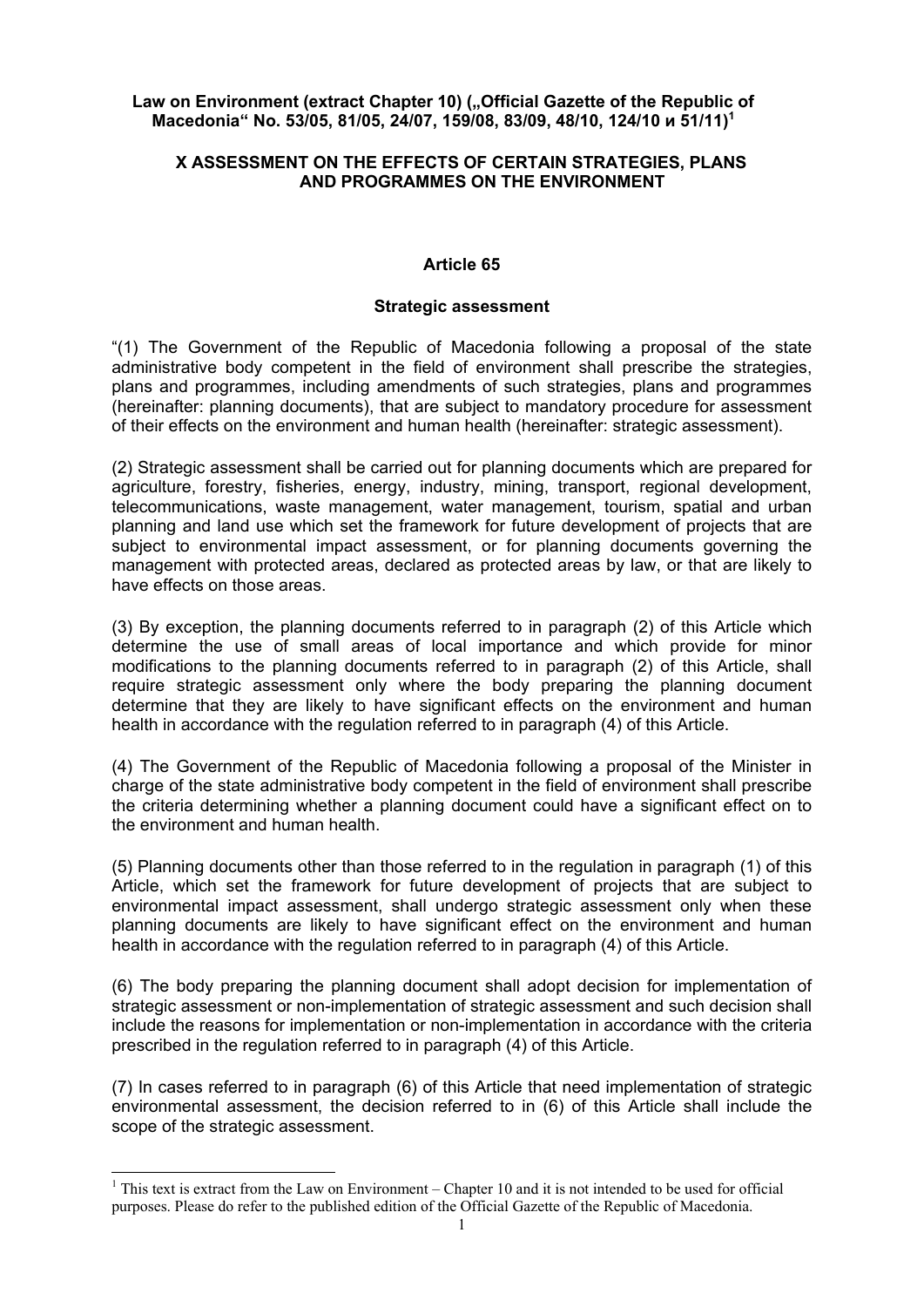(8) The decision referred to in paragraph (6) of this Article shall be adopted by the person in charge of the body preparing the planning document, the Mayor of the municipality, the Mayor of the municipality in the City of Skopje or the Mayor of the City of Skopje when the planning document is prepared by the municipality, the municipality in the City Skopje or the City of Skopje.

(9) The body preparing the planning document shall determine the bodies concerned by the implementation of the planning document in a manner prescribed by the act adopted under Article 61 paragraph (8) of this Law and shall consult such bodies when making the decision for implementation or non-implementation of strategic assessment and during the implementation of the strategic assessment.

(10) The body preparing the planning document shall within five days from the date of adoption of the decision referred to in paragraph (6) of this Article, along with the forms referred to in paragraph (20) of this Article publish them on its internet site in a manner prescribed by the act adopted pursuant Article 61 paragraph (8) of this Law.

(11) The public has a right to lodge a complaint against the decision referred to in paragraph (6) of this Article within 15 days from the date of its publication on the internet site of the body preparing the planning document with the Minister in charge of the state administrative body competent in the field of environment when the decision is adopted by the mayor of the municipality, the mayor of the municipality in the City of Skopje or the Mayor of the City of Skopie or with the State Commission for Deciding in Administrative Proceedings and Proceedings Arising from Employment in Second Instance when the decision is adopted by a state administrative body.

12) The body preparing the planning document shall within five days from the date of the adoption of the decision under paragraph (6) of this Article, along with the forms referred to in paragraph (20) of this Article and other supporting documents submit them to the state administrative body competent in the field of environment.

(13) The state administrative body competent in the field of environment shall within 15 days from the date of receipt of the decision for non-implementation of strategic assessment, forms and other supporting documents referred to in paragraph (12) of this Article, override the submitted decision and oblige the body preparing the planning document to implement strategic assessment for the planning document in question provided that it finds that the conditions for implementation of strategic assessment of the planning document are fulfilled or the planning document in question is likely to have significant effects on the environment and human health.

(14) The decision referred to in paragraph (13) of this Article shall also specify the scope of the strategic assessment.

15) The state administrative body competent in the field of environment shall within 15 days from the date of receipt of the decision for implementation of strategic assessment, forms and other supporting documents referred to in paragraph (12) of this Article, adopt a decision for specifying the scope of the strategic assessment provided that it finds that such scope is incompletely specified by the body preparing the planning document.

(16) The state administrative body competent in the field of environment shall publish the decision referred to in paragraphs (13) and (15) of this Article on its internet site.

(17) The public concerned and the body preparing the planning document have a right to lodge a complaint against the decision referred to in paragraphs (13) and (15) of this Article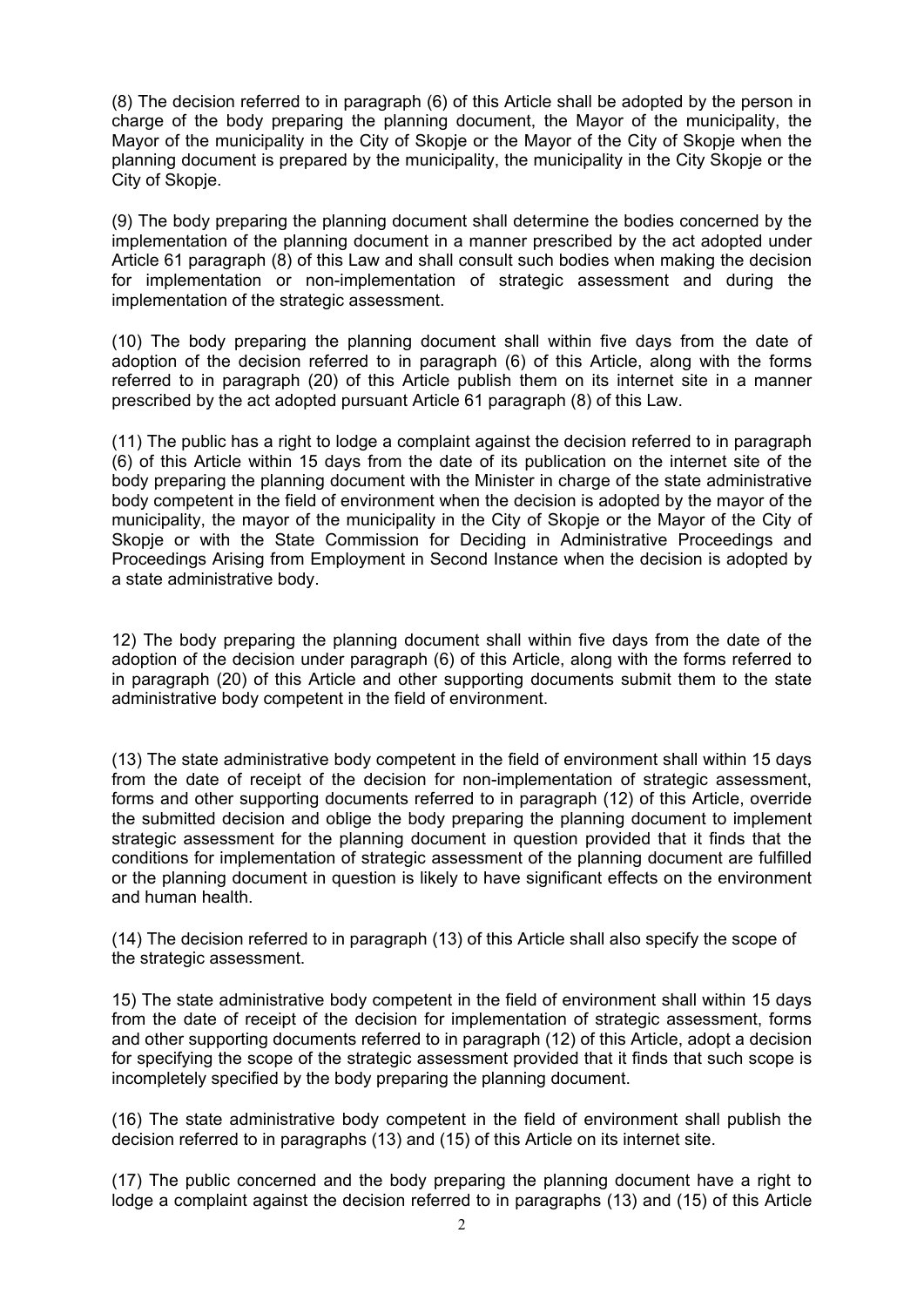with the State Commission for Deciding in Administrative Proceedings and Proceedings Arising from Employment in Second Instance.

(18) Where the state administrative body competent in the field of environment determines that the submitted decision, forms and other documentation referred to in paragraph (12) of this Article does not contain the necessary information for assessment whether implementation of strategic assessment is needed, shall within 15 days from the date of their receipt request the body preparing the planning document in question to submit the requested information.

(19) If the state administrative body competent in the field of environment fails to adopt the decision referred to in paragraphs (13) and (15) of this Article within 15 days from the date of receipt of the decision referred to in (6) of this Article, it shall be deemed that it does not have comments regarding such decision.

(20) The Minister in charge of the state administrative body competent in the field of environment shall prescribe the format, content and form of the decision referred to paragraph (6) of this Article and the forms for the need for implementation or nonimplementation of strategic assessment referred to in paragraph (12) of this Article."

### **Article 66**

### **Exceptions**

Strategic assessment shall not be implemented for planning documents adopted for:

- − the needs of the defence of the Republic of Macedonia,
- − in times of war or state of emergency and
- − in the area of finance and the Budget of the Republic of Macedonia and the budget of the municipality, the City of Skopje and the municipalities in the City of Skopje.

### **Article 66-a**

(1) Where the planning document sets the framework for future development of a project for which simultaneously a procedure for assessment of its effects on the environment under Article 77 of this Law is being implemented, the body preparing the planning document may decide to implement the procedure for strategic assessment simultaneously with the procedure for assessment of the effects of such a project on the environment.

(2) In cases under paragraph (1) of this Article the body preparing the planning document shall in the decision referred to in Article 65 paragraph (6) of this Law state the reasons for the jointly implementation of both procedures and explain the manner of public consultation and consultation with bodies concerned by the implementation of the planning document in the procedure of adoption of the planning document.

(3) In cases referred to in paragraph (1) of this Article the report on the strategic environmental assessment under Article 67 of this Law shall be an integral part of the study on assessment of the effects of the project on the environment under Article 83 of this Law.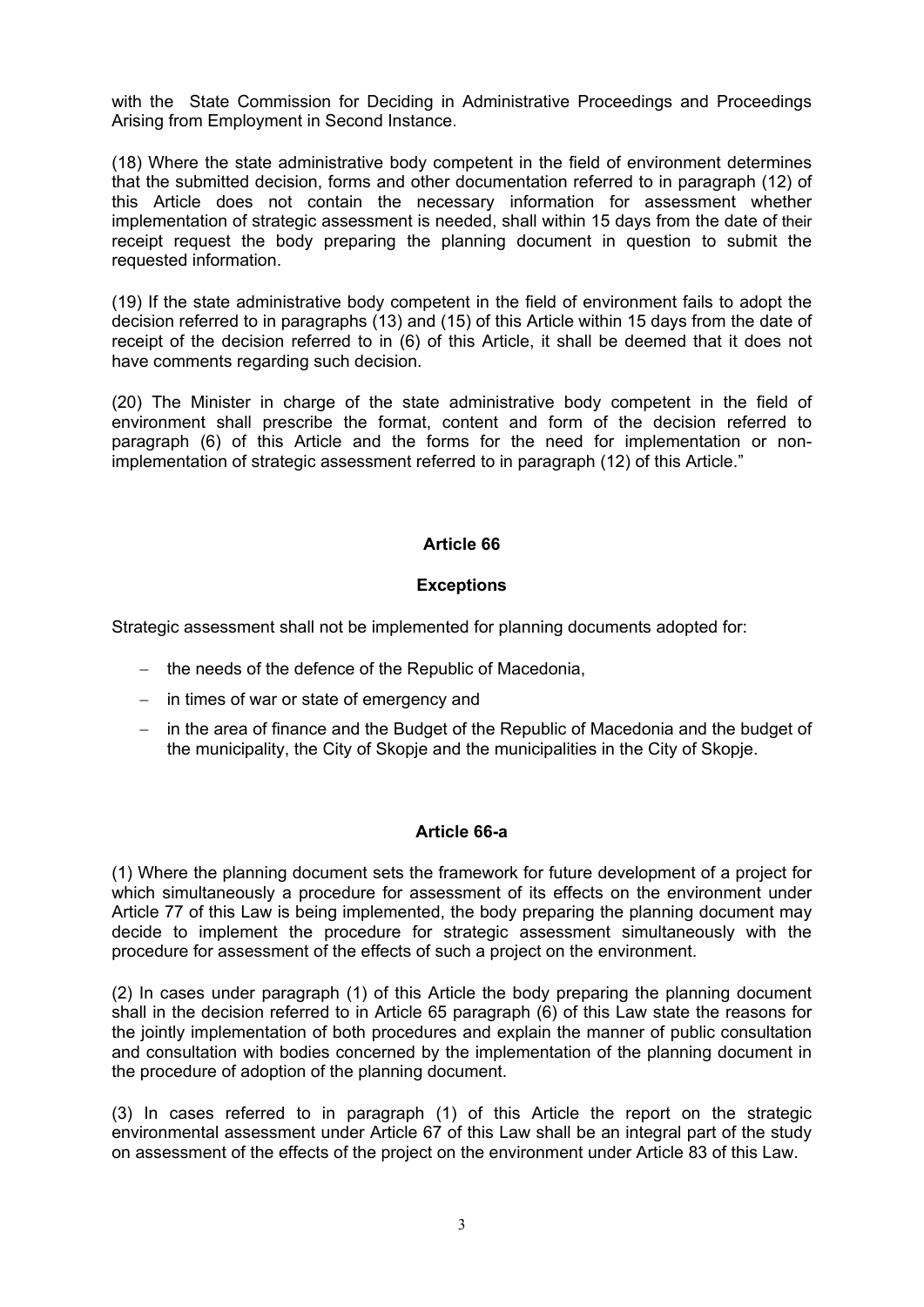(4) The entity performing the procedure for assessment of the effects of certain projects on the environment shall take into account all aspects of the procedure for strategic assessment.

(5) The report on strategic environmental assessment referred to in paragraph (3) of this Article shall be signed by a person included in the list of experts for strategic environmental assessment under Article 68 of this Law."

### **Article 67**

### **Report on strategic environmental assessment**

(1) Where implementation of a strategic environmental assessment is required under Article 65 of this Law, the body preparing the planning document shall prepare a report on strategic environmental assessment (hereinafter: environmental report). "in the course of preparation of the planning document namely before its submission for adoption by the competent body."

(2) The Government of the Republic of Macedonia following a proposal of the Minister in charge of the state administrative body competent in the field of environment shall prescribe the content of the environmental report "in which the likely effects on the environment and human health of implementing the planning document, and reasonable alternatives taking into account the objectives and the geographical scope of the planning document, are identified, described and evaluated."

(3) When deciding on the scope and level of detail of the information which must be included in the environmental report, the body implementing the strategic assessment shall consult the bodies concerned with the implementation of the planning document.

(4) When deciding on the scope and level of detail of the information in accordance with paragraph (2) of this Article, the body implementing strategic assessment shall take into account current knowledge and methods of assessment, the content and level of detail in the planning documents and its stage in the decision-making process, public interests and the need for information of the decision-making body.

(5) For the purpose of developing the environmental report, the body preparing the planning document shall engage at least one person from the List of experts for strategic environmental assessment under Article 68 of this Law, who shall sign the report as a responsible person for its quality. If the environmental report is prepared by several persons, or other experts or legal entities, the report shall be signed by at least one person from the List of experts under Article 68 of this Law, who shall sign the report as a responsible person for its quality.

(6) The strategic assessment of the planning documents adopted by the municipality, the City of Skopje and municipalities in the City of Skopje shall be implemented by the Major of the municipality, the Mayor of the City of Skopje and Mayors of the municipalities in the City of Skopje.

(7) Where the strategic assessment is implemented for a planning document that derives from another, by hierarchy higher planning document for which a strategic assessment had already been implemented, the body preparing the planning document should take into account the relevant available information on the effect of the other, by hierarchy higher planning document on the environment obtained during the adoption of such document.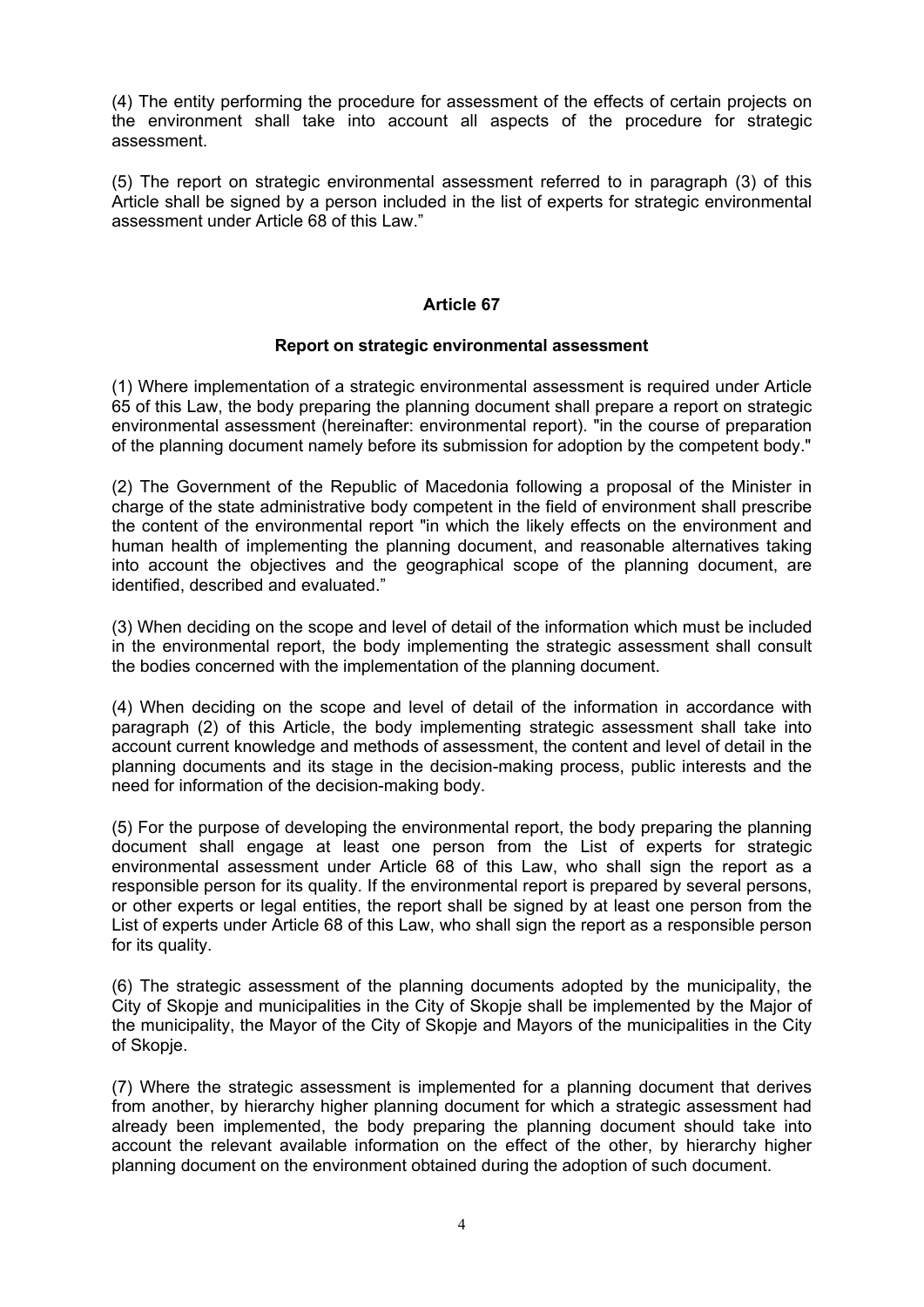(8) In cases referred to in paragraph (9) of this Article, the environmental report shall include information that may reasonably be required for adoption of by hierarchy, the lower planning document, and which according to current knowledge and methods of assessment, the content and level of detail in by hierarchy, the higher planning document, its phase and stage in the decision-making process contribute to proper assessment of the effect of the lower planning document on the environment and avoidance of duplication of the assessment.

(9) The environmental report referred to in paragraph (1) of this Article should include relevant information on the effects of implementation of the planning document on the environment and human health contained in legal acts or decisions adopted by other bodies."

### **Article 68**

### **List of experts for strategic environmental assessment**

(1)The state administrative body competent in the field of environment shall establish and maintain a List of experts for strategic environmental assessment.

(2) An expert for strategic environmental assessment may be any natural person holding a university degree and five years of work experience in the field of environment.

(3) The natural person referred to in paragraph (2) of this Article shall acquire a status of an expert for strategic environmental assessment provided he/she possess a certificate for passed exam for acquiring professional knowledge for strategic environmental assessment and is included in the List of experts referred to in paragraph (1) of this Article.

(4) The exam referred to in paragraph (3) of this Article shall be taken according to a programme and before an examination commission for strategic environmental assessment, established by the Minister in charge of the state administrative body competent in the field of environment.

(5) The commission referred to in paragraph (4) of this Article is composed of maximum five members, one of them being its chairman. The commission is entitled to remuneration for its work, the amount of which is determined by the Minister in charge of the state administrative body competent in the field of environment on the basis of the workload of the commission.

(6) A natural person holding a university degree may take the exam referred to in paragraph (4) of this Article without a right to acquire status of expert before meeting the requirements referred to in paragraph (2) of this Article in respect of the years of work experience.

(7) The Minister in charge of the state administrative body competent in the field of environment shall prescribe the composition and the manner of work of the commission, the programme and manner of taking the exam, the amount of the fee for taking the exam and for establishment and maintenance of the List of experts, the manner of acquisition and loss of the status of expert for strategic environmental assessment, as well as the manner and procedure for inclusion and exclusion from the List of experts referred to in paragraph (1) of this Article.

(8) The fee referred to in paragraph (7) of this Article shall be determined in amounts not exceeding the actual costs incurred for taking the exam.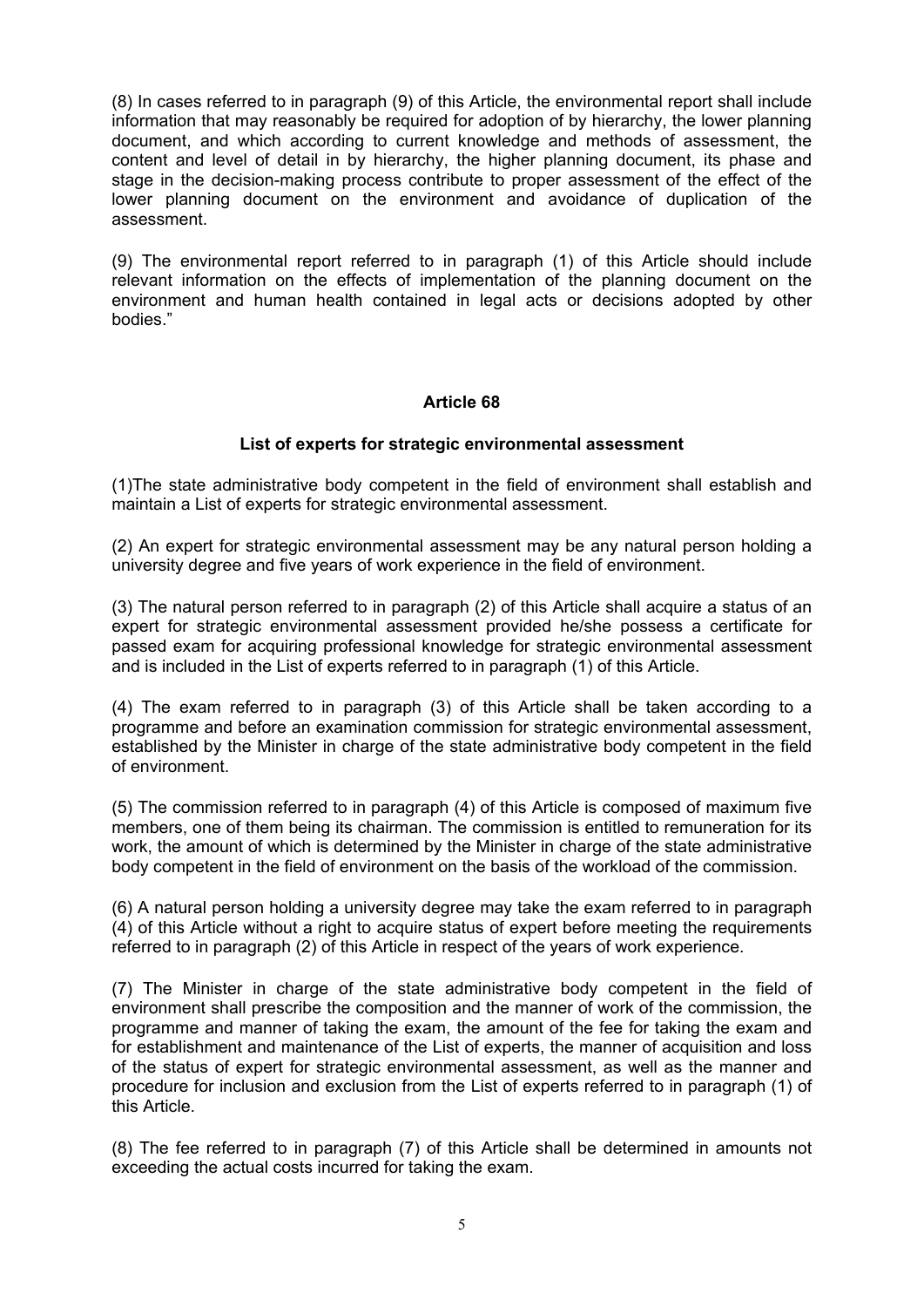### **Public information and participation**

(1) Prior to commencement of the procedure for adoption of the planning document and not later than five working days from the date of completion of the environmental report, the body preparing the planning document shall publish information on the draft planning document and the environmental report, the location where the draft planning document may be reviewed, along with information on the procedure for public participation.

(2) The body referred to in paragraph (1) of this Article shall simultaneously submit the draft planning document and the environmental report to the state administrative body competent in the field of environment.

(3) The state administrative body competent in the field of environment and bodies concerned with the implementation of the planning documents, legal entities and natural persons and the public may submit their opinion on the draft planning document and the environmental report to the body preparing the planning document within 30 days from the date of submission or publication of the information thereon.

(4) The body referred to in paragraph (1) of this Article shall take into account the opinions obtained pursuant to paragraph (3) of this Article in the course of preparation of the planning document and shall prepare a separate report on public consultation.

(5) The report on public consultation referred to in paragraph (4) of this Article shall be prepared in accordance with the regulation pursuant to Article 61 of this Law."

### **Article 70**

### **Assessment of transboundary effects of the planning document prepared in the Republic of Macedonia**

(1) When the implementation of a planning document in the Republic of Macedonia is likely to have a transboundary effect on the environment and human life and health, following a proposal of the state administrative body competent in the field of environment, the following shall be submitted to the country concerned:

- description of the planning document,

- report on strategic environmental assessment for the planning document and

- invitation for participation in the consultations related to the planning document within two months from the date of delivery of the invitation.

(2) Upon request of the country which considers that a planning document being prepared in the Republic of Macedonia is likely to have effects on the environment and human life and health on its territory, the state administrative body competent in the field of environment shall provide information under paragraph (1) of this Article.

(3) The Minister in charge of the state administrative body competent in the field of environment with assent of the state administrative body competent in the field of foreign affairs shall prescribe the manner of carrying out transboundary consultations referred to in paragraphs (1) and (2) of this Article.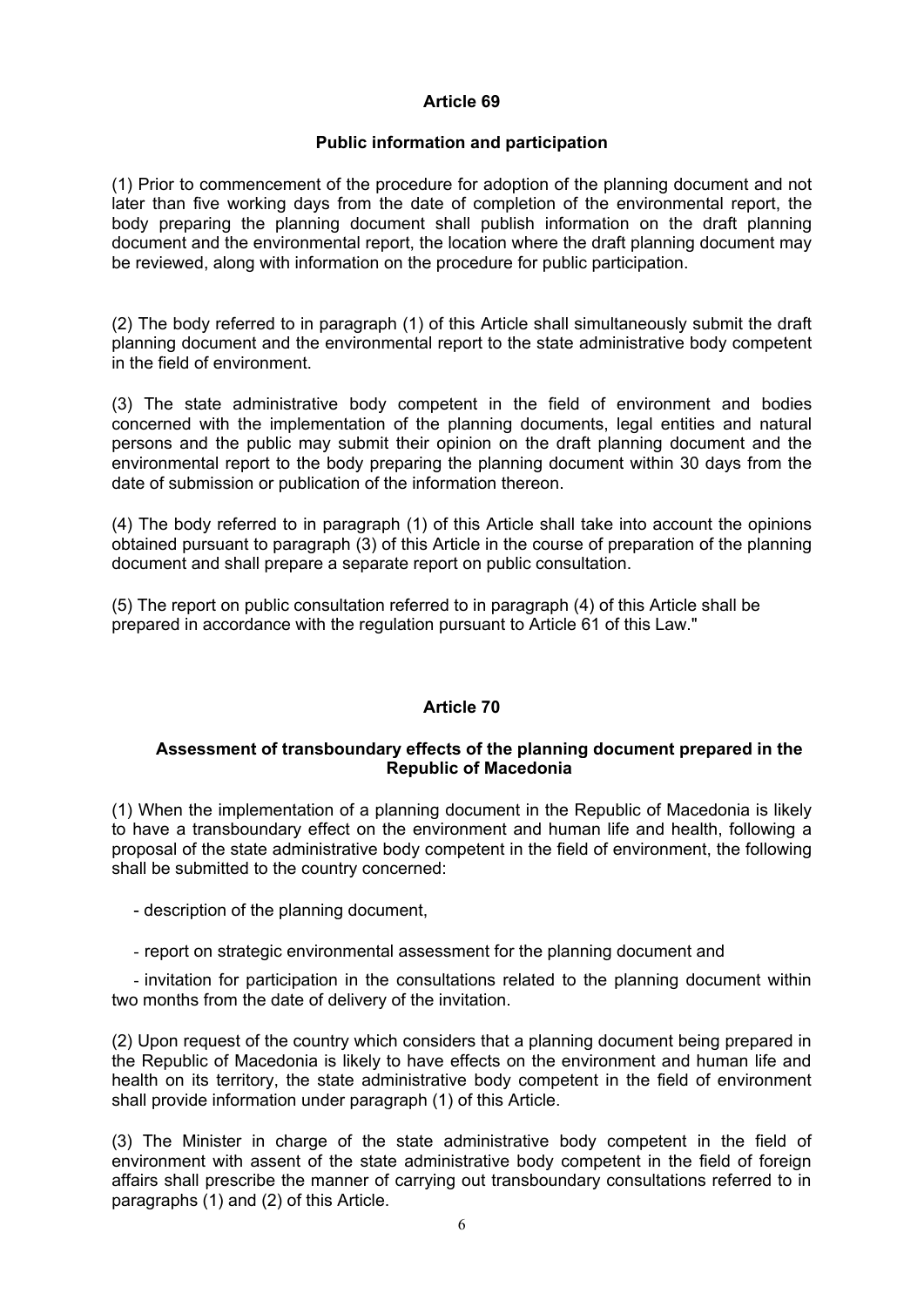### **Assessment of transboundary effects of the planning document prepared in the in another country**

(1) When the Republic of Macedonia receives notification from a competent body of another country on preparation of a planning document which is likely to have effects on the environment and human life and health in the Republic of Macedonia, the state administrative body competent in the field of environment shall immediately initiate a procedure for assessment of the status of concern of the Republic of Macedonia from the implementation of the said planning document.

(2) When the state administrative body competent in the field of environment finds that the planning document referred to in paragraph (1) of this Article may have effects on the environment and human life and health in the Republic of Macedonia, it shall immediately inform the competent body of the other country of the intention the relevant institutions and public concerned in the Republic of Macedonia to participate in the consultations prior to the adoption of the planning document, under conditions and in a manner prescribed by the international agreements ratified by the Republic of Macedonia.

(3) When the state administrative body competent in the field of environment or some other relevant institution in the Republic of Macedonia learns of preparation of a planning document in another country as referred to in paragraph (1) of this Article, they shall immediately notify the state administrative body competent in the field of foreign affairs of the Republic of Macedonia on the need for submission of official notification to the competent body of the other country in order the participation in the procedure referred to in paragraph (2) of this Article to be enabled.

### **Article 71-a**

### **Strategic assessment with transboundary effects**

In the procedure for strategic assessment of planning documents that may have transboundary effects, the state administrative body competent in the field of environment may undertake detailed consultations with the bodies of the other country or measures for conclusion of separate agreements with the other country which will regulate the procedure for mutual consultation for strategic assessment of planning documents.

### **Article 72**

### **Evaluation of the environmental report**

(1) "The body preparing the planning document shall incorporate in the environmental report the opinions obtained in the procedure for public consultation pursuant to Article 69 of this Law and the procedure for cross-border consultation pursuant to Article 70 of this Law and simultaneously with the planning document and the report on public consultation referred to in Article 69 paragraph (4) of this Law shall submit them to the state administrative body competent in the field of environment."

(2) The state administrative body competent in the field of environment shall evaluate the adequacy of the environmental report within 60 days from the date of submission of the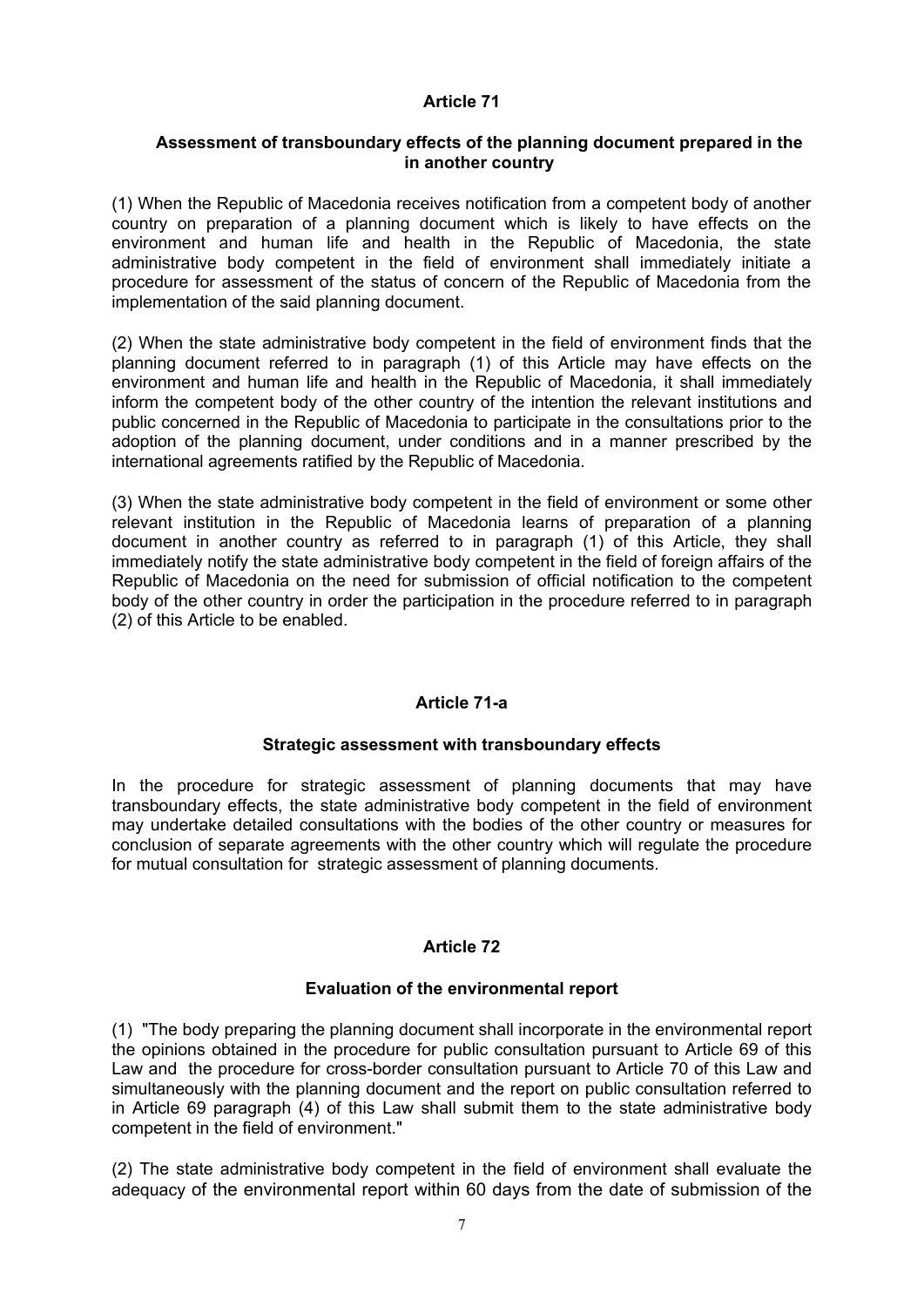documentation referred to in paragraph (1) of this Article and shall submit the evaluation to the body that adopts the planning document.

(3) The state administrative body competent in the field of environment may authorize persons from the List referred to in Article 68 of this Law to evaluate the environmental report, provided that such person has not participated in the preparation of the report.

(4) When the state administrative body competent in the field of environment is the competent body for preparation of the planning document, it shall make the environmental report accompanied with the evaluation of its adequacy available to the public.

### **Article 73**

### **Decision-making**

(1) The body preparing the planning document or the amendments of the planning document shall, in accordance with Article 65 of this Law, take into consideration the findings of the environmental report, the opinions and comments obtained from the bodies concerned with the implementation of the planning document, as well as the results from the transboundary consultations.

(2) The body that adopts the planning document shall also take into consideration the opinion of the state administrative body competent in the field of environment on the adequacy of the environmental report.

### **Article 74**

### **Publication of the decision**

(1) The body that adopts the planning document shall announce the decision on adoption and notify the concerned bodies and public thereof, including the country that has been consulted pursuant to Article 70 of this Law.

(2) The body that has adopted the planning document referred to in paragraph (1) of this Article shall publish the adopted planning document and the notification referred to in paragraph (1) of this Article on its internet site."

(3) In the case of transboundary consultation, the notification referred to in paragraph (1) of this Article of the other country shall be submitted by the state administrative body competent in the field of foreign affairs.

(4) The notification under paragraph (3) of this Article that is submitted to the other country includes:

- − statement that summarizes how the environmental impacts of the planning document are integrated and how the prepared report on strategic environmental assessment took into account the opinions from the public participation referred to in Article 69 of this Law and the results of the procedure for transboundary consultation referred to in Article 70 of this Law along with the reasons for selecting the alternative adopted in the planning document in relation to other alternatives that existed,
- − the adopted planning document and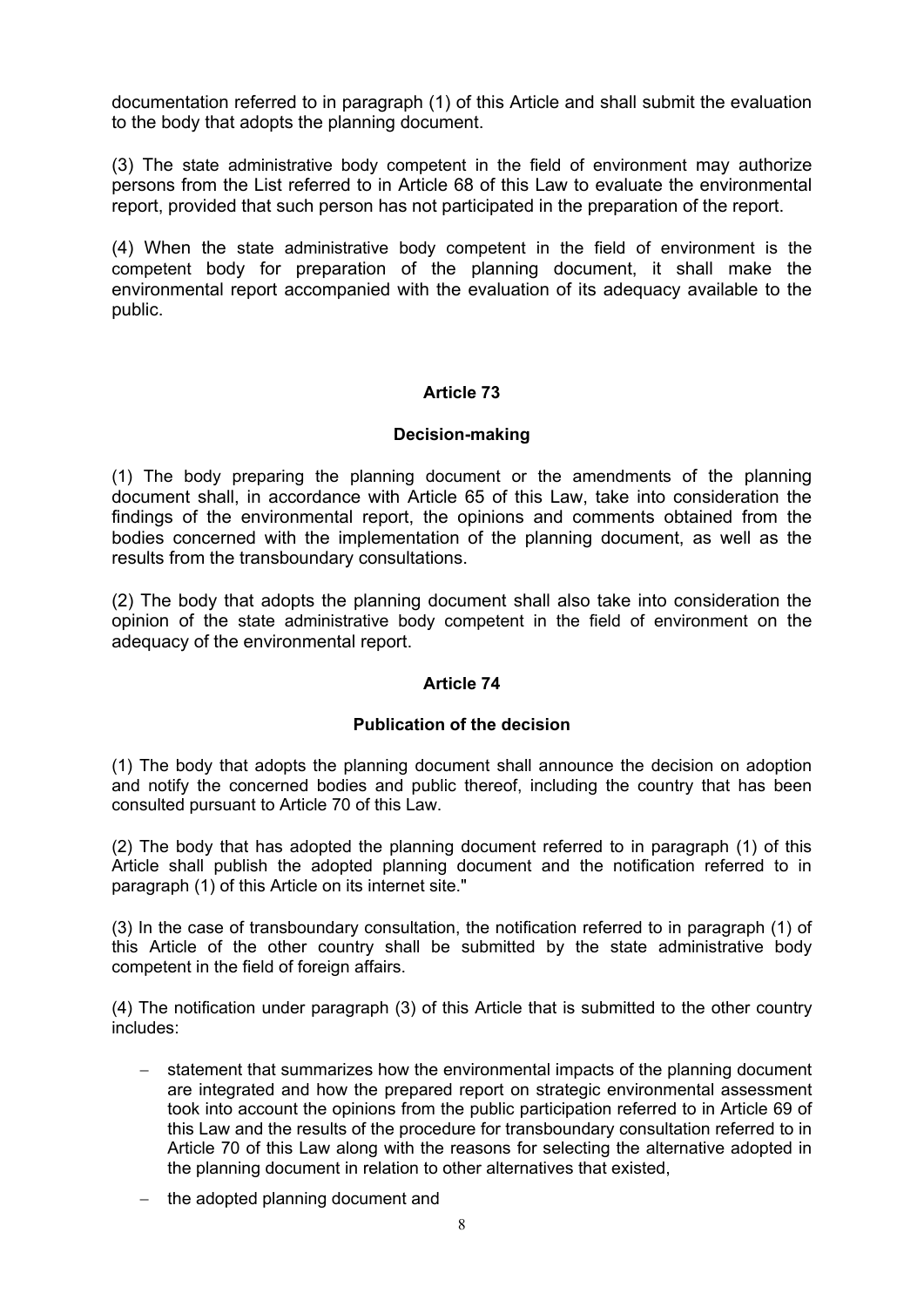measures relating to monitoring the effects of the implementation of the planning document in accordance with Article 75 of this Law. "

(5) In cases under Article 71 of this Law the state administrative body competent in the field of environment makes proposals to the Government of the Republic of Macedonia on adoption of conclusions regarding the strategic assessment of the planning document adopted by another country.

(6) The Government of the Republic of Macedonia through the state administrative body competent in the field of foreign affairs informs the other country on the outcomes from the implementation of the strategic assessment or on the adoption or on the failure for adoption of the planning document.

### **Article 75**

### **Monitoring the effects of the implementation of the planning documents**

(1) The body preparing the planning document shall monitor the effects on the environment and on human health caused by the implementation of the planning document, for the purpose of early identification of unpredictable adverse effects and undertaking appropriate remedial actions.

(2) Monitoring of the effects on the environment and human health from the implementation of the planning document, when appropriate, may be done through existing state and local environmental monitoring networks in the Republic of Macedonia."

(3) In case of identified negative effects from the implementation of the planning document referred to in paragraph (1) of this Article, the body preparing the planning document, as well as other legal entity and natural person and associations of citizens in the area of environment shall notify the state administrative body competent in the field of environment thereon.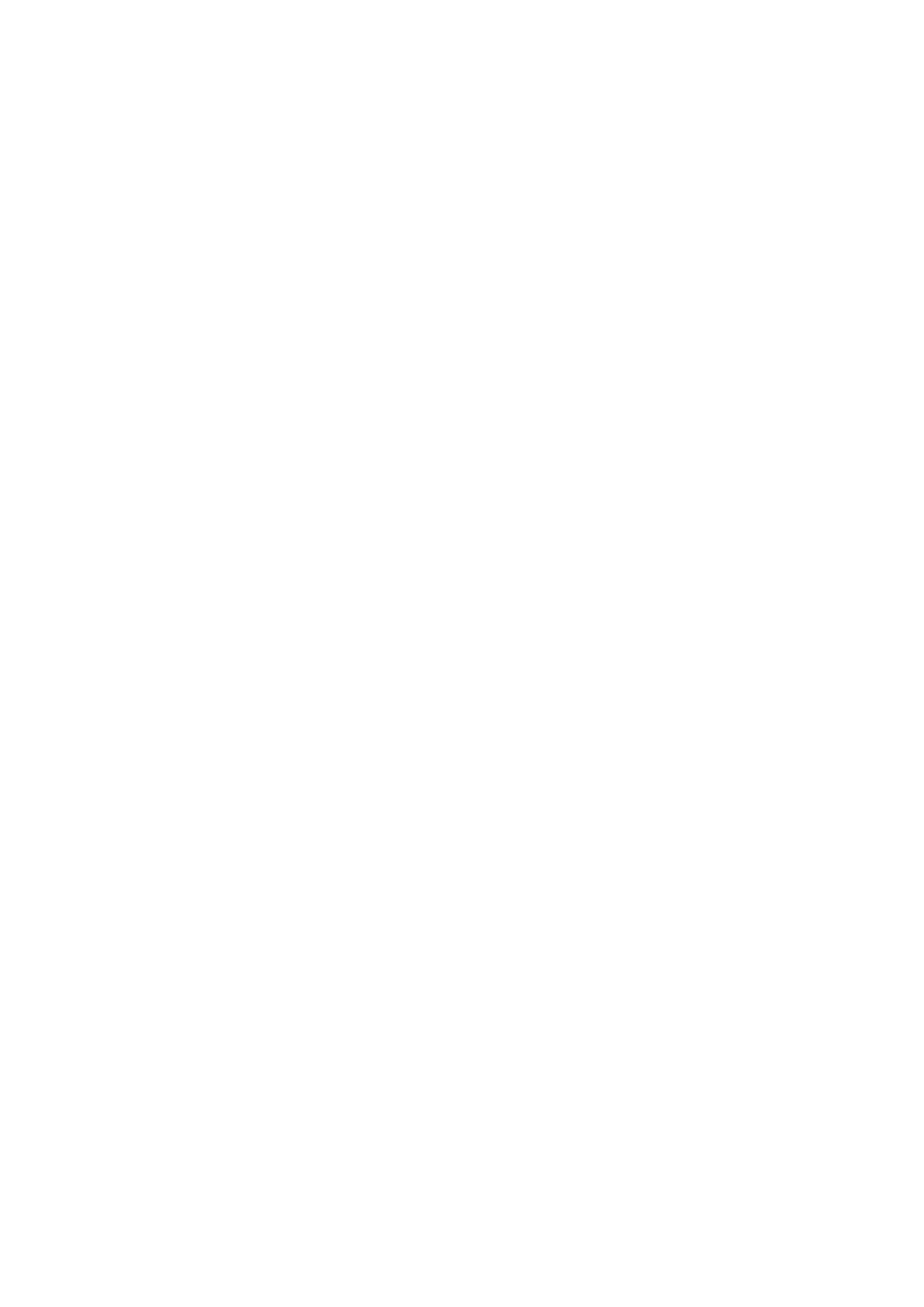### Decree on the public participation in the process of preparation of environmental regulations and other acts as well as environmental plans and programs

("Official Journal of RM" no 147/08)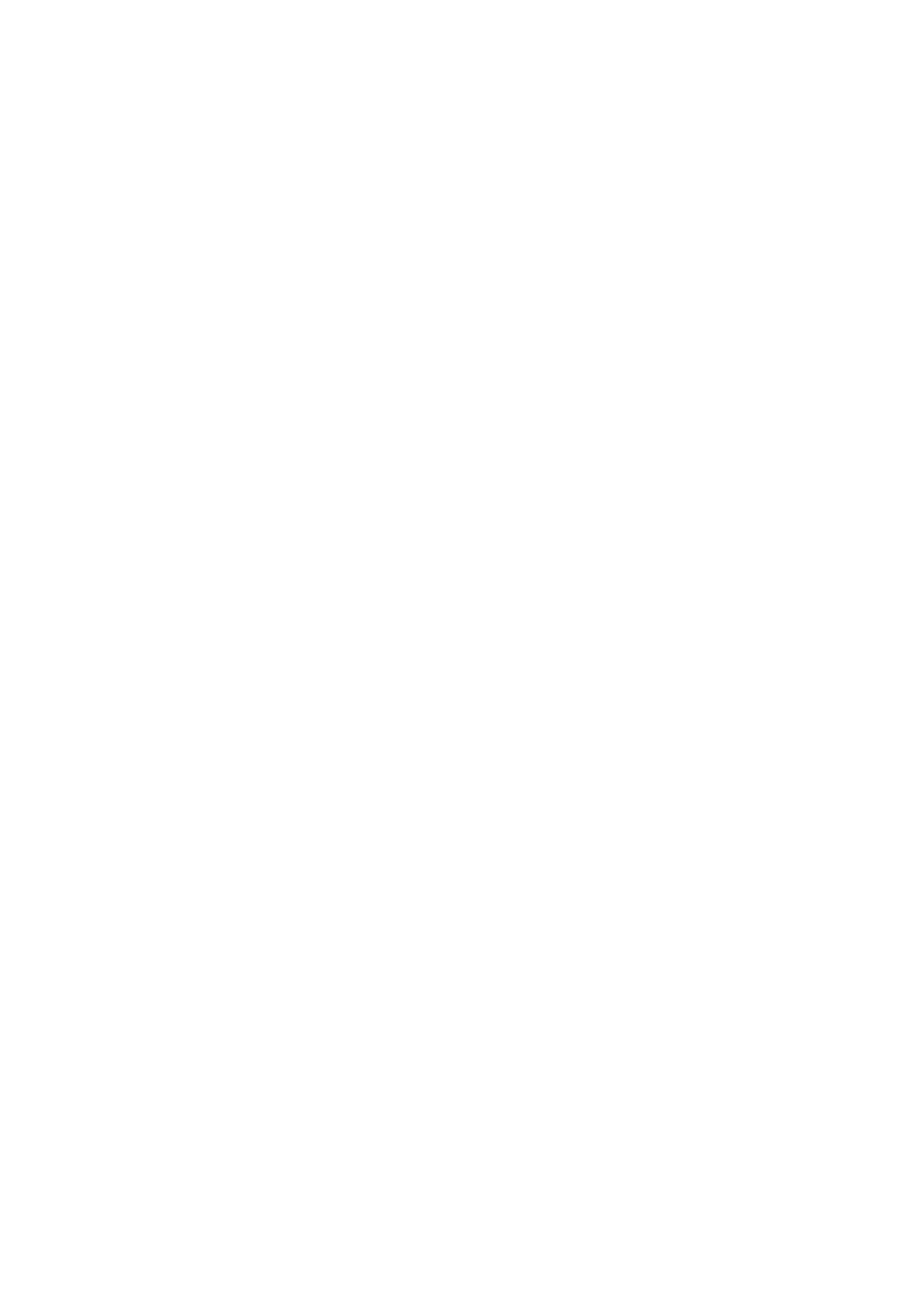### **20081473026**

### **THE GOVERNMENT OF THE REPUBLIC OF MACEDONIA**

Based on article 61, paragraph (4) and paragraph (8) of the Law on Environment ("Official Journal of RM" no 53/05, 81/05, 24/07), The Government of the Republic of Macedonia, at the sitting held on 23.11.2008, adopted

### **DECREE**

### **ON THE PUBLIC PARTICIPATION IN THE PROCESS OF PREPARATION OF ENVIRONMENTAL REGULATIONS AND OTHER ACTS AS WELL AS ENVIRONMENTAL PLANS AND PROGRAMMES**

### **Article 1**

This Decree shall stipulate the conditions, the manner and the procedure of public participation in the process of preparation of environmental regulations and other acts as well as environmental plans and programmes, the types of environmental plans and programmes, the manner and the procedure of public participation in the process of preparation, adoption, amendment and revision of the plans and programmes, as well as the manner and conditions according to which the public is determined, including nongovernmental organizations.

### **Article 2**

The types of environmental plans and programmes (hereinafter: the planning documents) that are adopted in accordance with this Decree, are stipulated in Addendum I which shall be an integral part of this Decree.

During the procedure for preparation of the legislation and other acts (hereinafter: legislation) and/or planning documents, the state administrative bodies and the bodies of the local self‐ government units (hereinafter: the bodies) shall ensure effective public participation in the elaboration of the legislation and in the adoption, amendment and revision (hereinafter: preparation) of the planning document in the earliest stage of the process of preparation and adoption,. in accordance with article 4 of this decree.

### **Article 3**

In accordance to article (2) of this Decree the bodies should inform the public and nongovernmental organizations (hereinafter: the concerned public) by means of public announcements published in at least one daily news paper available to the overall territory of the Republic of Macedonia and at the internet sites of the bodies, and/or by means of public announcements published though electronic mediums available according to the territorial competences of the body.

 The public announcements referred to in paragraph 1 of this article shall include: information on the adopted decision referred to in article 4 of this Decree; the location, time and duration in which the legislation and/or the planning document is available for public check/ examination; the location and time where the public hearing/discussions shall take place; the address (postal and electronic) where comments, remarks, opinions and suggestions may be submitted; and, if available, the electronic address from where the electronic version of the legislation and/or the planning document may be downloaded, as well as other information that may enhance the performance of the right to participation of the concerned public in the decision making process.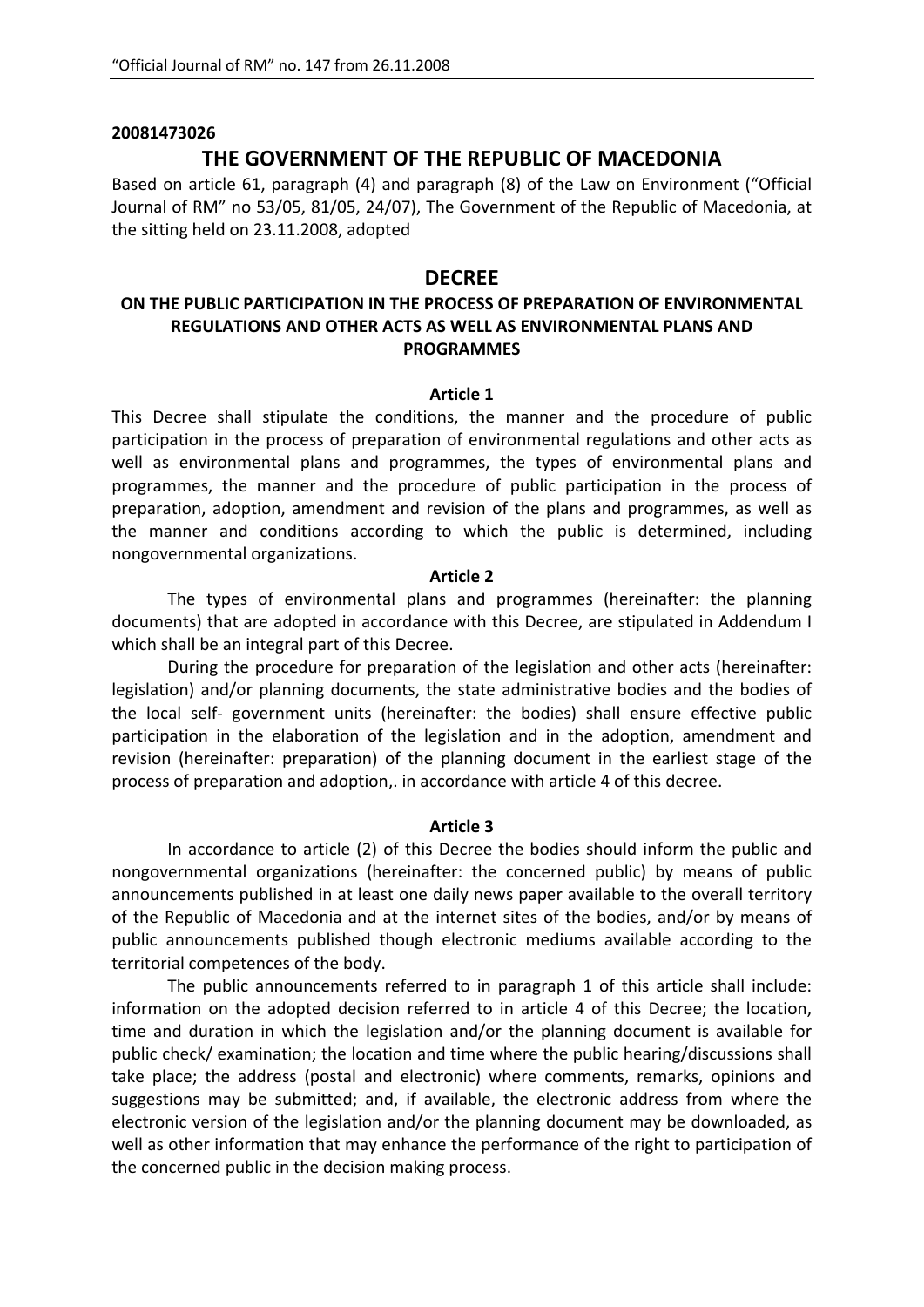In order to prepare legislation and/or planning documents, the bodies shall be obliged to adopt a decision on preparation of legislation and/or a planning document and to publish this on their web site.

The decision referred in paragraph 1 of this article shall contain:

- the name of the body that is preparing the legislation and/or planning document;
- ‐ the title of the legislation and/or planning document including short description of its content and scope;
- ‐ the timetable of the activities within the procedure that are planned to be undertaken and related to the procedure for preparation of the legislation and/or planning document;
- description and/or title of the entities that are characterized as concerned public;
- ‐ the manner of public participation in the preparation of the legislation and/or planning document, including the terms for submission of comments, remarks, opinions and suggestions, terms for the public check/examination and the location and time for the public hearing/discussions.

### **Article 5**

Depending on the type and the content of the legislation and/or planning document, the body shall determine the concerned public by determination of the entities that may be affected by the implementation/enforcement of the legislation and/or planning document, taking into account the following criteria:

- 1. Economic (execution of commerce and other economic activities) like:
	- ‐ increase of the additional financial obligations (duties, taxes or amendment of regulation by which new obligations are being imposed);
	- ‐ change in the performance of the activities by imposing new standards;
- 2. Social, like:
	- ‐ impact on the age structure
	- ‐ impact on the gender structure
	- impact on the structure of the level of education of the population
	- impact of particular associations established for the purpose of achieving common interest
	- impact on the performance of the social and health activities;
- 3. Environmental, like:
	- impacts on those environmental media and areas that are also criteria by which entities performing scientific, expert and educational activities in the area of environment, and bodies, as well as public enterprises or executors of activities of public interest in the area of environment have been allocated.

In cases where the body may not be in a position to determine the concerned public based on the social criteria for determination in accordance to paragraph 1 point 2 of this article, then the concerned public shall consist of associations, organizations and institutions promoting the realization of general social goals (associations of retired workers, centers for social issues, social inclusion, gender issues etc.)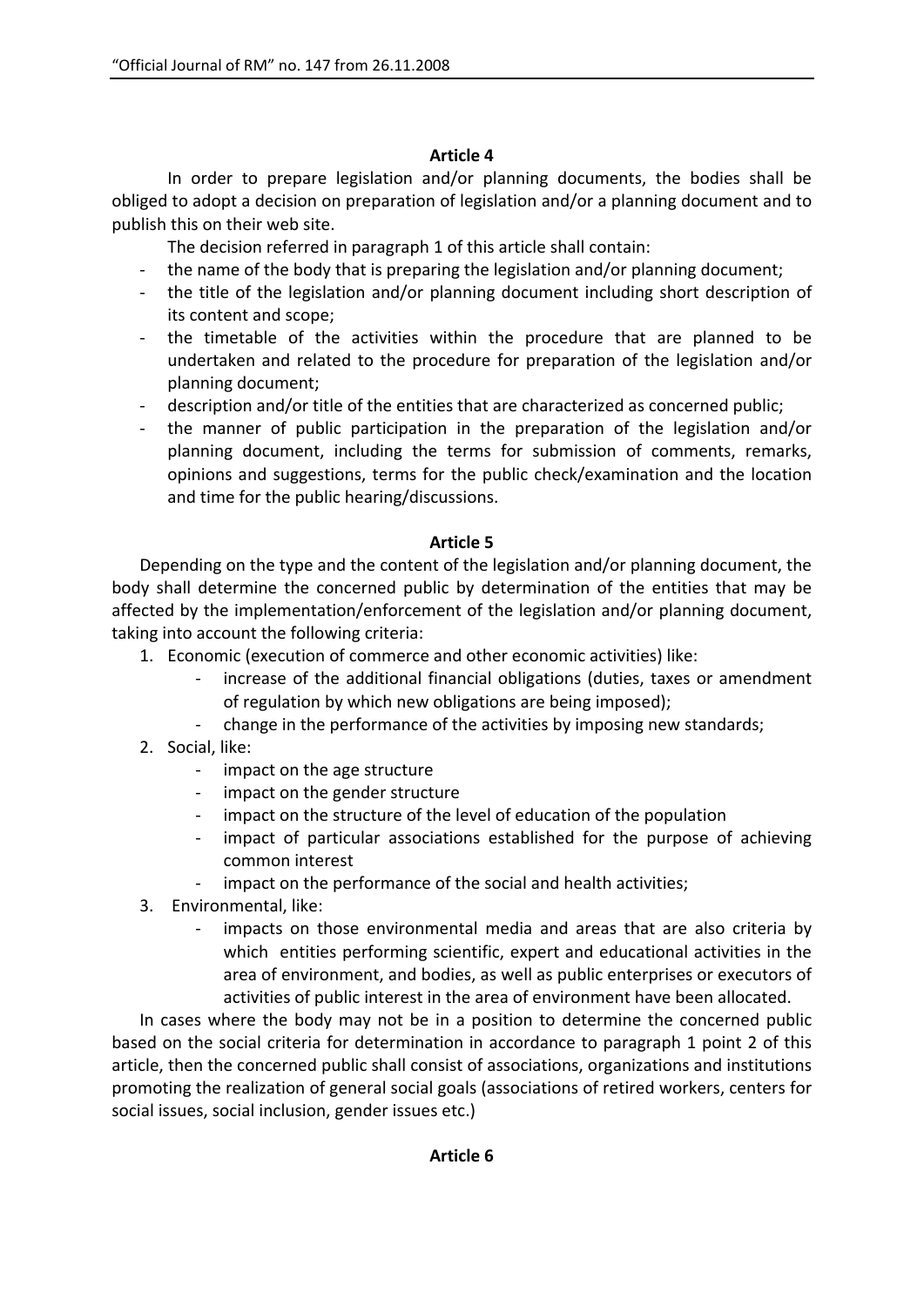The body shall be obliged to ensure public participation in the procedure for preparation of the legislation and/or planning document by realization of at least one public hearing / discussion and by making the legislation and/or planning document available for public examination at its web page.

The public check/examination shall have a duration of at least 30 days.

The public hearing/discussions shall be realized at least 15 days from the date making the legislation and/or planning document available for public check/ examination, and at latest five days before the date of expiry of the duration the public check/examination referred to in paragraph 2 this article.

### **Article 7**

The body shall invite the entities of the concerned public in writing, and/or by electronic mail, to participate in the public hearing/discussions for preparation of the legislation and/or planning document.

The physical and legal entities that are considered by the legislation and/or planning document which are in preparation may request from the body to be invited at the public hearing in accordance to paragraph 1 of this article, latest five days before the date that the public hearing/discussions will take place.

### **Article 8**

The public hearing/discussions including the public check/examination shall be the responsibility of the body that prepares the legislation and/or planning document.

At the public hearing/ discussions all present participants shall be able to give their remarks, opinions and suggestions.

The process of carrying out the public hearing/discussions shall be recorded by the body in minutes, including a list of the participants present at the hearing and their comments.

Where possible, the body may directly broadcast the public hearing/discussions via one of the available electronic mediums or may make an electronic audio or video recording and make such recording available to the public.

### **Article 9**

If the entities of the concerned public do not submit any comments, opinions and suggestions during the public hearing/discussions, it shall be considered that there are no remarks to the legislation and/or planning document by the concerned public.

#### **Article 10**

The body shall, within 30 days from the date the public check/examination, submit separate replies or a joint reply to all submitted comments, opinions and suggestions on the legislation and/or planning document.

The body shall prepare a Report on the public hearing/discussions carried out and shall publish the Report at its website.

### **Article 11**

This Decree shall enter into force the next day after the day of its publication in the "Official Journal of Republic of Macedonia".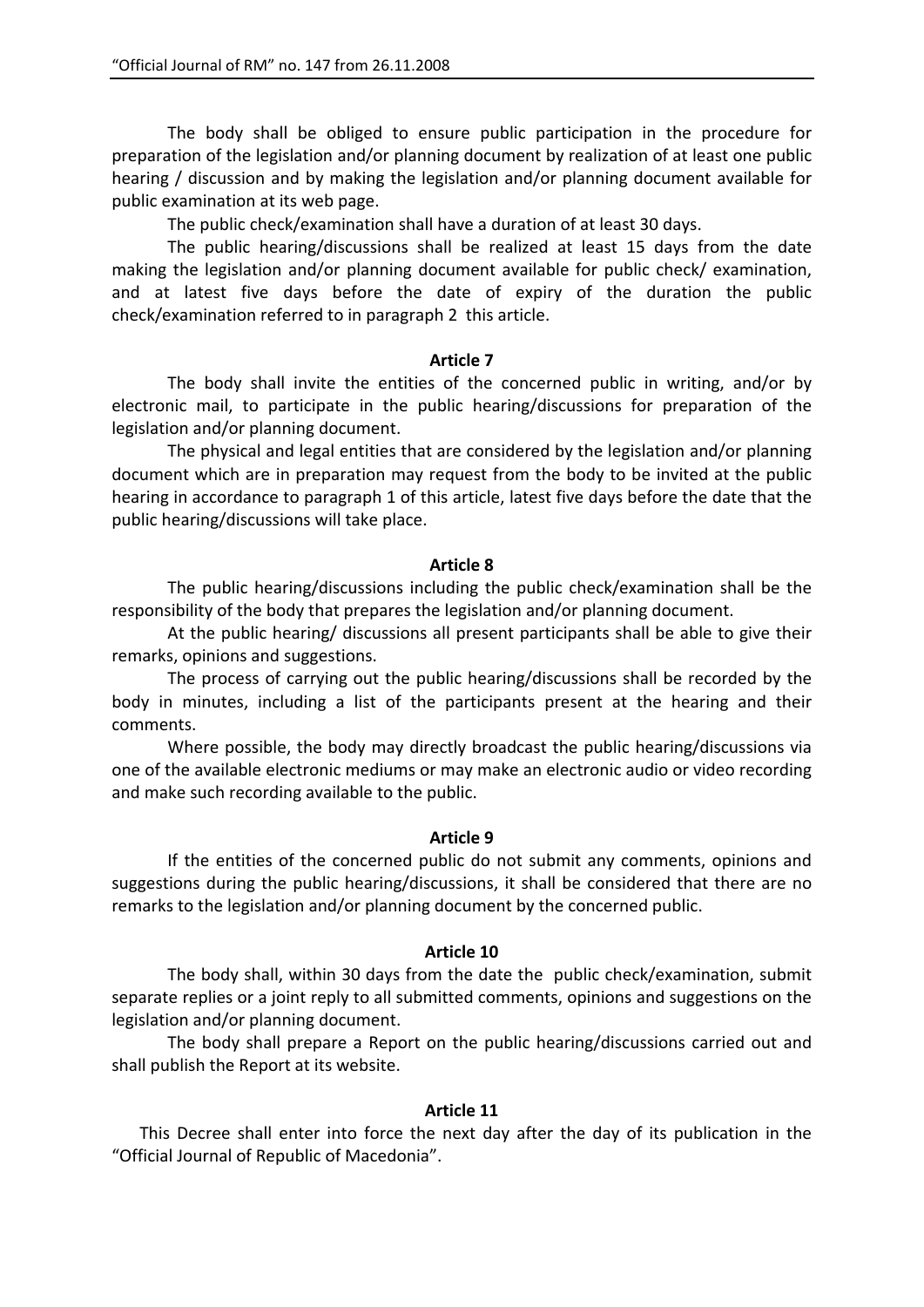No. 19‐ 5992/1 Prime minister of the Republic of Macedonia Skopje Nikola Gruevski, M. Sc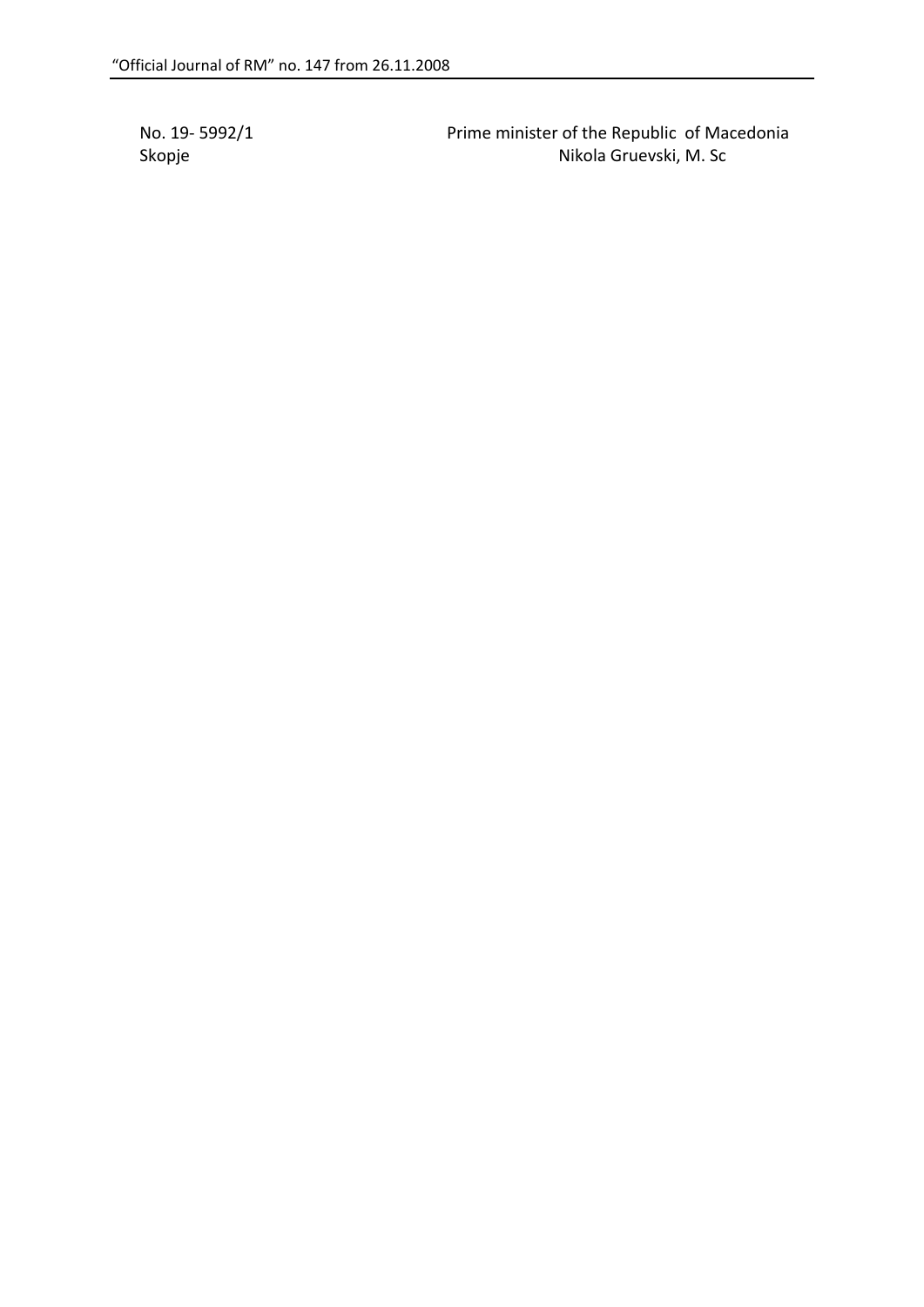### Decree Amending the Decree on the public participation in the process of preparation of environmental regulations and other acts as well as environmental plans and programmes

("Official Journal of RM" no 45/11)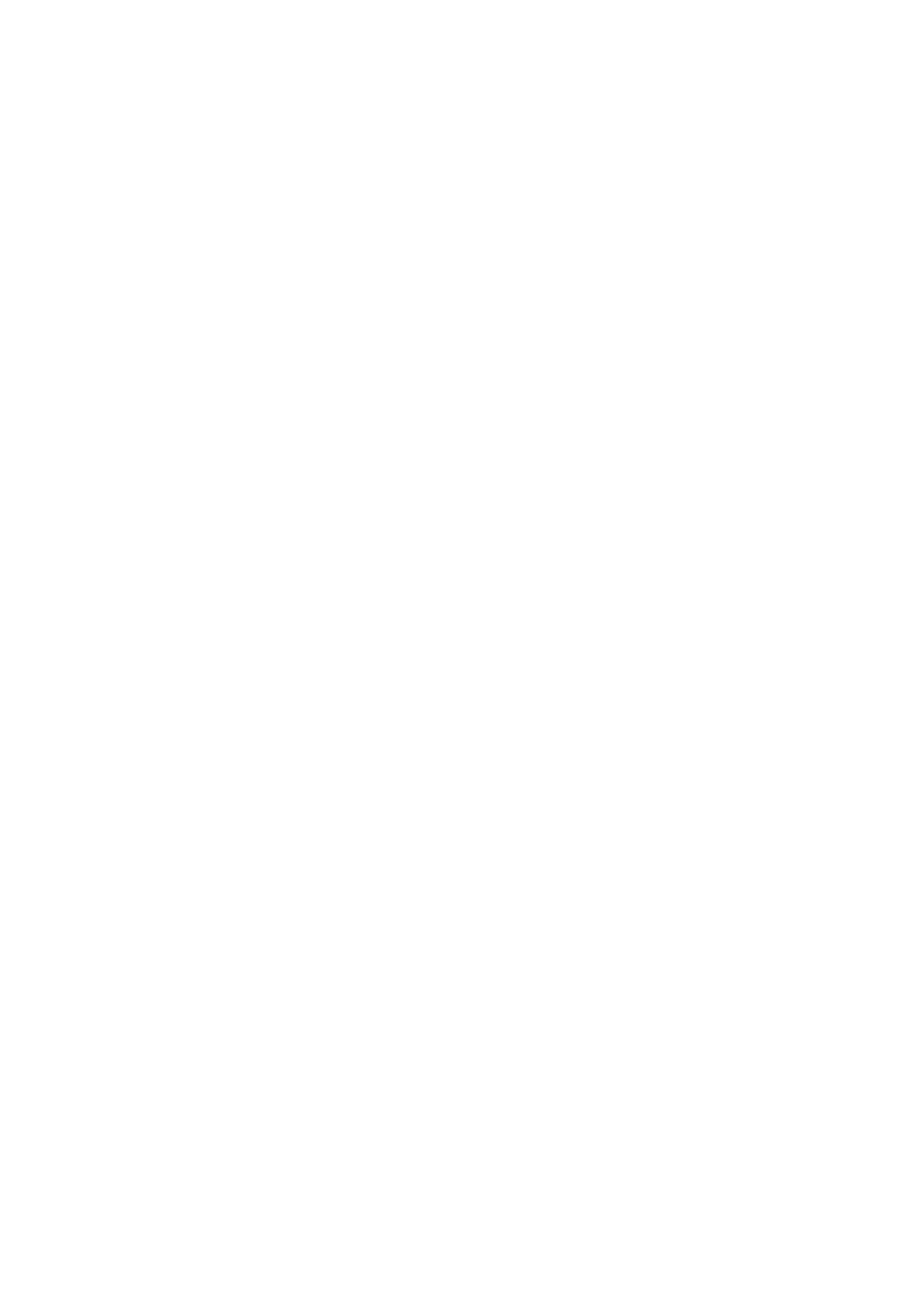Ebvi Pursuant to Article 61 paragraph (4) and (8) of the Law on Environment ("Official Gazette of the Republic of Macedonia" No. 53/05, 81/05, 24/07, 83/09, 159/08, 48/10 and 124/10), the Government of the Republic of Macedonia, on its session held on 05.04.2011, adopted

### **Decree Amending the Decree on the public participation in the process of preparation of environmental regulations and other acts as well as environmental plans and programmes**

### Article 1

In the Decree on the public participation in the process of preparation of environmental regulations and other acts as well as environmental plans and programmes Article 4 shall be amended and it shall read as follows:

"(1) In order to prepare regulation and/or planning document, the bodies shall adopt notification on the envisaged preparation of regulation and/or planning document that shall be published on their internet sites.

(2) The notification referred to in paragraph (1) of this Article shall contain:

- Name of the body preparing the regulation and or/planning document;
- Title of the regulation and/or the planning document including a short description of its content and scope;
- Decision for carrying out or not carrying out a strategic assessment adopted pursuant Article 65 paragraph (6) of the Law on Environment;
- Bodies concerned by the implementation of the regulation and/or planning document that shall be consulted in the course of the procedure for adoption of the regulation and/or the planning document;
- Timetable of activities related to the preparation of the regulation and/or planning document that shall be undertaken in the course of the procedure;
- Description and/or title of the entities representing interested public determined in accordance with Article 5 of this Decree;
- The manner of public participation in the preparation of the regulation and/or planning document, including the terms for submission of comments, opinions and proposals, terms for public examination and location and time of the public hearing;
- ‐ Available information on the environment and human health relevant for the preparation of the regulation and /or planning document;
- Information whether the planning document is likely to have transboundary effects on the environment and human health and whether transboundary consultations for such document shall be conducted, and
- ‐ Other information that may be useful for developing the regulations and/or the planning document and is of importance to the public."

### Article 2

In Article 9 the word "interested" shall be deleted.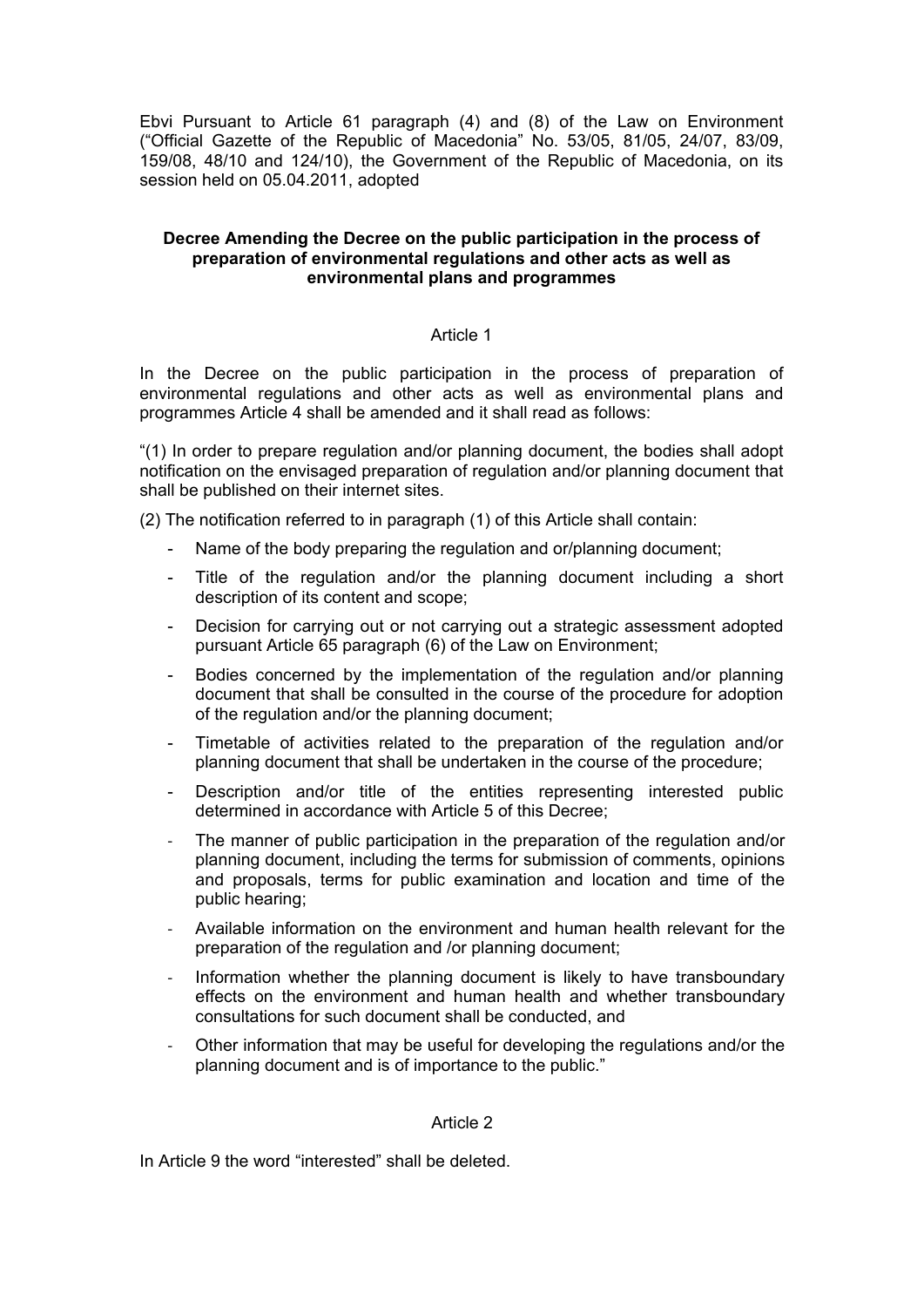In Article 10 the words "the public hearing carried out" shall be replaced by the words "the public consultation".

### Article 4

This Decree shall enter into force on the day following that of its publication in the Official Gazette of the Republic of Macedonia.

No.51-2000/1 Vise President of the Government of the Republic of Macedonia

5 April, 2001, Skopje Vasko Naumovski, PhD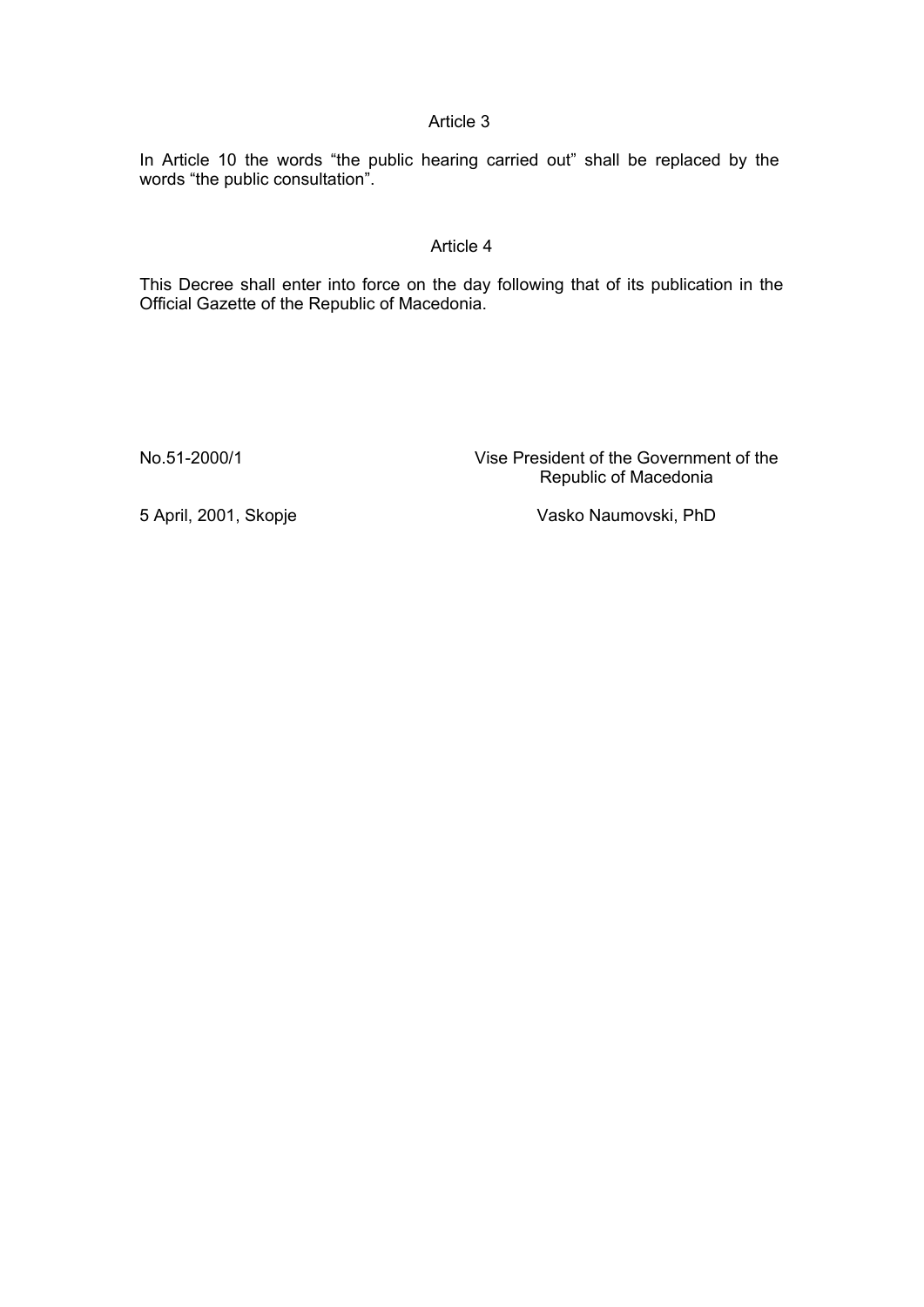Decree on the strategies, the plans and the programs, including amendments to such strategies, plans and programs, which are subject to a mandatory procedure for assessment of their impact on environment and human health

("Official Journal of RM" no 153/07)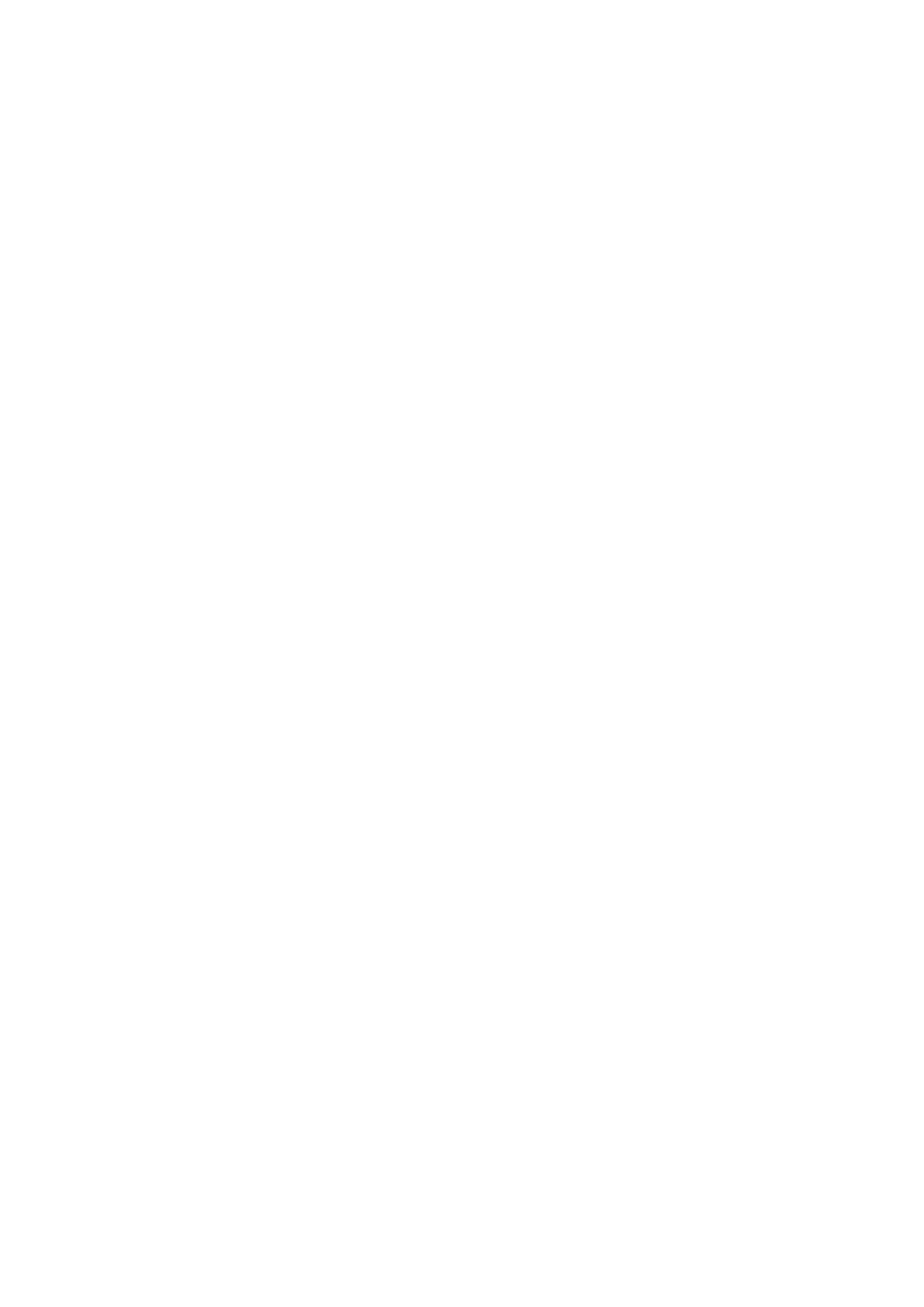Based on article 65, paragraph (1) of the Law on Environment ("Official Journal of RM" no 53/05, 81/05, 24/07), The Government of the Republic of Macedonia, at the sitting held on 20.11.2007 adopted

### **DECREE**

### **ON THE STRATEGIES, THE PLANS AND THE PROGRAMMES, INCLUDING AMENDMENTS TO SUCH STRATEGIES, PLANS AND PROGRAMMES, THAT ARE SUBJECT TO A MANDATORY PROCEDURE FOR ASSESSMENT OF THEIR IMPACT ON ENVIRONMENT AND HUMAN HEALTH**

### **Article 1**

This decree shall stipulate the strategies, the plans and the programmes, including amendments to such strategies, plans and programmes, (hereinafter: planning documents), that are subject to a mandatory assessment of their impact on environment and human health (hereinafter: strategic assessment).

### **Article 2**

Certain terms used in this Decree shall have the following meaning:

- **Short‐term planning documents** shall mean planning documents and their amendments that are being adopted for a validity period of one year,
- **Middle‐term planning documents** shall mean planning documents and their amendments that are being adopted for a validity period of five years,
- **Long‐ term planning documents** shall mean planning documents and their amendments that are being adopted for a validity period longer than five years.

### **Article 3**

Strategic assessment shall be carried out for planning documents and amendments to such planning documents, prepared in the area of:

- 1. **Agriculture‐**  short‐ term, middle‐term and long term planning documents that include measures and activities concerning:
	- development of the agricultural food sector,
	- agricultural land use,
	- protection of plants, seed and seed material,
	- agro- meteorological activities,
	- identifying food safety policy,
	- planning of agricultural development and development of rural areas,
	- identifying agricultural policy measures,
	- creation of policies for introduction and development of organic agricultural production,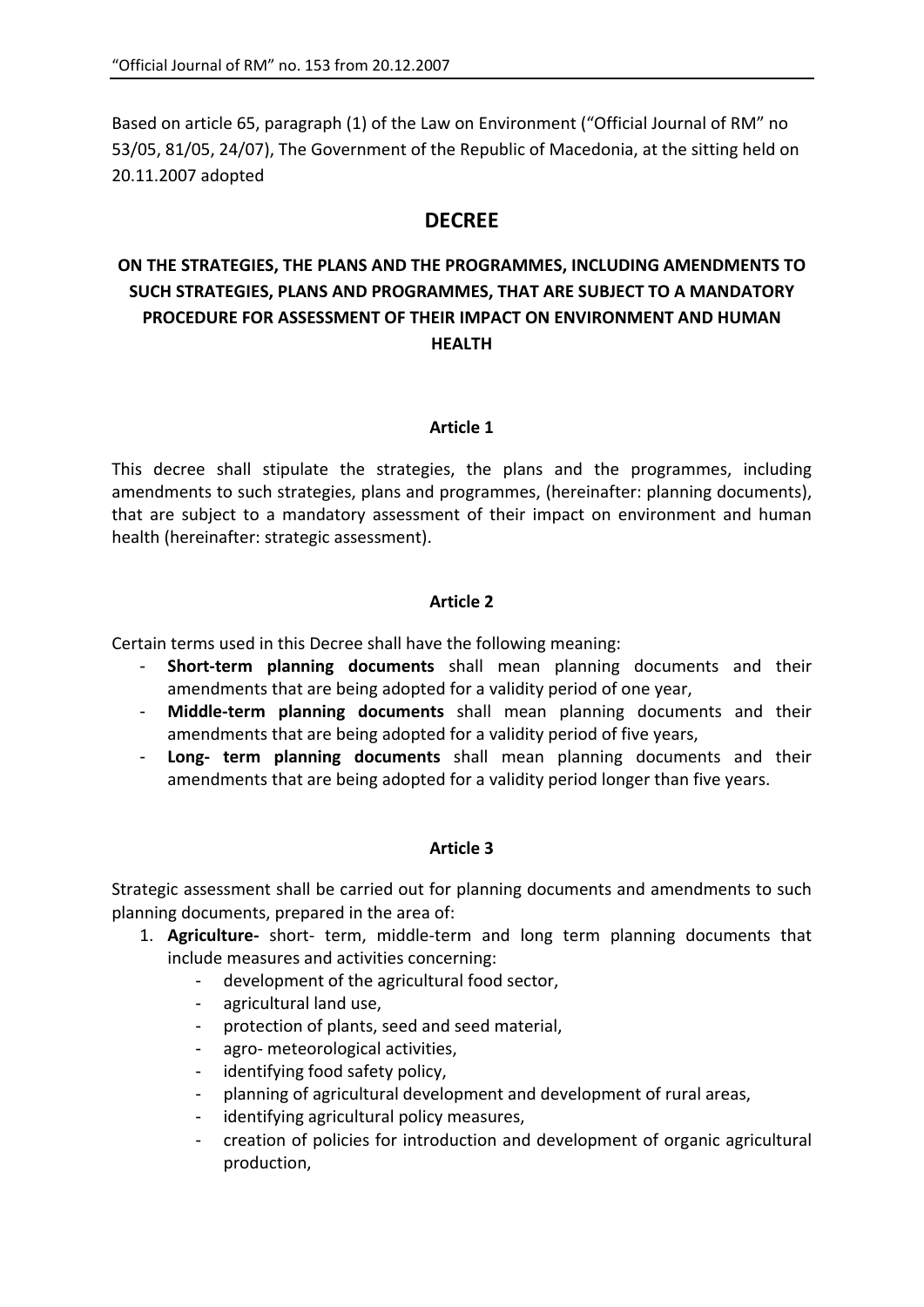- registration of entities, monitoring and notation of the conditions for production, processing and trading of organic products; breeding and trading of cattle, oxen, sheep, goats, pigs, horses, poultry, weasels and other animals that have a commercial value, and production of livestock products;
	- growing of plants intended for biodiesel production;
	- defining of wine production policy, description, labels, characterization, presentation and protection of wine;
	- defining of the policy for production of unprocessed tobacco,
	- purchasing, storage, processing of the purchased tobacco leafs,
	- trading of fermented tobacco,
	- defining of the policy for production and trading of large amounts of tobacco, surveillance of the use of additions of the tobacco products.
	- 2. **Forestry‐** short‐ term, middle‐term and long term planning documents that include measures and activities concerning:
		- forests economy,
		- protection of forests ,
		- forestation of dried and erosion affected areas,
		- cultivation of forest cultures, amelioration of degraded forests, sanitation of burned forest areas and their artificial restoration, and
		- prevention of mass desertification of forests and forest cultures.
	- 3. **Fishery‐** short‐ term, middle‐term and long term planning documents that include measures and activities concerning:
		- promotion, protection and use of the available fish quantity,
		- use, management and protection of the available fish quantity in the fishing waters,
		- determination of fishing areas,
		- fishing zones, commercial fishing zones and recreational fishing zones,
		- commercial fishing, recreation and sport fishing, fishing related equipment and tools.
	- 4. **Energy‐** short‐ term, middle‐term and long term planning documents that include measures and activities concerning:
		- long-term development objectives concerning renewable energy resources (hydro energy, wind energy, solar energy, geothermal energy, biomass, natural gas, biogas, bio-fuels, etc) as well as particular energy services intended to ensure safety of the supply of particular types of energy,
		- development priorities,
		- sources and manner for ensuring sufficient quantity of energy and energy supplies,
		- determination and use of energy resources and capacities that are of strategic interest for the state,
		- restructuring of the energy sector, measures enhancing investments in energy facilities that use renewable energy sources,
		- measures enhancing the increase of energy efficiency,
		- condition and manner of ensuring environmental protection and measures for realization of protection and other elements of importance for development of the energy sector.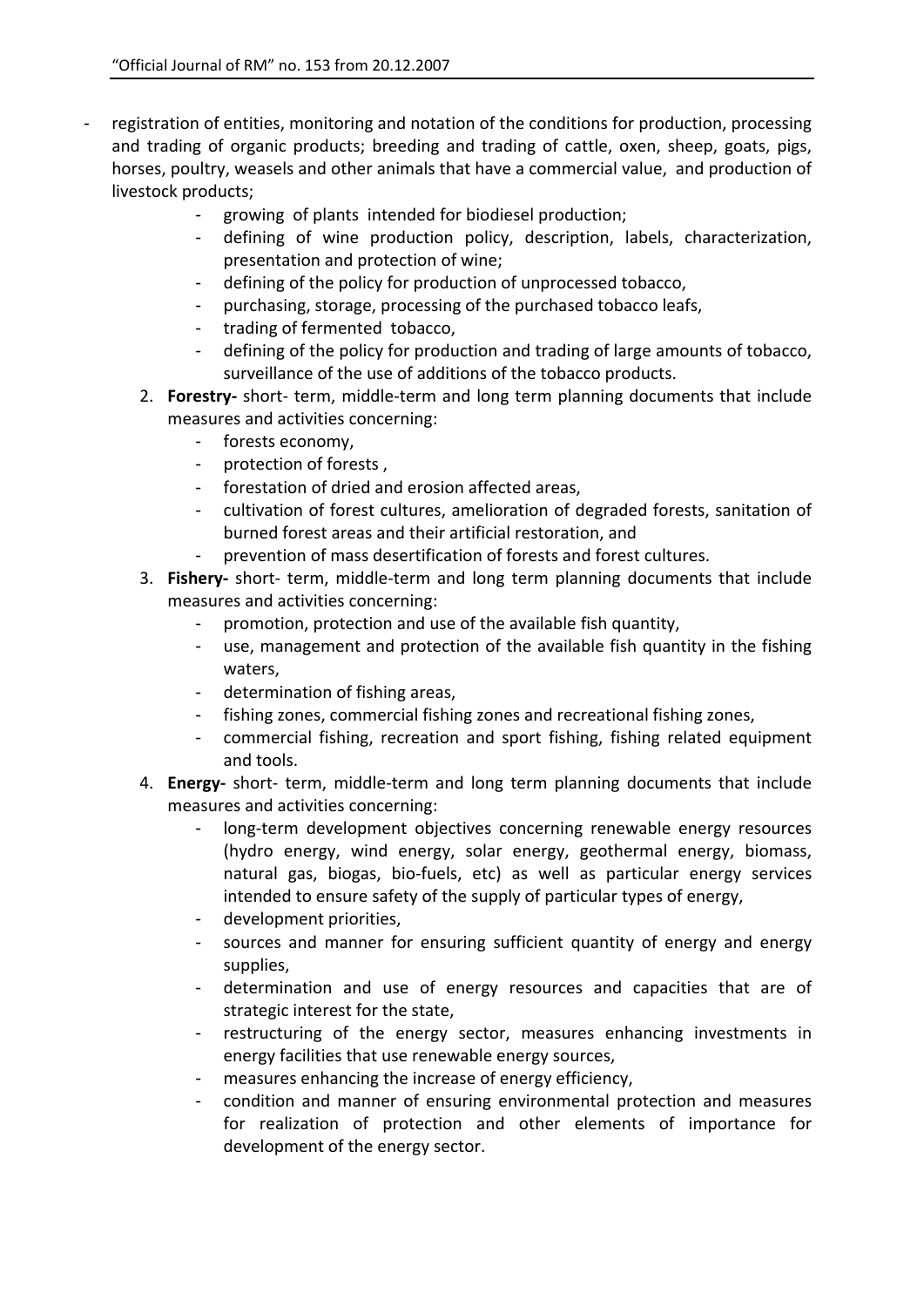- 5. **Industry‐** short‐ term, middle‐term and long term planning documents that include measures and activities concerning:
	- industrial development policy,
	- surveillance of industrial production and technological development,
	- restructuring and reformation of certain industrial sectors (textile, steel metallurgy, etc.)
	- finalization of the privatization process,
	- structural reform for continuation, intensification, and new creation of industrial production structures,
	- improvement of the business climate,
	- increase of investments (domestic and foreign) and in particular investments in informatics, technology and knowledge,
	- increase of the quality of the workforce, and
	- promotion of small and medium enterprises and entrepreneurship.
- 6. **Mining ‐** short‐ term, middle‐term and long term planning documents that include measures and activities concerning:
	- Geological research and exploitation of mineral resources.
- **7. Transport‐** short‐ term, middle‐term and long term planning documents that include measures and activities concerning:
	- the development and improvement of road, railway, water and air transportation,
	- the conditions and manner of construction, reconstruction, maintenance, protection, use, management and financing of public roads,
	- middle-term and long term programmes for construction, reconstruction, and maintenance of roads,
	- issuing concessions of the road infrastructure,
	- maintenance of the infrastructure of crossroads and intersections, regulation of road inclusions; ensuring minimum safety of the tunnels,
	- organization of the railway system,
	- performance of railway transportation, management, construction, reconstruction, upholding, maintenance and protection of the railway infrastructure;
	- issuing concessions regarding the construction of new or management of existing railway infrastructure,
	- financing of railway infrastructure,
	- conditions and manner of usage, maintenance, demarcation and protection of navigation ways, ports, places for leaving of vessels, anchoring spots and bathing zones, safety of inland navigation, rescue and extraction of sunken objects,
	- air transport policy,
	- concessions in the area of air transport,
	- investigation into aircraft accidents and serious safety incidents, security, management of air transportation, social area and environmental protection while managing air transportation.
- **8. Regional development‐**  short‐ term, middle‐term and long term planning documents that include measures and activities concerning: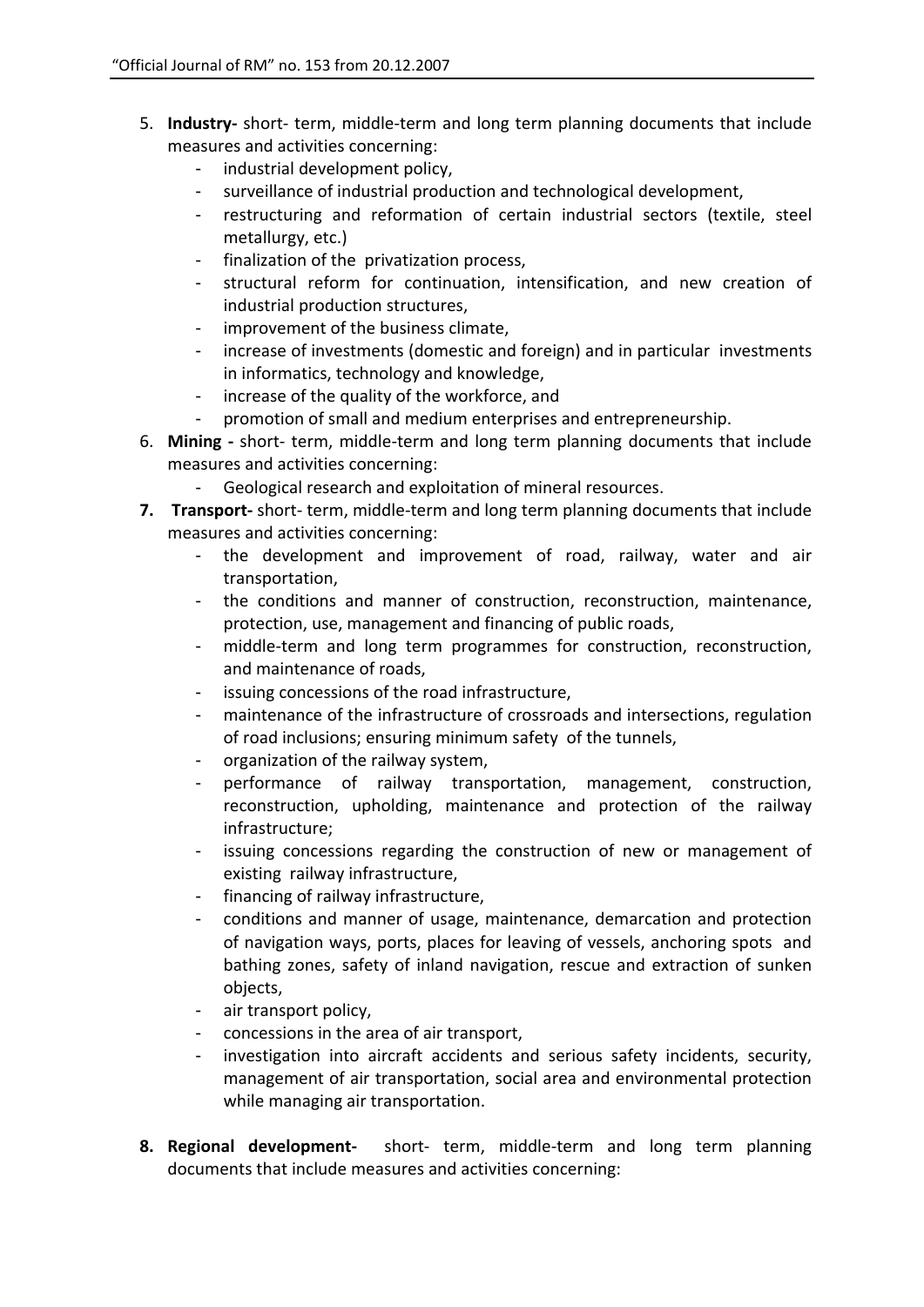- balanced regional development,
- enforcement of the development of economically underdeveloped regions, criteria determining populated areas, principles of regional development policy, analysis of economic and social conditions at the level of statistical regions (which are established by law),
- development concept, priorities and strategic development goals,
- institutions and mechanisms for implementation, monitoring and evaluation of the regional development and planning documents,
- instruments intended to enhance regional development.
- 9. **Telecommunications** short- term, middle-term and long term planning documents that include measures and activities concerning:
	- Development of telecommunication and information technologies,
	- Creation of conditions for total liberalization in the area of the electronic communications, and especially in the area of construction of the infrastructure,
	- access and interconnection with public communication measures of other operators and public communication service suppliers,
	- identification of the needs of the population by determination of the priorities for aiming to ensure universal service,
	- development of competition in the area of electronic communications and information society and increase of the availability and usage of electronic communications and information technologies,
	- Stimulation of efficient investments for infrastructure construction and support of innovations,
	- efficient use of radiofrequencies and numerical space as a restricted natural resource, as well as ensuring that the operators of the electronic communication networks and suppliers of services in the area of electronic communication will not be discriminated when circumstances are similar,
	- strategic directions, activities and objectives for creation of ambient support to the digital convergence between info‐ communicational technologies and electronic medias, as condition for development of the information society.
- 10. **Waste management‐** short‐ term, middle‐term and long term planning documents that include measures and activities concerning:
	- waste management at the levels of the republic of Macedonia, municipalities, at level of City of Skopje and municipalities within City of Skopje,
	- prevention/decrease of the water generation,
	- reuse- reuse of products or amenities for the same or different use/aims
	- recycle- reprocessing of waste material that will be used as crude raw material for production of the same or a different product,
	- further return of waste within the production cycles- obtaining values from the waste by composting, reuse for energy generation and other technologies,
	- disposal‐ if there is no other adequate solution, disposal to landfills or burning (incineration) with or without reuse of the energy.
- **11. Water management‐** short‐ term, middle‐term and long term planning documents that include measures and activities concerning:
	- Management, treatment, protection of waters and river basins,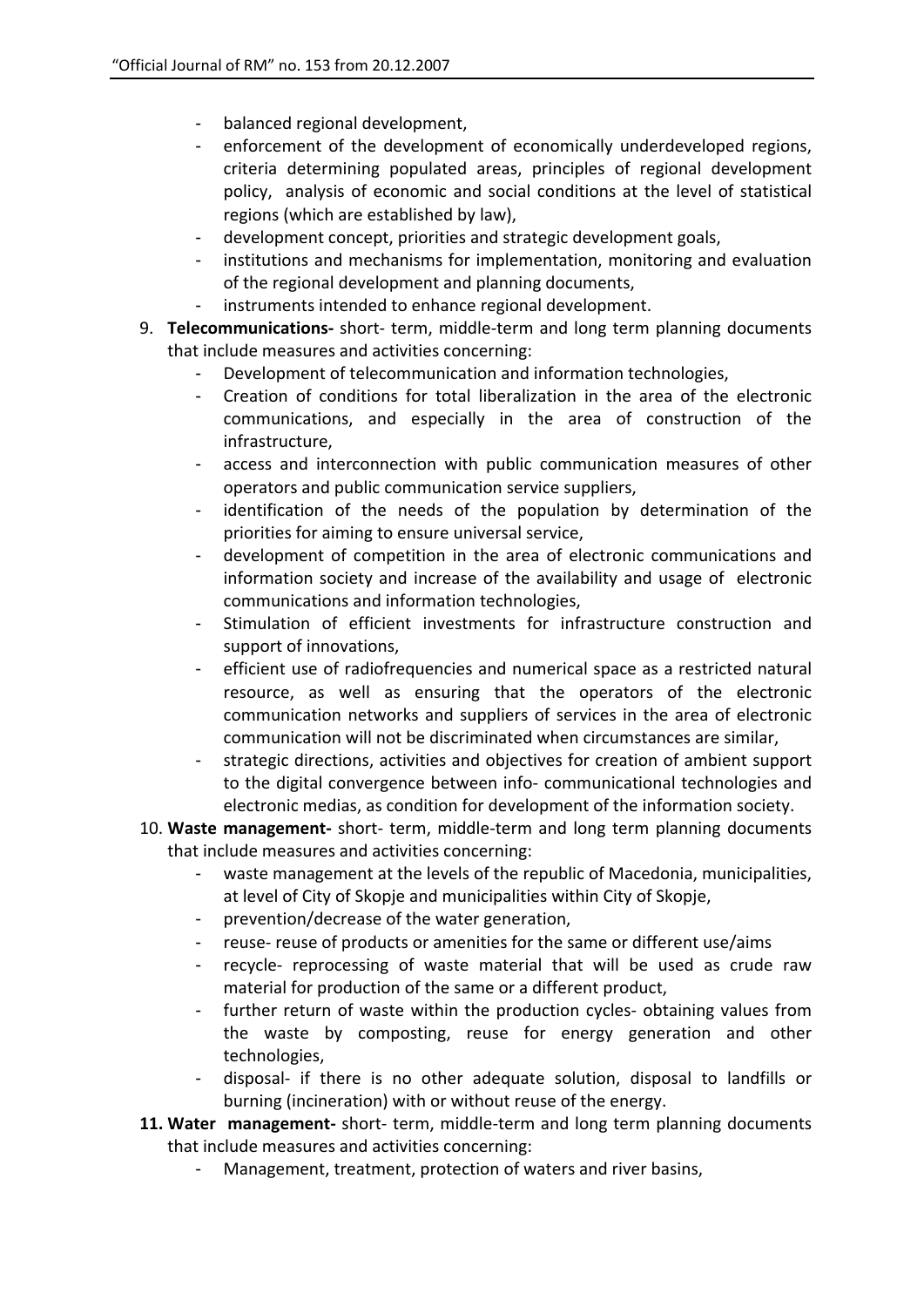- Flood protection plans,
- Manner of use of water bodies, protection from adverse effects on water, protection of water from total extraction and pollution,
- Sources, conditions and manner of financing of water management works and services, conditions and manner of performance of the water management works and services, granting rights to water use by approvals (concessions), transboundary water and other issues significant for ensuring a universal water regime,
- Integrated water management approach,
- Sustainable development of the water resources, protection of water bodies and protection from adverse effects of water.
- **12. Tourism‐** short‐ term, middle‐term and long term planning documents related to general development of tourism as well as development of eco-tourism and other types of tourism.
- **13. Spatial and urban planning and land use‐**  planning documents concerning spatial and urban planning of the territory of the Republic of Macedonia, municipalities, the City of Skopje and the municipalities of the City of Skopje.
- 14. National Environmental Action Plan and local environmental action plans.
- 15. All documents by which implementation of projects that are subject to environmental impact assessment are planned.
- 16. Planning documents for rescue and accident prevention.
- 17. Planning documents for management of genetically modified organisms.
- 18. Planning documents for management of protected areas.
- 19. Planning documents that are not directly related to, or necessary for, the management of environmentally significant areas , but for which significant effect on these areas is likely, individually or in combination with other plans or projects, shall be subject to assessment of its impacts related to the area in regard to the achievement of the objectives for preservation of the area.
- 20. Other planning documents for which adoption is prescribed by law, and which are related to the abovementioned areas.

This Decree shall enter into force on the eighth day after the day of its publication in the "Official Journal of Republic of Macedonia".

No. 19‐ 7132/1 Deputy of the 20 November 2007 **1998 Inc.** Prime- minister of the Republic of Macedonia Skopje **Skopje Skopje Skopje Skopje Skopje Skopje** Zoran Stavreski, M. Sc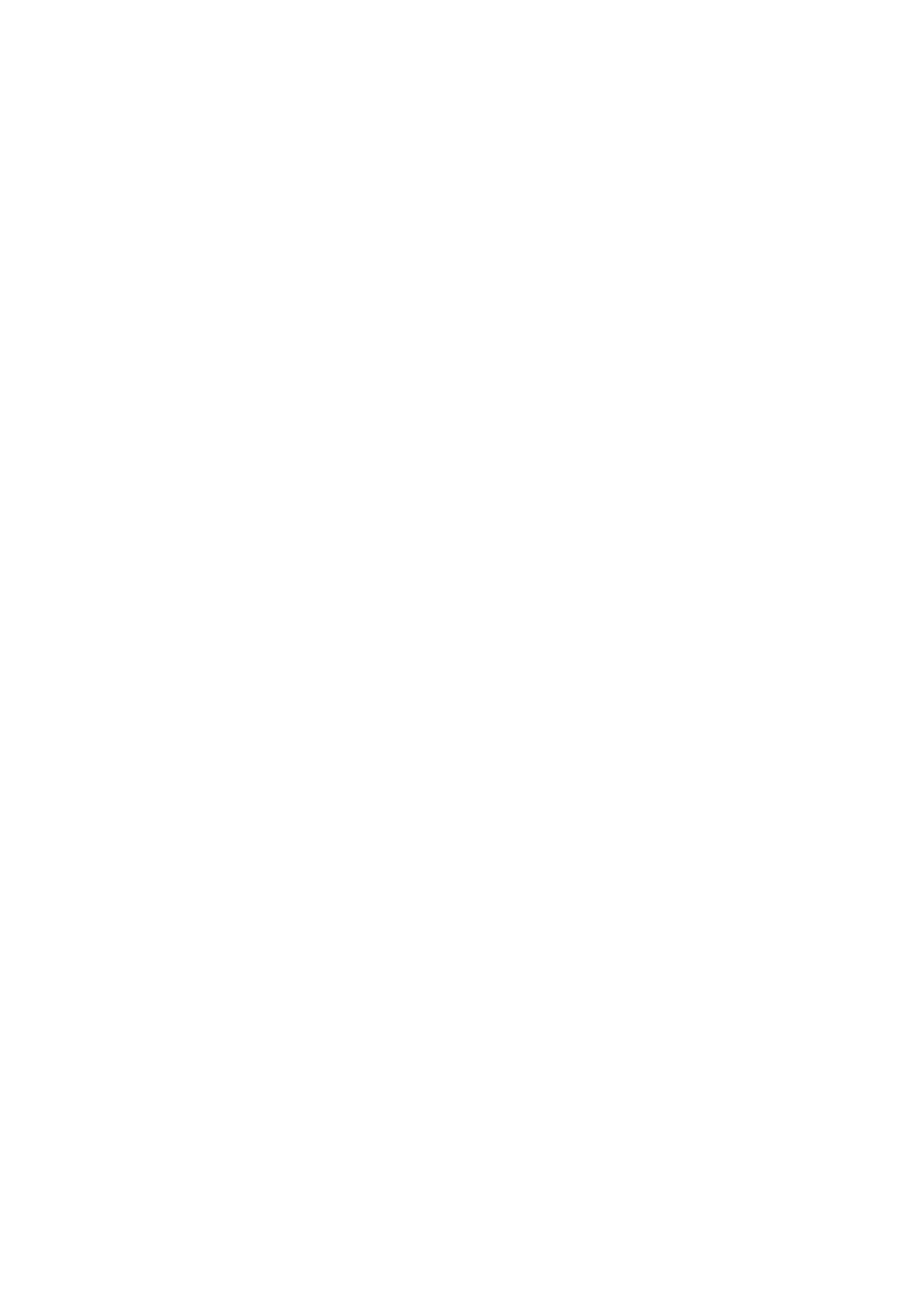Decree Amending the Decree on strategies, plans and programmes, including amendments to such strategies, plans and programmes subject to a mandatory procedure for assessment of their impact on environment and human health

("Official Journal of RM" no 45/11)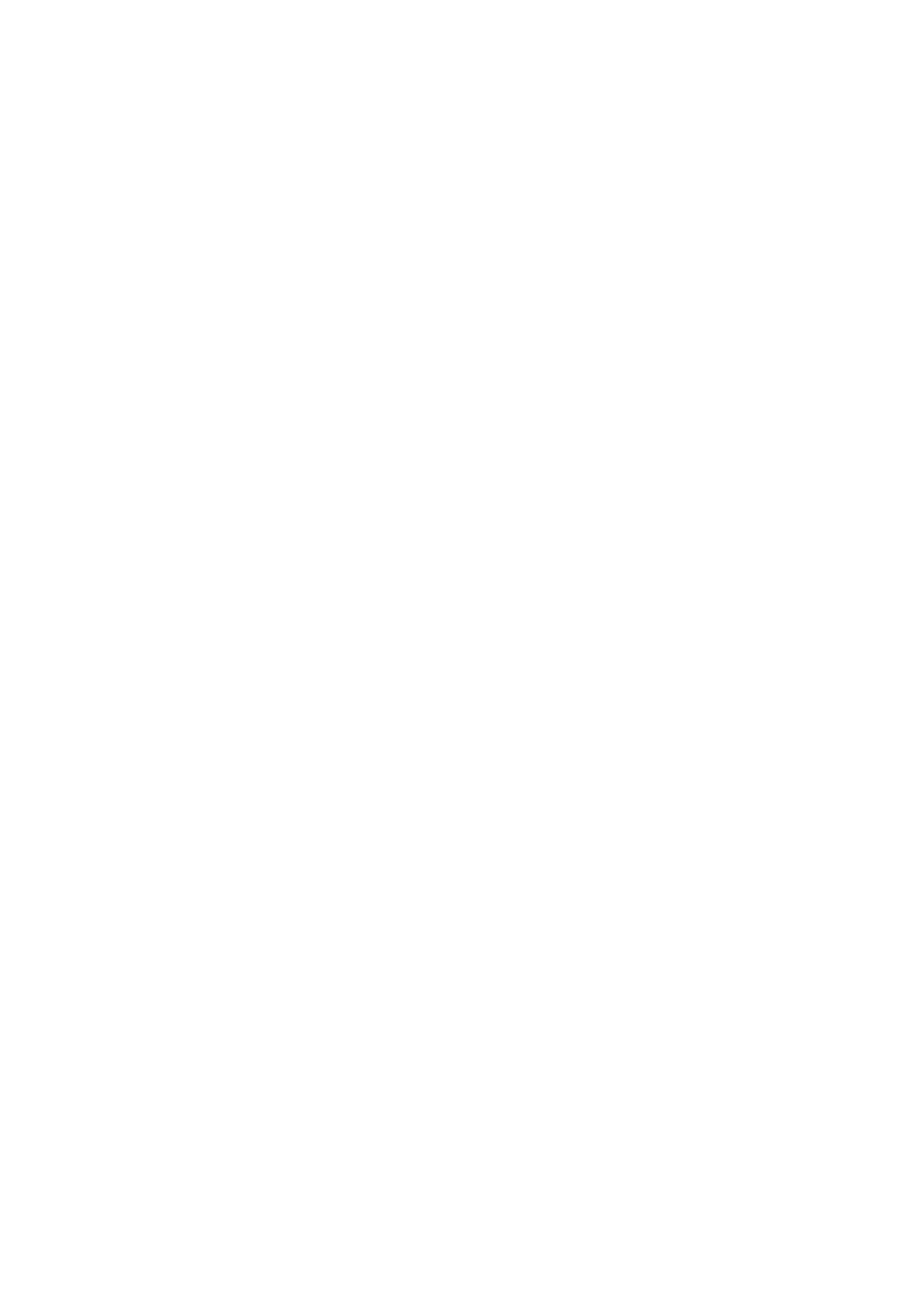Pursuant to Article 65 paragraph (1) of the Law on Environment ("Official Gazette of the Republic of Macedonia" No. 53/05, 81/05, 24/07, 83/09, 159/08, 48/10 and 124/10), the Government of the Republic of Macedonia on its session held on 05.04.2011, adopted

#### **Decree Amending the Decree on strategies, plans and programmes, including amendments to such strategies, plans and programmes subject to a mandatory procedure for assessment of their impact on environment and human health**

## Article 1

In the Decree on strategies, plans and programmes, including amendments to such strategies, plans and programmes subject to a mandatory procedure for assessment of their impact on environment and human health ("Official Gazette of the Republic Macedonia" No. 153/07), the first sentence in Article 3 shall be amended and it shall read as follows:

"Strategic assessment shall be carried out for planning documents which set the a framework for future development of projects that are subject to environmental impact assessment or that have effect upon protected areas stipulated in accordance with law in the following areas:

Items 15, 19 and 20 shall be deleted.

Items 16, 17 and 18 shall become items 15, 16 and 17.

## Article 2

This Decree shall enter into force on the eight day from the date of its publication in the Official Gazette of the Republic of Macedonia.

No.51-2002/1 Vise President of the Government of the Republic of Macedonia

5 April, 2001, Skopje Vasko Naumovski, PhD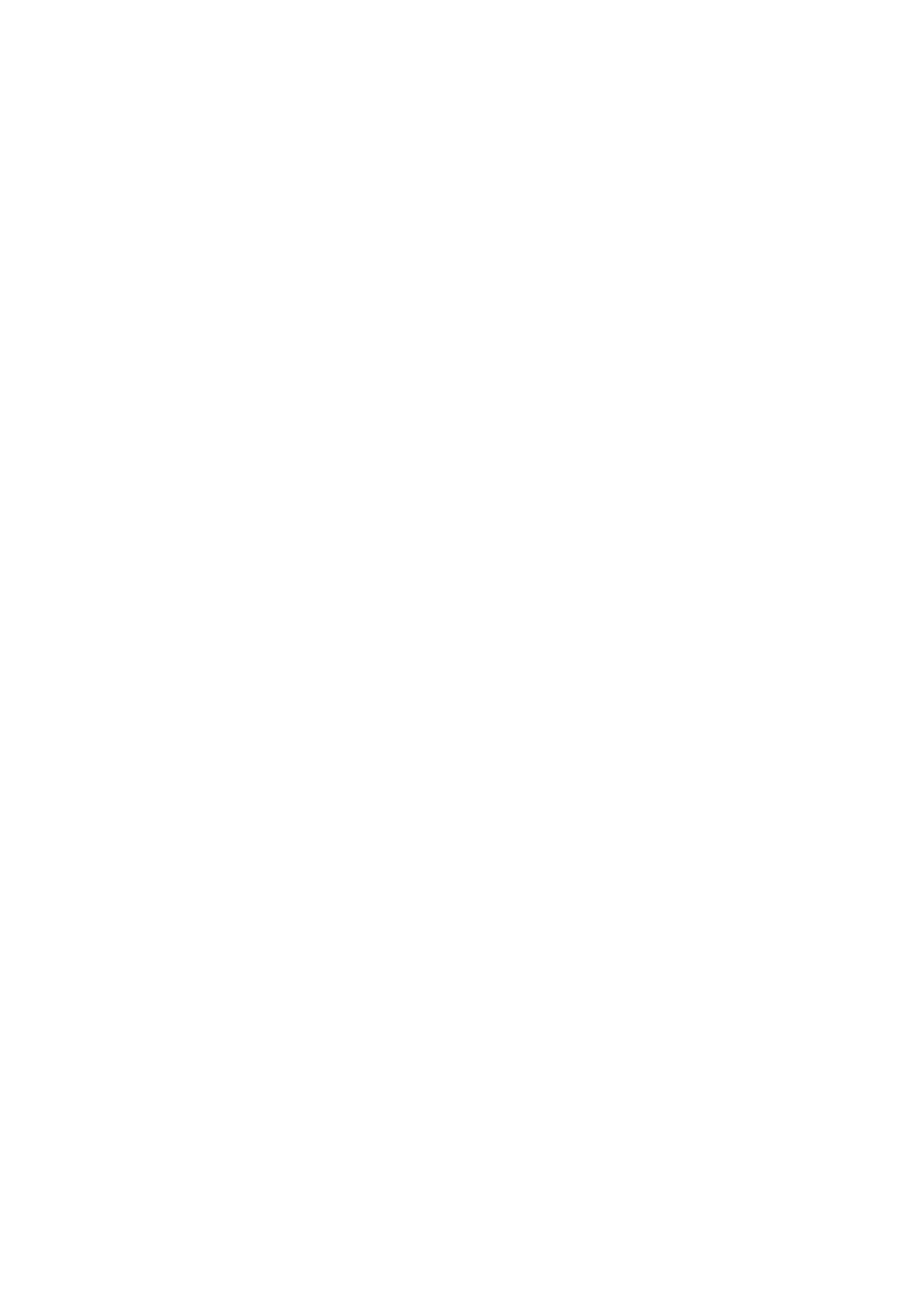# Decree on the content of the strategic environmental impact assessment report

("Official Journal of RM" no 153/07)

NATIONAL CONFERENCE FOR STRATEGIC ENVIRONMENTAL ASSESSMENT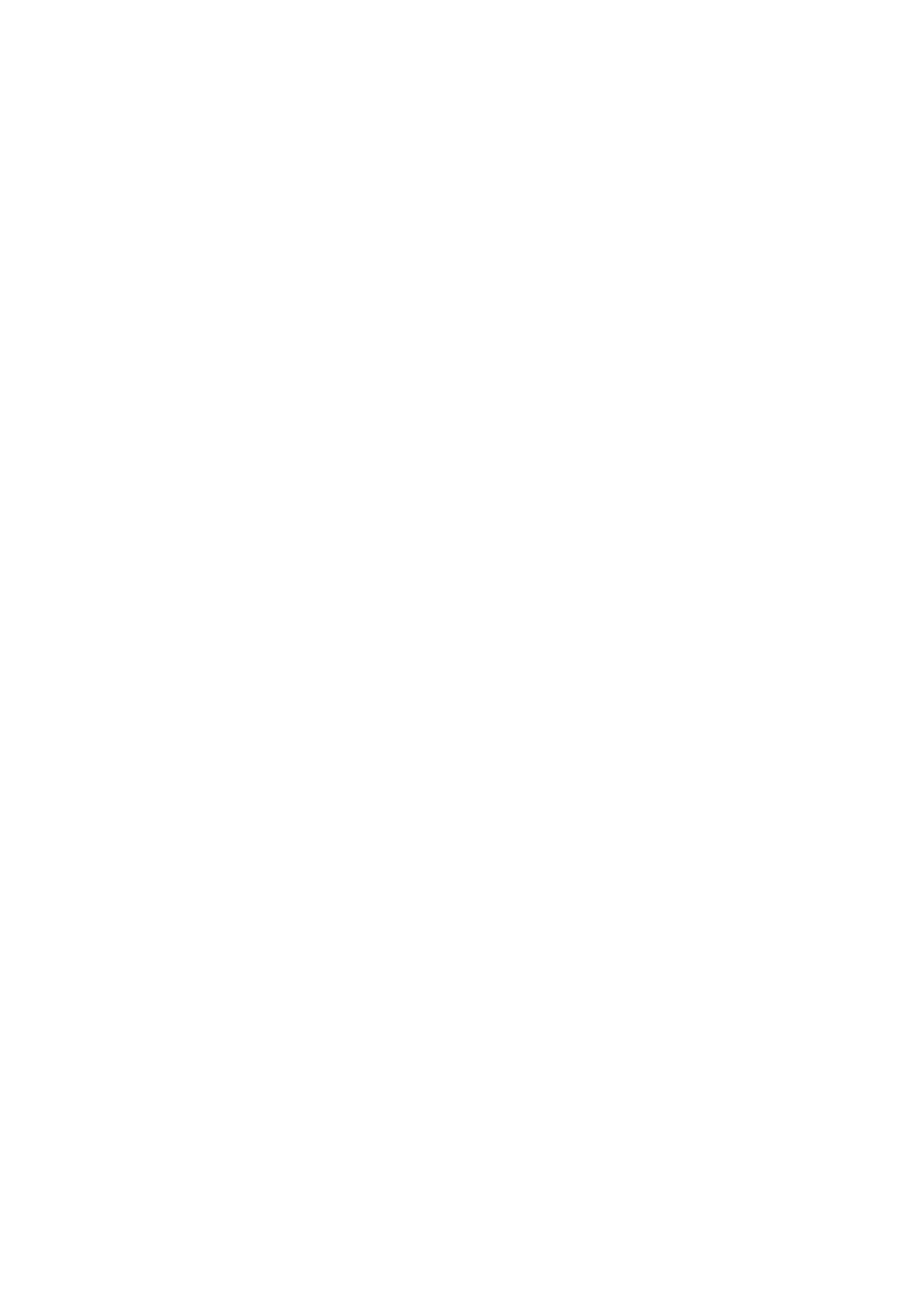Based on article 67, paragraph (1) of the Law on Environment ("Official Journal of RM" no 53/05, 81/05, 24/07), The Government of Republic of Macedonia, at the sitting held on 20.11.2007 adopted

# **DECREE**

## **ON THE CONTENT OF THE STRATEGIC ENVIRONMENTAL IMPACT ASSESSMENT REPORT**

## **Article 1**

This decree shall stipulate the content of the strategic environmental impact assessment report.

## **Article 2**

- (1) The strategic environmental impact assessment report shall contain the following information:
	- (a) résumé/an outline of the contents, main objectives of the plan or programme and relationship with other relevant plans and programmes;
	- (b) the relevant aspects of the current state of the environment and the likely evolution thereof without implementation of the plan or programme;
	- (c) the environmental characteristics of areas likely to be significantly affected;
	- (d) any existing environmental problems which are relevant to the plan or programme including, in particular, those relating to any areas of a particular environmental importance, especially from the aspects of protection of wild birds and habitats;
	- (e) the environmental protection objectives, established at international, Community or Member State level, which are relevant to the plan or programme and the way those objectives and any environmental considerations have been taken into account during its preparation;
	- (f) the likely significant effects on the environment in general, including on issues such as biodiversity, population, human health, fauna, flora, soil, water, air, climatic factors, material assets, cultural heritage including architectural and archaeological heritage, landscape and the interrelationship between the above factors. These effects include secondary, cumulative, synergetic, short- term, medium and longterm, permanent and temporary positive and negative effects;
	- (g) the measures envisaged to prevent, reduce and as fully as possible offset any significant adverse effects on the environment of implementing the plan or programme
	- (h) résumé/an outline of the reasons for selecting the alternatives dealt with, and a description of how the assessment was undertaken including any difficulties (such as technical deficiencies or lack of know‐how) encountered in compiling the required information;
	- (i) a description of the measures envisaged concerning monitoring in accordance to the law provisions;
	- (j) a non‐technical summary of the information provided points (a) to (i) of paragraph (1) of this article.
- (2) In cases where a Strategic Environmental Assessment is undertaken for a lower level planning document within a planning hierachy, and a Strategic Environmental Assessment has been previously carried out for a higher level planning document, then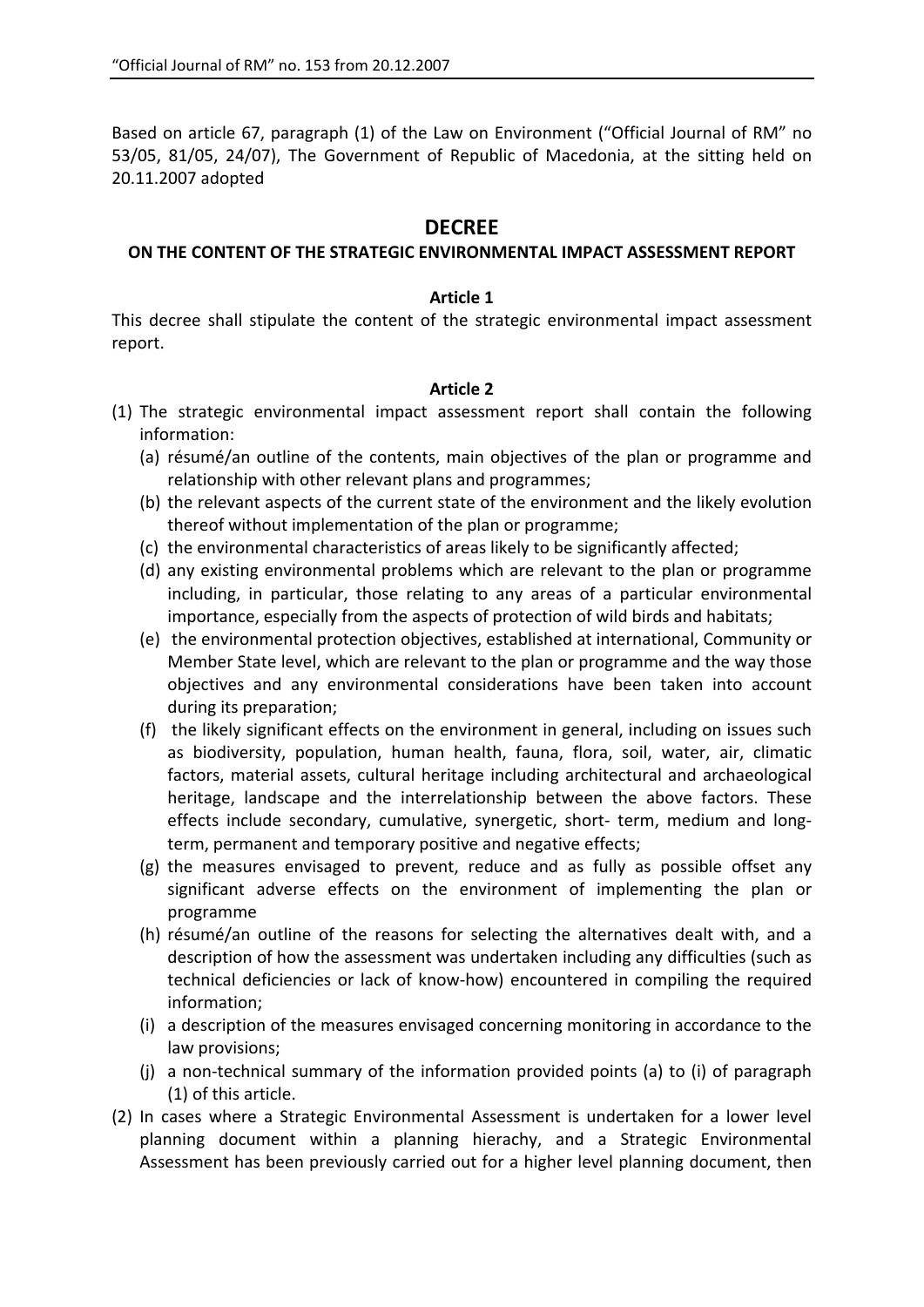the Strategic Environmental Assessment report for the lower level planning document shall contain such information from the higher level planning document (SEA) which are necessary for the adoption of the lower level planning document, in order to avoid duplication of assessment of the impacts on the environment and human's life and health.

## **Article 3**

(1) This Decree shall enter into force on the eighth day after the day of its publication in the "Official Journal of Republic of Macedonia".

No. 19‐ 7133/1 Deputy of the 20 November 2007 Prime‐ minister of the Republic of Macedonia Skopje **Skopje Skopje Skopje Stavreski, M. Sc**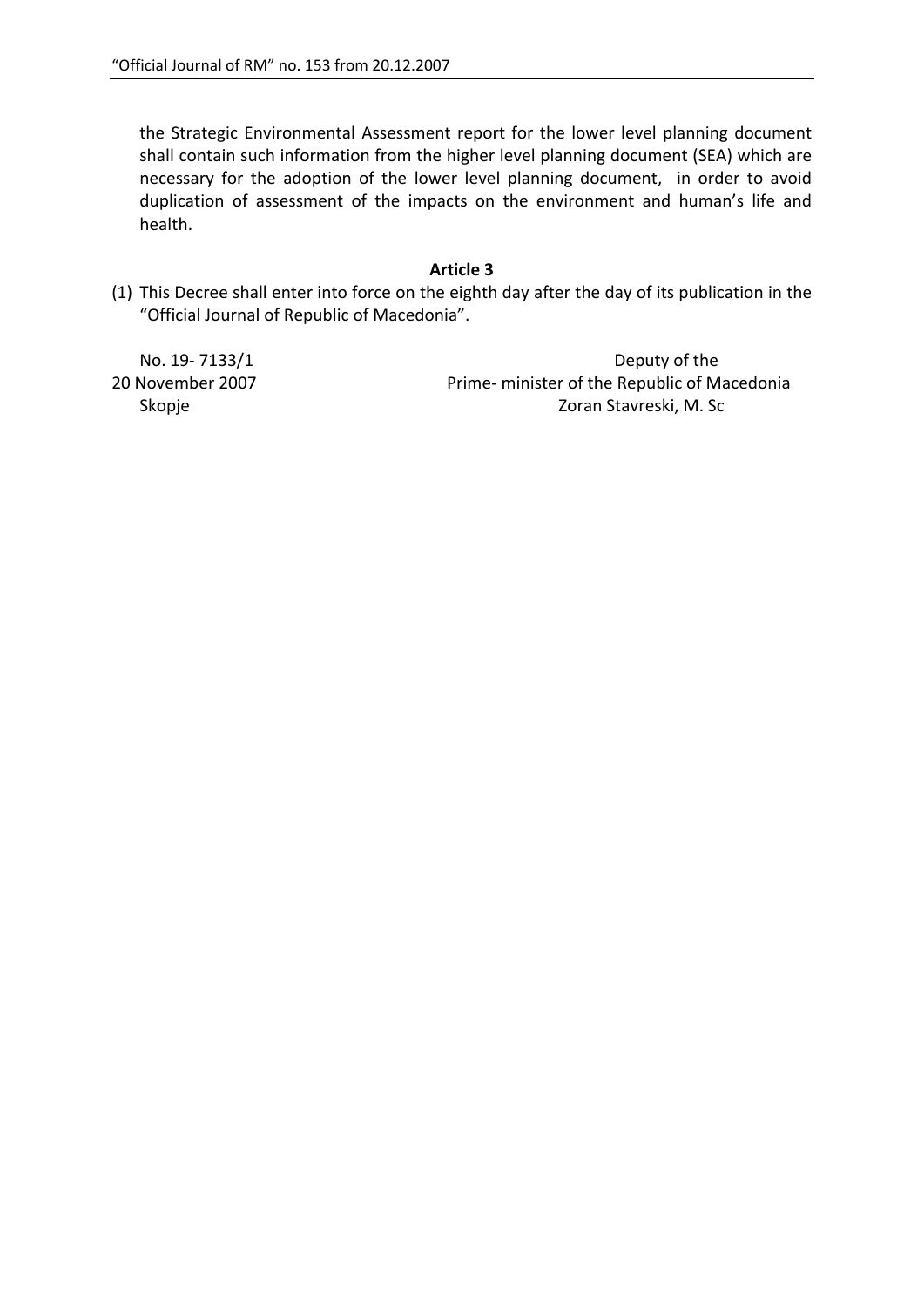# Decree on the criteria on the basis of which the decisions as to whether a given planning document is likely to have a significant impact on the environment and human health shall be issued

("Official Journal of RM" no 144/07)

NATIONAL CONFERENCE FOR STRATEGIC ENVIRONMENTAL ASSESSMENT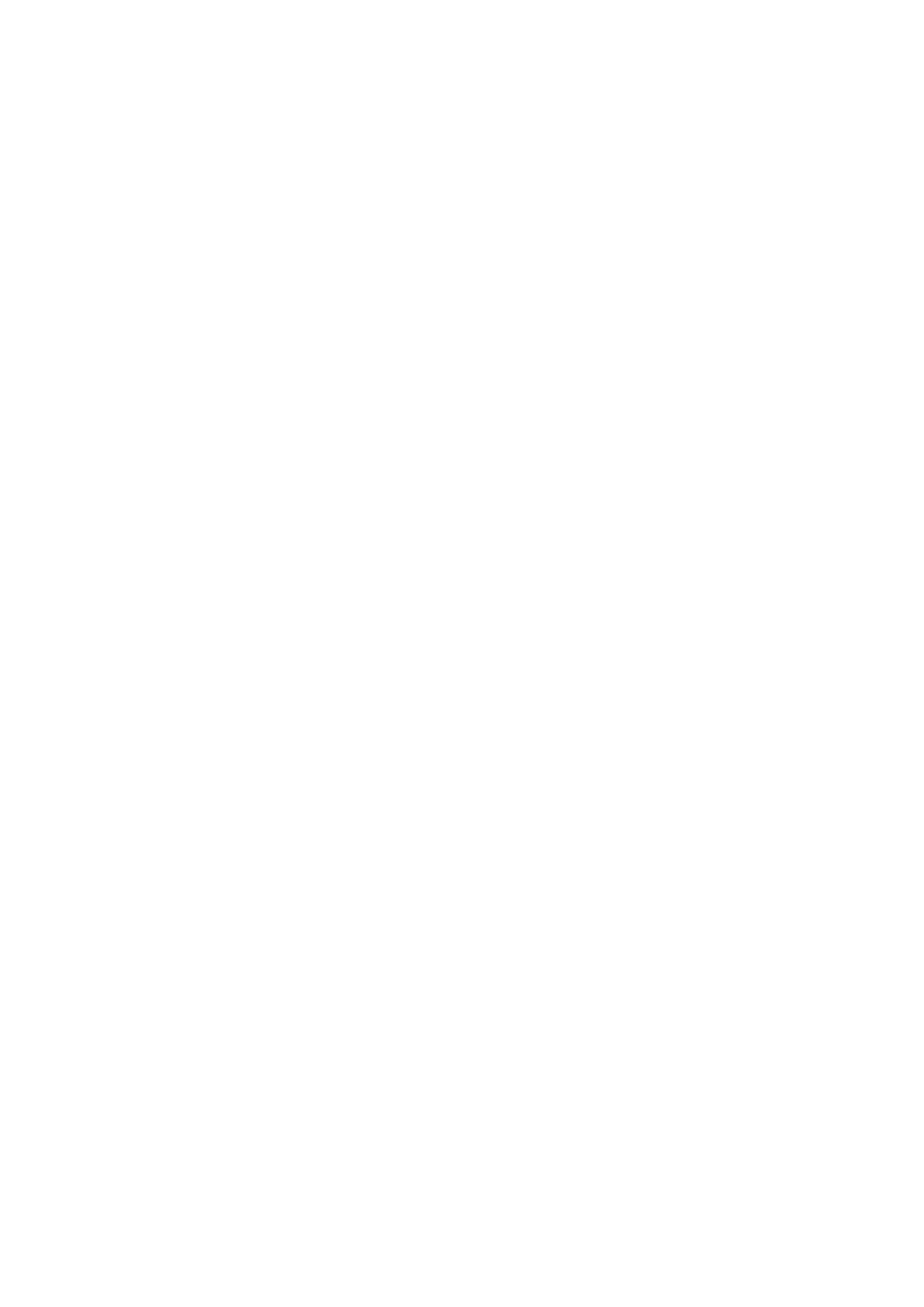Based on article 65, paragraph (4) of the Law on Environment ("Official Journal of RM" no 53/05, 81/05, 24/07), The Government of Republic of Macedonia, at the sitting held on 20.11.2007 adopted

# **DECREE**

# **ON THE CRITERIA ON THE BASIS OF WHICH THE DECISIONS AS TO WHETHER A GIVEN PLANNING DOCUMENT IS LIKELY TO HAVE A SIGNIFICANT IMPACT ON THE ENVIRONMENT AND HUMAN HEALTH SHALL BE ISSUED**

## **Article 1**

This decree shall stipulate the criteria on the basis of which the decisions as to whether a given planning document is likely to have a significant impact on environment and human health shall be issued.

## **Article 2**

The provisions of this Decree are of relevance for planning document that are determined by the Decree on the strategies, plans and programmes including amendments to such strategies, plans and programmes, that are subject to a mandatory procedure for assessment of their impact on environment and human life and health.

## **Article 2**

(1) The criteria for determining whether a given planning document is likely to have a significant impact on environment and human health are the following:

1. The characteristics of plans and programmes, having regard, in particular, to:

- the degree to which the plan or programme sets a framework for projects and other activities, either with regard to the location, nature, size and operating conditions or by allocating resources,
- the degree to which the plan or programme influences other plans and programmes including those in a hierarchy,
- the relevance of the plan or programme for the integration of environmental considerations in particular with a view to promoting sustainable development,
- environmental problems relevant to the plan or programme,
- the relevance of the plan or programme for the implementation of *acquis communautaire* in the area of environment (e.g. plans and programmes linked to waste‐management or water protection).

2. Characteristics of the effects and of the area likely to be affected, having regard, in particular, to

- the probability, duration, frequency and reversibility of the effects,
- the cumulative nature of the effects on the environment and human life and health,
- the transboundary nature of the effects,
- the risks to human health or the environment (e.g. due to accidents),
- the magnitude and spatial extent of the effects (geographical area and size of the population likely to be affected),
- the value and vulnerability of the area likely to be affected due to:
	- special natural characteristics or cultural heritage,
	- exceeded environmental quality standards or limit values,
	- intensive land‐use,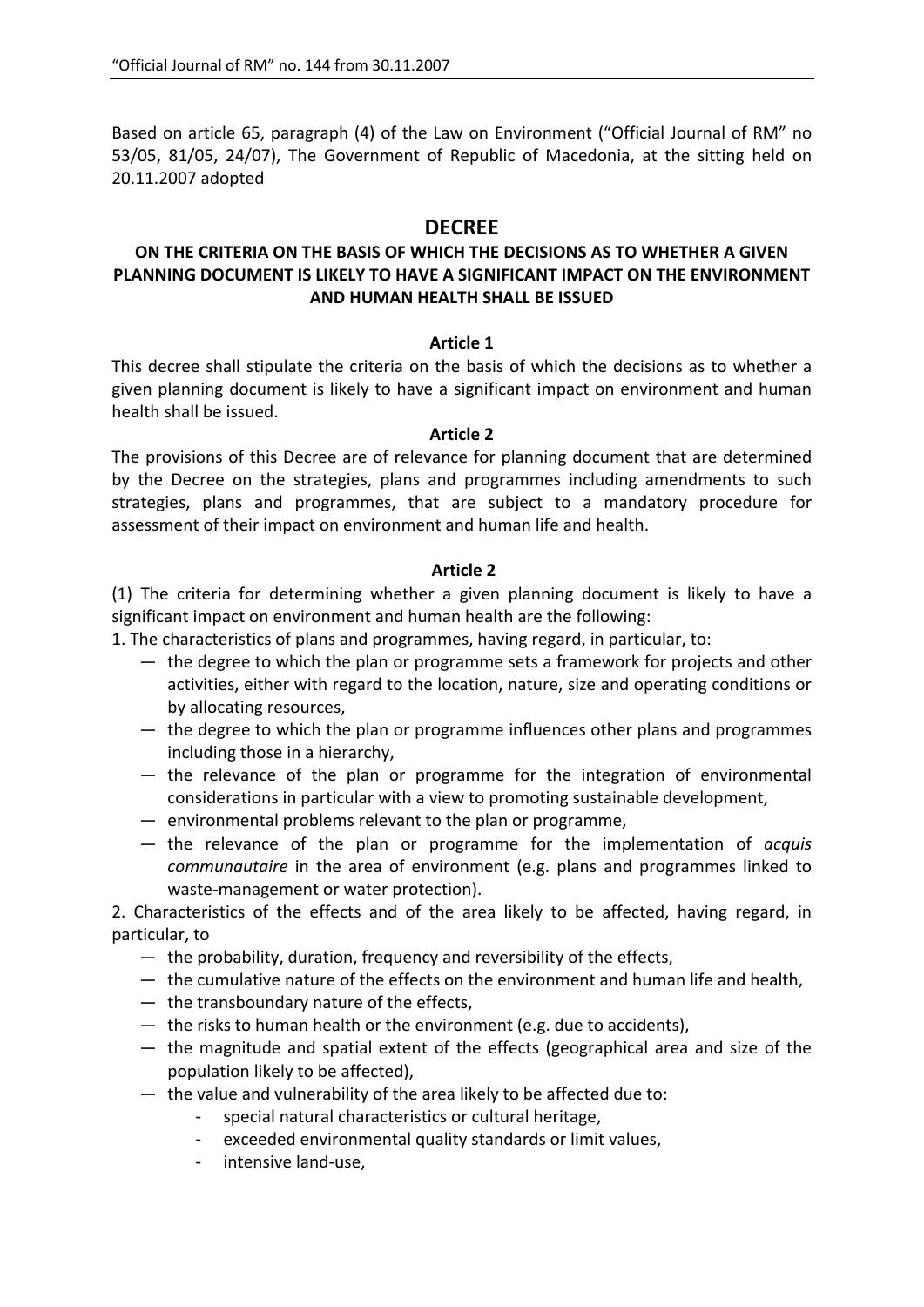— the effects on areas or landscapes which have a recognized national or international protection status.

(2) The decision on whether a given planning document is likely to have a significant impact on environment and human health shall be specifically elaborated in regards to each of the criteria referred to in paragraph (1) of this article.

## **Article 4**

This Decree shall enter into force on the eighth day after the day of its publication in the "Official Journal of Republic of Macedonia".

**No. 19‐ 7135/1 Deputy of the 20 November 2007 Prime‐ minister of the Republic of Macedonia Skopje Zoran Stavreski, M. Sc**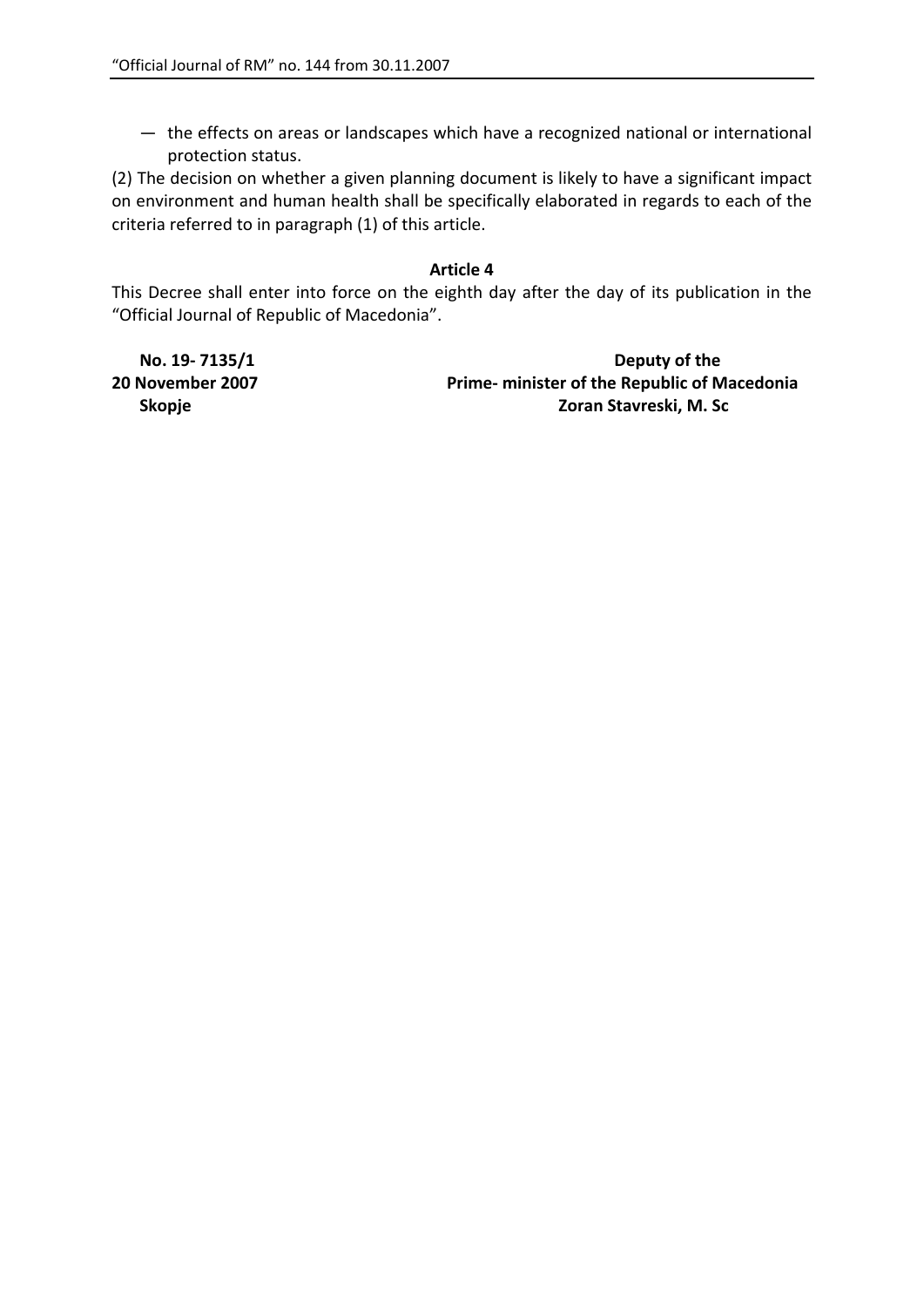Ordinance on the composition of the committee and the manner of its operation, the program and the manner of carrying out the expert exam, the amount of the fee for taking the expert examination as well as the amount of the fee for the establishment and maintenance of the list of strategic environmental assessment experts and the manner of acquiring and losing the status of strategic environmental assessment expert, as well as the manner and the procedure for inclusion and exclusion from the list of experts

("Official Journal of RM" no 129/07)

NATIONAL CONFERENCE FOR STRATEGIC ENVIRONMENTAL ASSESSMENT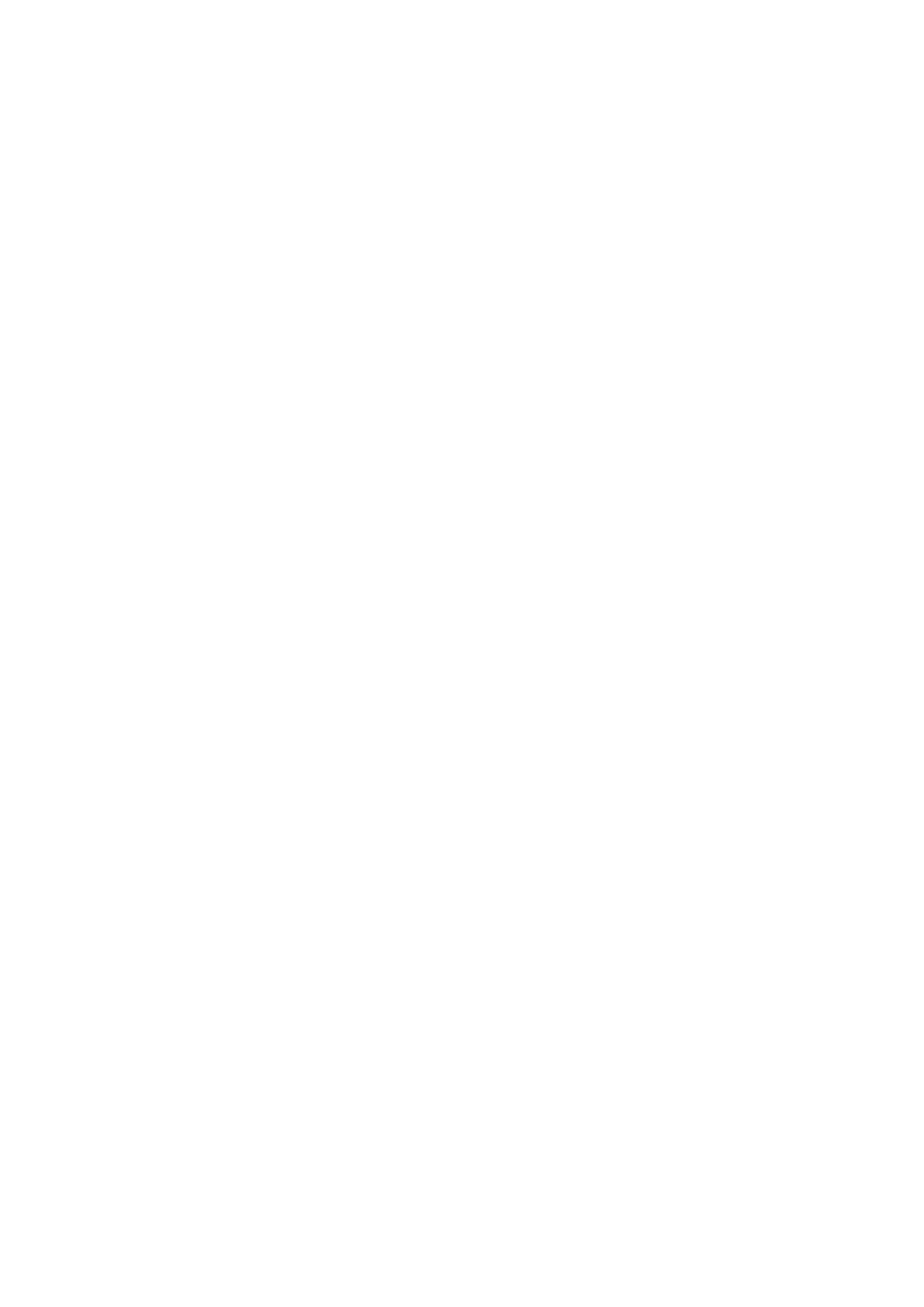Based on article 68, paragraph (7) of the Law on Environment ("Official Journal of RM" no 53/05, 81/05, 24/07), the minister managing the state administrative body competent for the issues in the area of environment, adopted the following

# **ORDINANCE**

**ON THE COMPOSITION OF THE COMMITTEE AND THE MANNER OF ITS OPERATION, THE PROGRAM AND THE MANNER OF CARRYING OUT THE EXPERT EXAM, THE AMOUNT OF THE FEE FOR TAKING THE EXPERT EXAMINATION AS WELL AS THE AMOUNT OF THE FEE FOR THE ESTABLISHMENT AND MAINTENANCE OF THE LIST OF STRATEGIC ENVIRONMENTAL ASSESSMENT EXPERTS AND THE MANNER OF ACQUIRING AND LOSING THE STATUS OF STRATEGIC ENVIRONMENTAL ASSESSMENT EXPERT, AS WELL AS THE MANNER AND THE PROCEDURE FOR INCLUSION AND EXCLUSION FROM THE LIST OF EXPERTS** 

#### **I. BASIC PROVISIONS**

#### **Article 1 Scope**

This ordinance shall stipulate the composition of the Committee and the manner of its operation, the program and the manner carrying out the expert exam, the amount of the fee for taking the expert examination as well as the amount of the fee for the establishment and maintenance of the List of Strategic Environmental Assessment experts and the manner of acquiring and losing of the status of Strategic Environmental Assessment expert, as well as the manner and the procedure for inclusion and exclusion from the List of experts.

## **Article 2**

#### **Definitions**

Certain terms used in this Ordinance shall have the following meaning:

- **1. Strategic Environmental Assessment expert** is a physical entity who possess a certificate proving that the entity has passed the exam for Strategic Environmental Assessment and who possess a certificate that the entity has been included in the List of experts for Strategic Environmental Assessment that is maintained by the state administrative body competent for this issues in the area of environment.
- **2. Professional knowledge of Strategic Environmental Assessment** is certified knowledge that is proved by the existence of a certificate that the physical entity passed the exam for Strategic Environmental Assessment.
- **3. The list of Strategic Environmental Assessment expert** is an updated inventory of physical entities ‐ Strategic Environmental Assessment experts ‐ that is maintained by the state administrative body competent for issues in the area of environment (hereinafter: List of experts).

## **II. COMPOSITION OF THE COMMITTEE AND THE MANNER OF ITS OPERATION**

#### **Article 3**

#### **Committee for carrying out the Strategic Environmental Assessment exam**

- (1) The expert exam for Strategic Environmental Assessment shall be taken before the Committee for carrying out of the Strategic Environmental Assessment exam (hereinafter: the Committee).
- (2) The Committee shall consist of: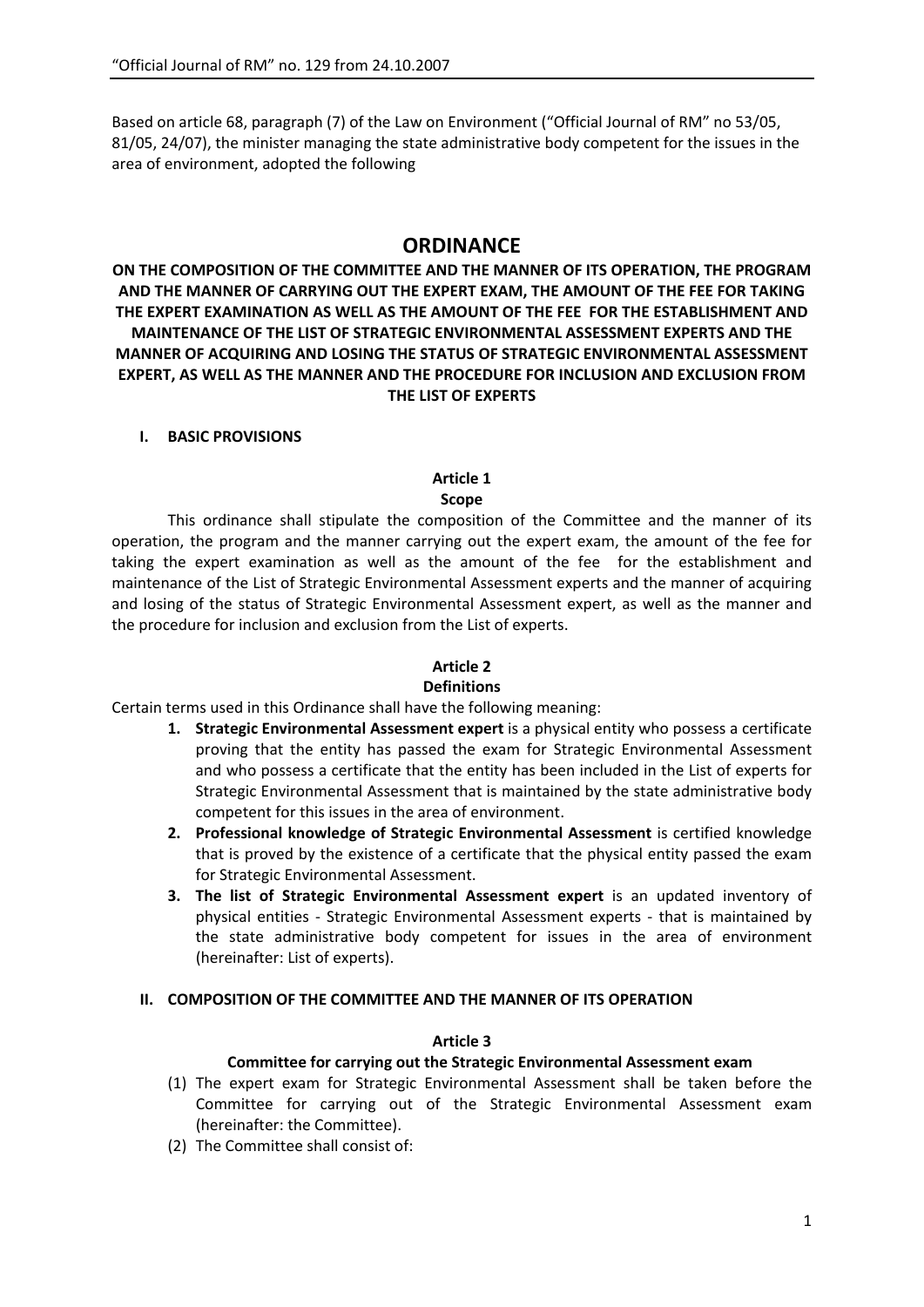- three representatives from the state administrative body competent for the issues in the area of environment and their deputies;
- one representative from the state administrative body competent for the issues in the area of health and his/her deputy; and
- one representative who is a significant expert in the area of environment and his/her deputy.
- (3) The members of the Committee and their deputies shall be assigned with a mandate of two years.
- (4) The members of the Committee and their deputies may be assigned as members of the examination committee a specific role at the most twice.
- (5) The members of the Committee shall from amongst its membership, elect a president and deputy‐ president with a mandate of one year.
- (6) The Committee shall adopt decisions by majority of votes.
- (7) The member of the Committee shall notify the president of the Committee on the absence and the reasons of absence in cases where a member is not able to attend the work of the Committee.
- (8) In the cases referred to in paragraph (7) of this article, the president of the Committee shall call on a deputy-member to attend the work of the Committee, taking into consideration that at all times, at least one representative of the state administrative body competent for the issues in the area of environment and at least one representative of the state administrative body competent for the issues in the area of health should attend the work of the Committee.
- (9) The Committee shall keep written records of its work.
- (10) The Committee shall prescribe Rules of Procedure for its work.
- (11) The administrative and technical activities of the Committee shall be carried out by the state administrative body competent for the issues in the area of environment.
- (12) The Committee may adopt technical guidelines for carrying out of exam.

#### **III. PROGRAMME AND THE MANNER OF TAKING THE EXPERT EXAM**

#### **Article 4**

#### **Programme for taking the expert exam**

- (1) The Strategic Environmental Assessment expert exam shall be carried out in accordance with the Programme for taking the expert exam, which is an Addendum and shall be considered as integral part of this Ordinance.
- (2) The Programme referred to in paragraph (1) of this article shall be publicized at the website of the state administrative body competent for the issues in the area of environment and shall be updated on an annual basis.

#### **Article 5**

#### **Application for taking the expert exam**

- (1) A candidate who intends to take the Strategic Environmental Assessment expert exam (hereinafter: exam) and to enroll for the List of experts shall submit an application to the state administrative body competent for the issues in the area of environment.
- (2) Attached to the application, the candidate shall submit the following documentation:
	- 1. evidence of completed higher education;
	- 2. evidence of their working experience;
	- 3. personal statement on the intention to take the exam and/or on the intention for enrollment for the List, where the candidate shall state their specific area of performance, and shall demonstrate how he/she satisfies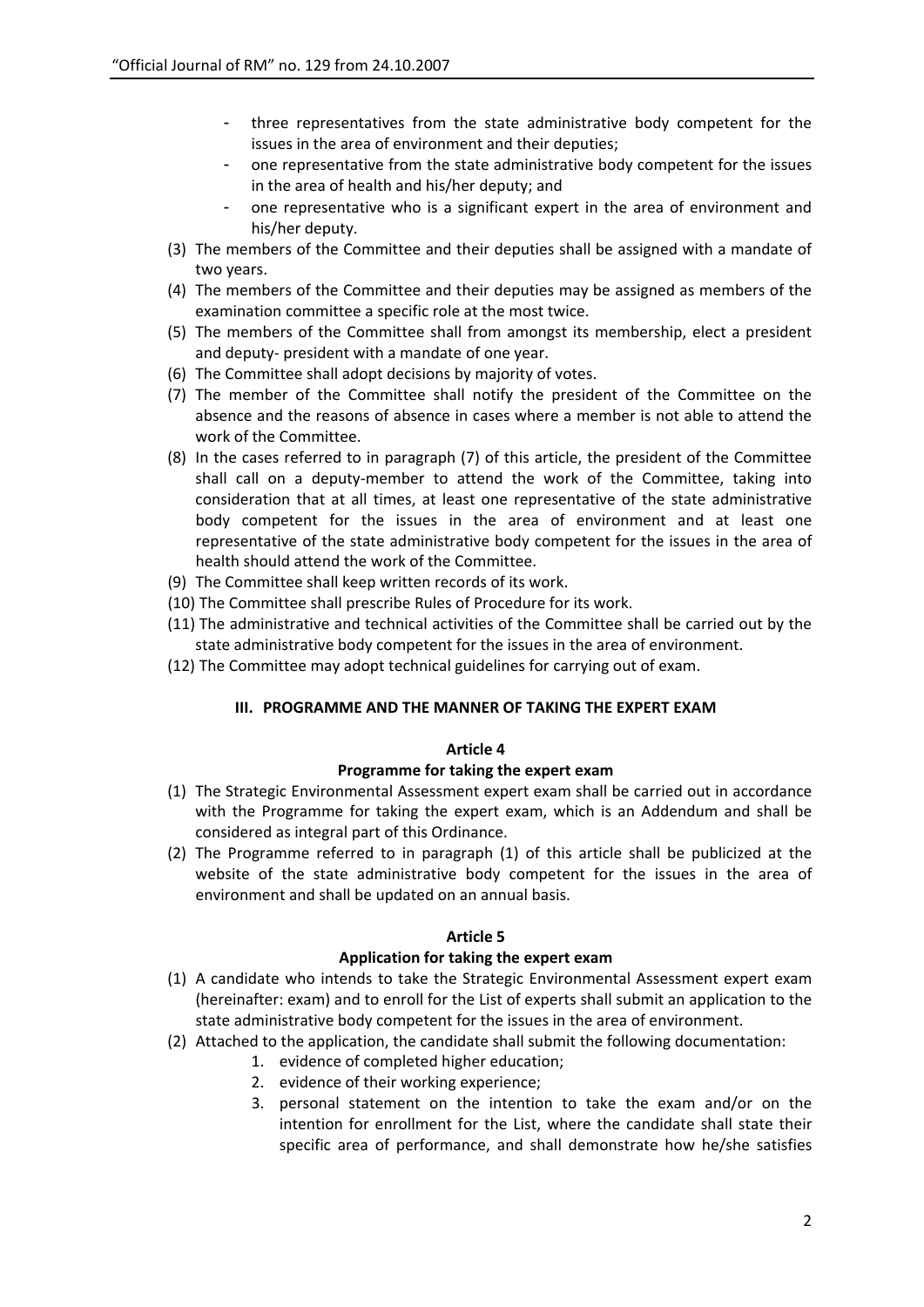the required conditions for enrolment in the List. The personal statement shall be written in A4 format with maximum of 3000 characters or 2 pages;

- 4. portfolio on his/her work demonstrating the most relevant activities carried out in the area of environment and Strategic Environmental Assessment. The portfolio shall be written in A4 format with a maximum of 6.500 characters or 4 pages;
- 5. at least one recommendation enclosed in an envelope on the personal and professional characteristics of the physical entity that is submitting the application;
- 6. curriculum vitae
- 7. certificate of payment at the amount of 3.000 denars.
- (3) The application and documentation attached shall be submitted by the applicant in a closed envelope on which shall be writen: "Application for taking the Strategic Environmental Assessment expert exam" and a particular indication: "Do not open".

#### **Article 6**

## **Organizing the examination**

- (1) The Committee shall organize the examination if at least five applications have been submitted.
- (2) The examination shall be conducted twice a year, depending on the number of applicants.

## **Article 7**

## **Content of the examination**

- (1) The examination shall consist of:
	- Part I written exam; and
	- Part II- oral exam
- (2) The written exam shall consist of the following two parts:
	- question paper in a written form; and
	- case study.
- (3) The number of questions referred to in line 1 of paragraph 2 of this article shall consist of no less that 25 and no more than 40 questions.
- (4) The oral and written parts shall be carried out in Macedonian language and in Cyrillic script, except in cases referred in article 21 of this Ordinance.

## **Article 8**

## **Written examination**

- (1) The physical entity who is an applicant for taking the Strategic Environmental Assessment expert exam (hereinafter: the candidate) shall be called upon to take the written exam, at least 30 days before the day of the carrying out of the oral examination.
- (2) The call referred to in paragraph (1) of this article shall take the form of call which includes information on the exact date and place where the examination takes place. The call shall be announced:
	- In at least two daily newspapers and
	- At the internet site of the state administrative body competent in the area of environment.

# **Article 9**

## **Case study**

The case study referred in article 7 paragraph (2) line 2 of this ordinance shall be composed of: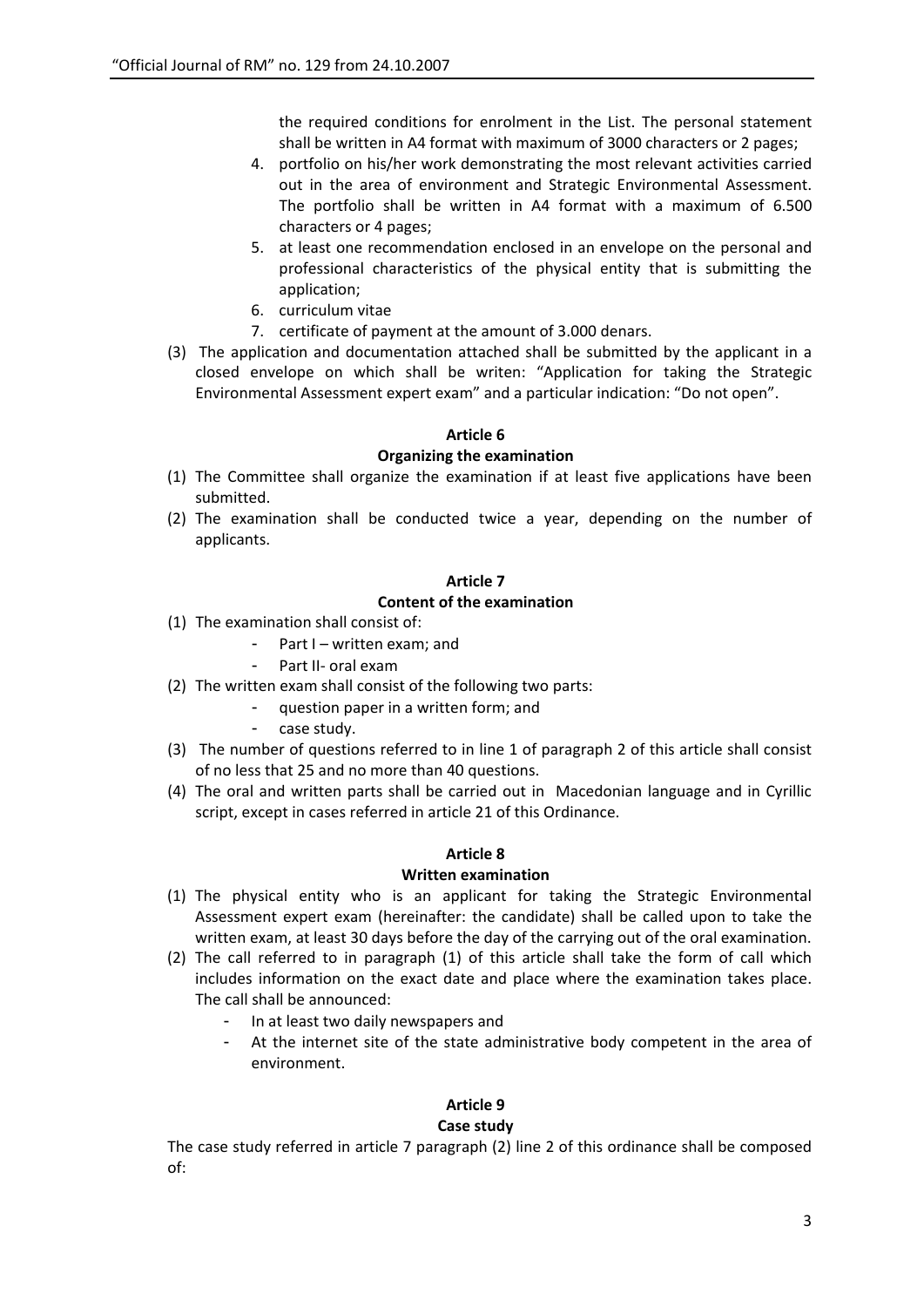- Short description of a case with suggested alternatives, which shall be analyzed by the candidate from the perspectives of the proposed alternatives, the geographical position of the project, the economic circumstances and involved entities, and
- Preparation of a resolution in form of a draft- decision on the case.

## **Article 10**

#### **Oral examination**

- (1) The oral examination shall be scheduled at least 7 days, and the latest in 15 days, after completion of the written exam. The date of the oral exam shall be scheduled at the day of the carrying out of the written exam.
- (2) The oral exam shall consist of:
	- a presentation by the candidate,
	- the asking of question and
	- replying to the questions asked.

## **Article 11**

## **Presentation by the candidate**

- (1) The presentation shall be performed by the candidate, and in it he/she should describe his/her professional experience and explain the case study analysis and the reasons for the draft decision he/she has proposed at the written examination. The presentation shall last for a maximum 30 minutes, during which supportive technical equipment may be used.
- (2) The need for providing supportive technical equipment for presentation referred in paragraph (1) of this article shall be communicated to the Committee at least three days before the oral examination is carried out.
- (3) The Committee shall provide supportive technical equipment such as: graph plotter, LCD projector and personal computer.

## **Article 12**

#### **Replying to questions**

The members of the Committee shall pose questions to the candidate on the presentation referred to in article 11 of this Ordinance.

#### **Article 13**

## **Preparation of the questions for the written examination**

- (1) The questions intended for the written examination and the case assessment shall be prepared by the president of the Committee, for each examination separately. The members of the Committee shall submit suggestions for questions to be posed at the examination.
- (2) The examination shall have a confidential character.

#### **Article 14**

#### **Assessment of submitted documentation**

- (1) Before the written exam is taken, the Committee, in the presence of the candidates, shall open the envelopes obtained and shall verify the validity of the documentation. In cases where the Committee finds that the submitted documentation is not complete, it shall immediately notify the candidate, and oblige him/her, within a certain period before the carrying out of the written exam, to complete the application and to submit the required documentation.
- (2) The period referred in paragraph (1) of this article may not be longer than 7 days.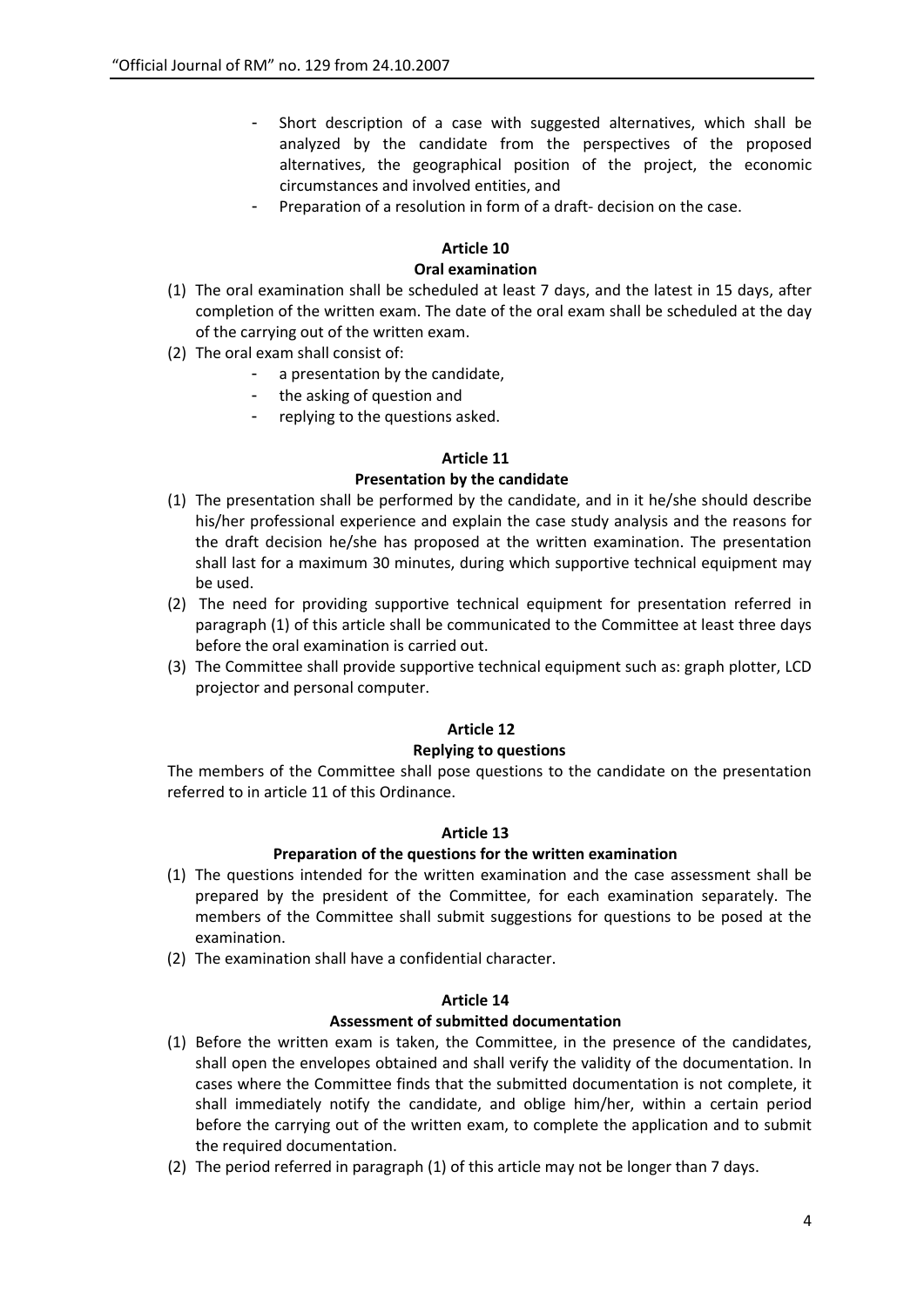(3) In cases where the candidate does not proceed in accordance to the instructions referred to in paragraph (2) of this article, or does not submit the required information within the defined period, this shall be considered as a withdrawal of the application.

## **Article 15**

#### **Scoring**

- (1) The assessment of the knowledge shall be expressed in a scoring results of "passed" or "failed", separately for the written and the oral exam.
- (2) The passing of the written exam by the candidate shall be a precondition for taking the oral examination.
- (3) The candidate shall be enrolled in the list of experts only if he/she has acquired the score "passed" for the exam.
- (4) The candidate who has "failed" may take the examination again within one year form the day when he/she was given this score.

#### **Article 16**

#### **Granting of the score for the written part of the exam**

- (1) The score "passed" for the written part of the exam shall be granted to the candidate that correctly replies to at least 65% of the total number of questions and who was scored as "passed" by at least three members of the Committee for the answers in on the case study resolution.
- (2) The score "passed" for the answer on the case study resolution shall be granted by the members verbally at the Committee meeting.

#### **Article 17**

## **Granting of the score for the oral part of the exam**

- (1) The members of the Committee, immediately after the conclusion of the oral part of the exam, score each of the candidates on the oral exam separately in the presence of the candidate.
- (2) The score shall be write down in a form certified by the state administrative body competent in the area of environment and the president of the Committee, the form shall be placed in closed envelope on the outside of which the name of the candidate is noted.
- (3) The envelope shall be handed to the president of the Committee. After obtaining envelopes of all members of the Commission the president shall open the envelopes and announce the individual scores to each member.
- (4) The final score shall be announced by the president of the Committee in presence of the candidate.
- (5) The oral part of the exam shall be considered as successfully passed if at least three members of the Committee scored the candidate as "passed".

#### **Article 18**

#### **Candidate scoring criteria**

During the scoring of the candidate, the members of the examination committee shall take into particular account the following proficiencies as demonstrated by the candidate:

- knowledge of the procedure and the substance of Strategic Environmental Assessment;
- knowledge of the scientific, social and human aspects of the impacts of the planning document on the environment, and human life and health;
- presented significant knowledge on particularly preferred specific areas of performance;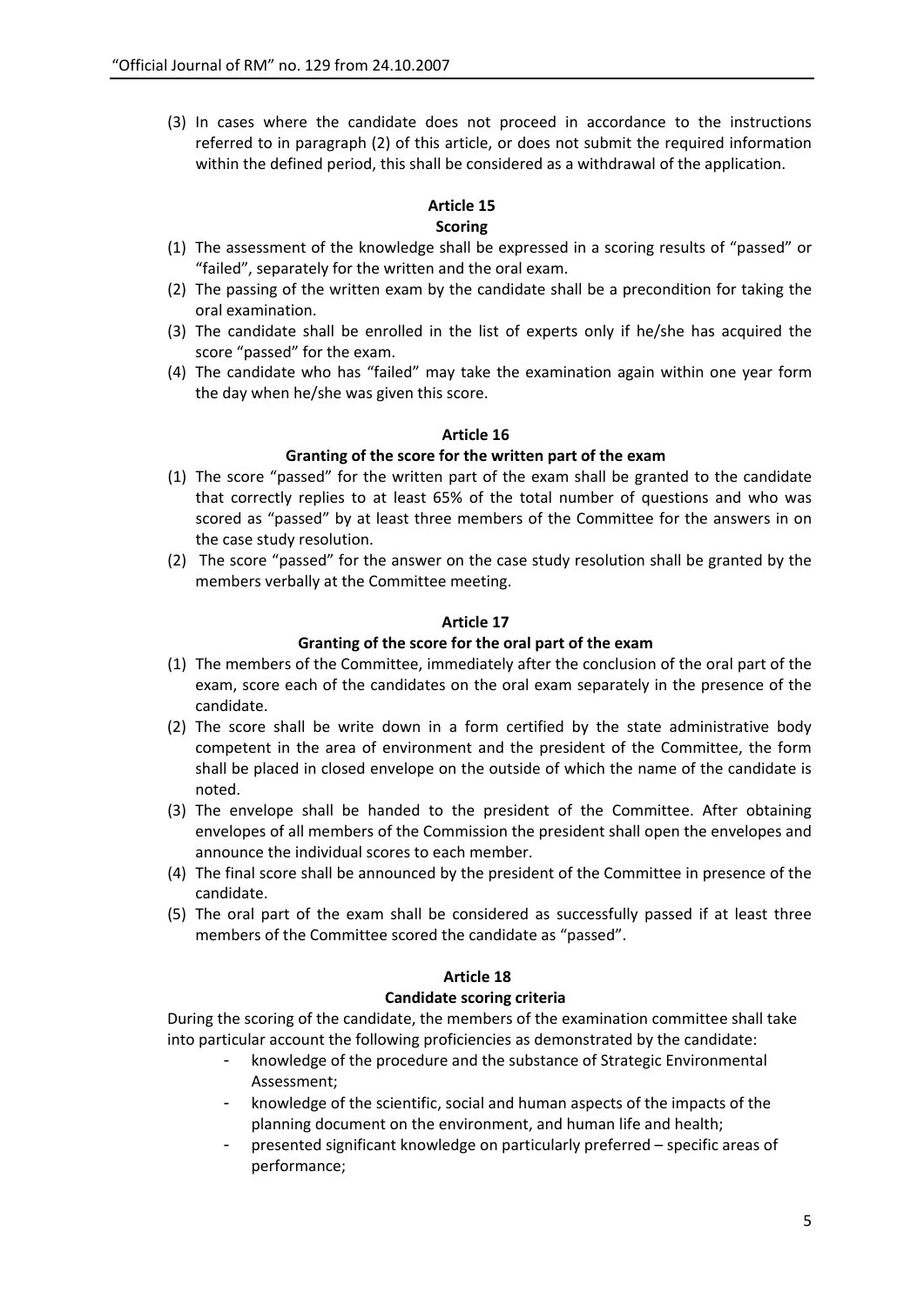- capability to research and assess environmental problems and to identify solutions;
- capability to provide balanced decisions based on objective assessments;
- capability for presentation, verbal eloquence and mediation; and
- general knowledge of the concept of sustainable development.

## **Article 19 Certificate**

- (1) A candidate that passes the exam and fulfills the conditions laid down in article 68 of the Law on Environment shall be granted by the state administrative body competent in the area of environment a certificate for passing the Strategic Environmental Assessment expert exam, which shall state that the candidate has obtained the status of an Strategic Environmental Assessment expert, as well as certificate on inclusion to the List of experts for Strategic Environmental Assessment.
- (2) A candidate that passes part of the exam shall be granted by the state administrative body competent in the area of environment a certificate for the part of the exam that he/she has passed.
- (3) A candidate who does not pass the exam, but fulfills the conditions laid down in article 85 paragraph 2 of the Law on Environment regarding the enrollment to the list of expert, shall be granted by the state administrative body competent in the area of environment a certificate for professional knowledge of the Strategic Environmental Assessment.
- (4) The certificates referred to in paragraphs (1), (2) and (3) of this article shall be signed by the minister managing the state administrative body competent in the area of environment and the President of the examination Committee.

#### **Article 20**

#### **Validity of the certificates**

- (1) The certificates referred to in article 19 of this Ordinance shall be valid for period of five years.
- (2) A certificates validity may be extended for an additional period of five years after submission of a request for continuation of the validity of the certificate.

#### **Article 21**

#### **Foreign physical entity**

- (1) If a foreign physical entity appears as candidate, the candidate shall submit a special envelop containing statement on the language in which the candidate desires to take the exam, attached to the application for taking the exam.
- (2) In cases referred in paragraph (1) of this article, the burden of the real costs for translation necessary for carrying out of the exam falls on the candidate. The real expenditures for translation necessary for carrying out of the exam includes the costs for the written translation of the questions and the case study and translation of the answers as well as the costs for simultaneous verbal translation during the oral exam.
- (3) During the preparation of the written exam for the foreign physical entity, the time necessary for translation should be taken into account.
- (4) The foreign physical entity shall submit the necessary application and documentation translated in Macedonian language and in Cyrillic script.

## **Article 22**

#### **Publication of information**

(1) The candidates that have obtained certificate for inclusion in the List of experts shall, within 15 days, submit to the state administrative body competent in the area of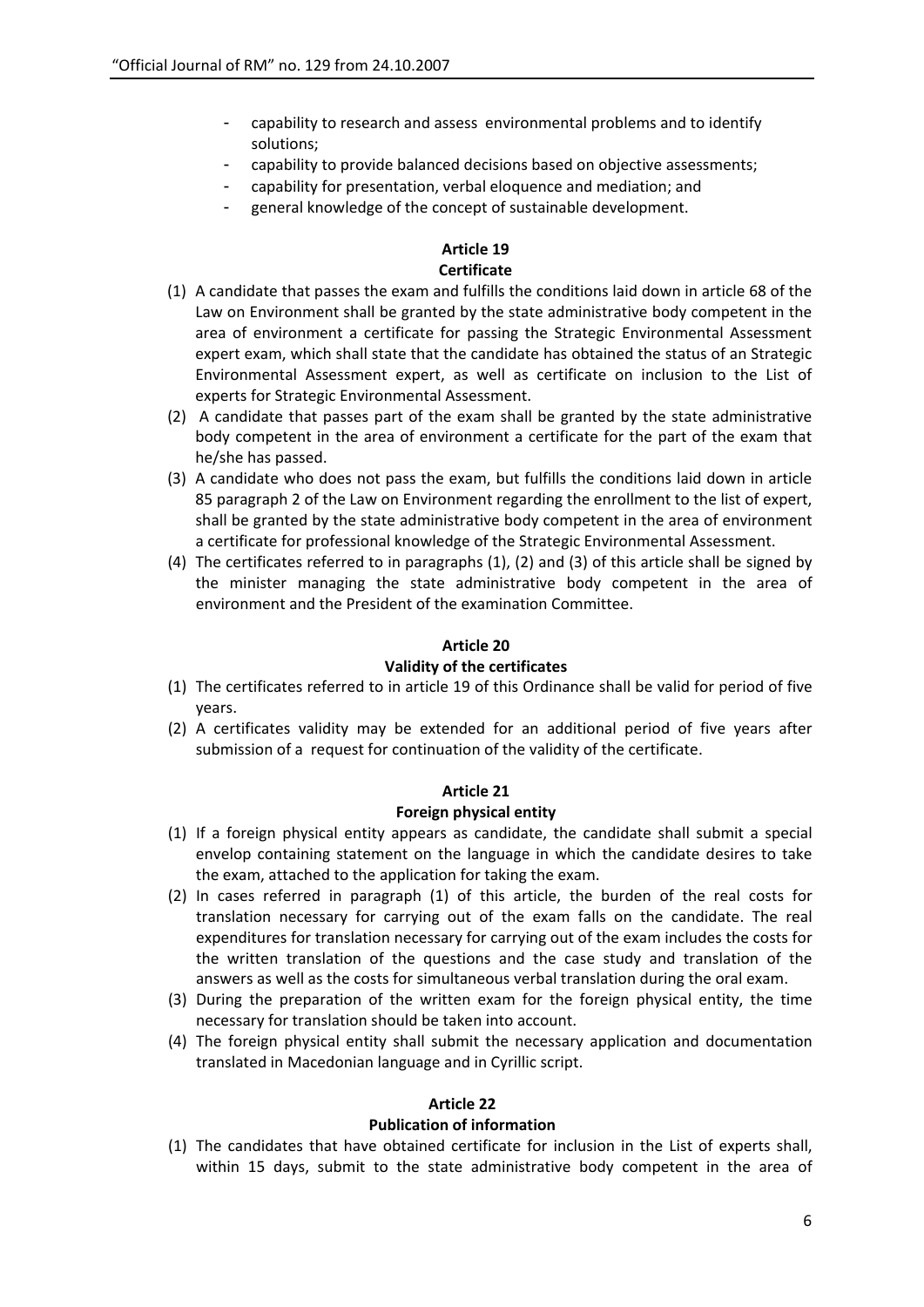(2) The state administrative body competent in the area of environment shall publish in the List of experts, the information contained in the form, and shall make the information available at the internet site of the state administrative body competent in the area of environment, within 7 days from the date of the submission of the form.

## **Article 23**

#### **Costs for carrying out of the exam**

The costs for carrying out of the exam are at burden of the candidate.

## **IV. THE AMOUNT OF THE FEE FOR TAKING THE EXPERT EXAMINATION AS WELL AS THE AMOUNT OF THE FEE FOR ESTABLISHMENT AND MAINTENANCE OF THE LIST OF STRATEGIC ENVIRONMENTAL ASSESSMENT EXPERTS**

#### **Article 24**

#### **Fee for taking the expert exam**

- (1) The fee for taking the expert exam shall be 2.000 denars.
- (2) The fee for establishment and maintenance of the List of expert exam shall be 1.000 denars.

#### **V. MANNER OF ACQUIRING AND LOSING OF THE STATUS OF STRATEGIC ENVIRONMENTAL ASSESSMENT EXPERT**

#### **Article 25**

#### **Acquiring the status of Strategic Environmental Assessment exert**

- (1) The status of Strategic Environmental Assessment expert shall be acquired by:
	- assessment of the professional knowledge of the physical entity through examination,
		- recording the data on the physical entity in the List of experts.
- (2) The assessment of the professional knowledge of the physical entity referred in paragraph (1) line 1 of this article shall be carried out by the Committee.

#### **Article 26**

#### **Losing the status of Strategic Environmental Assessment exert**

The status of Strategic Environmental Assessment exert shall be lost in cases stipulated in article 28 and 29 of this ordinance.

#### **VI. THE MANNER AND THE PROCEDURE FOR INCLUSION AND EXCLUSION FROM THE LIST OF EXPERTS**

#### **Article 27**

#### **Inclusion in the list of experts**

(1) The state administrative body competent in the area of environment shall, within 7 days from the date of submission of information referred to in article 22 of this ordinance, include the candidate in the List of experts and shall issue the candidate a certificate for inclusion in the List of experts in accordance to article 19 paragraph (1) of this Ordinance.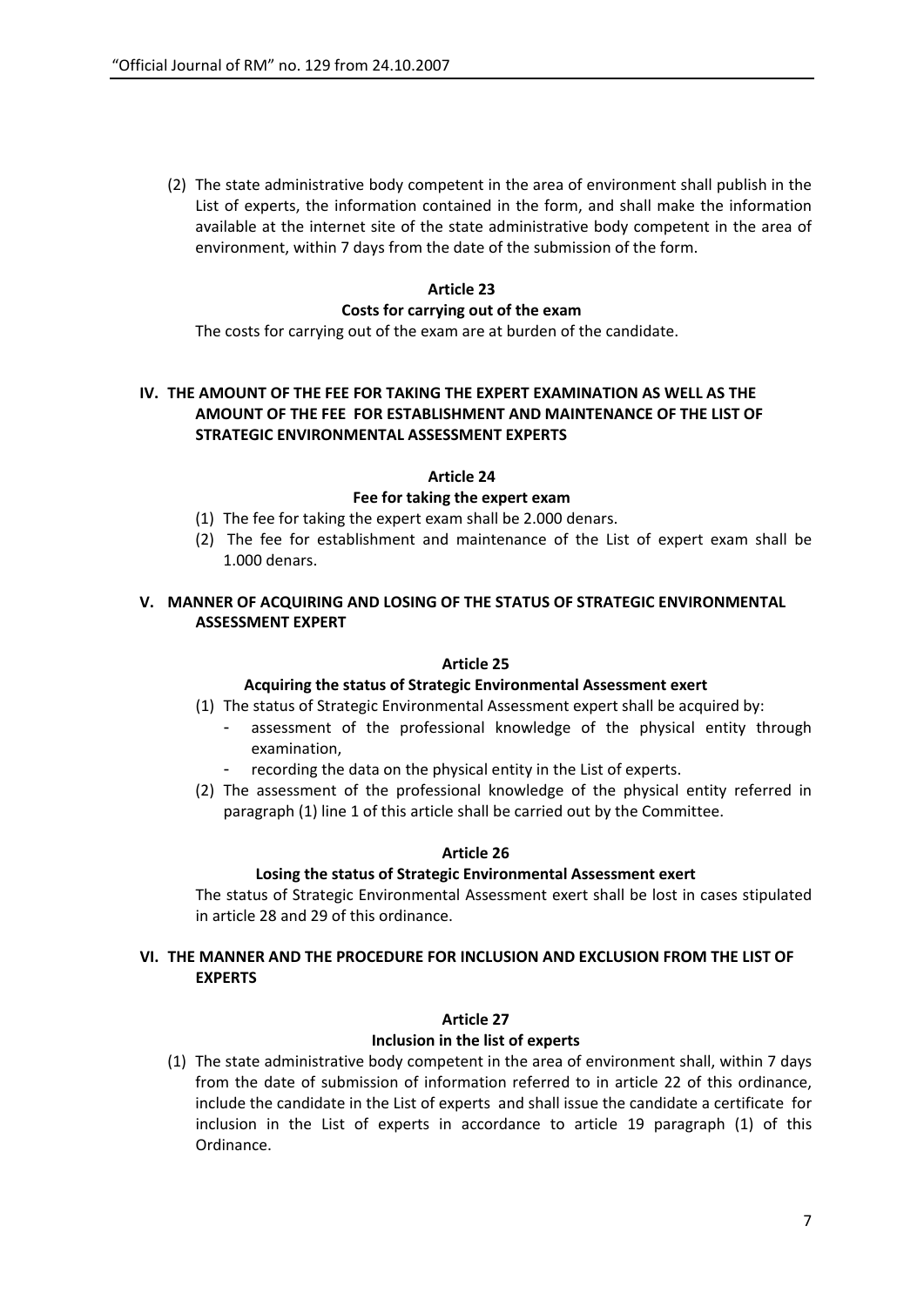(2) A physical entity who does not fulfill the conditions for inclusion in the List of experts, and who has passed the exam, may request inclusion in the List of experts after fulfillment of the conditions stipulated in article 68 of the Law on environment.

## **Article 28**

## **Ex officio exclusion from the list of experts**

- (1) The ex officio exclusion from the list of experts shall be carried out in cases of:
	- expiry of the validity of the certificate;
	- death of the expert;
	- in cases where the expert individual is incapacitated; and
	- at request of the expert
- (2) In cases referred to in paragraph (1) of his article, the minister managing the state administrative body competent in the area of environment shall adopt a decision on the exclusion of the expert form the List of experts.

## **Article 29**

## **Exclusion from the list of experts in special cases**

- (1) An expert shall be excluded from the List of experts in cases where:
	- there is a negative assessment of the report prepared by the expert for strategic impact assessment, twice;
	- there are serious and multiple breaches of the laws in the area of environment in undertaking the Strategic Environmental Assessment prepared by the expert;
	- a court decision identifies deceit or fake presentation of data and their abuse in undertaking the procedure for Strategic Environmental Assessment.
- (2) If the existence of the cases referred to in paragraph (1) of this article for the expert that is enclosed in the List of experts is acknowledged, The Committee shall discuss these cases and shall adopt a decision on exclusion of the expert form the List of experts.
- (3) In such cases as referred to in paragraph (1) of this article, the Committee shall discuss a formal request for exclusion, at request of the members of the Committee, or other physical entity, or at request of the state administrative body competent for the issues in the area of environment.
- (4) Based on the decision of the Committee or based on the court decision referred to in paragraph 1 line 3 of this article, the minister managing the state administrative body competent in the area of environment shall adopt a decision on the exclusion of the expert form the List of experts.
- (5) If an expert is excluded from the List of experts by decision, he/she shall not be able to submit an application for inclusion in the List of Experts within a period of three years from the date of the adoption of the decision for exclusion. The expert shall be included one more time in the List of experts upon taking of the written and oral part of the exam.

#### **VII. TRANSITIONAL AND FINAL PROVISIONS**

#### **Article 30 Entrance into force**

This Ordinance shall enter into force on the eighth day after the day of its publication in the "Official Journal of Republic of Macedonia".

**No. 17‐ 5737/1 Minister 04 October 2007 of environment and physical planning Skopje Dzelil Bajrami**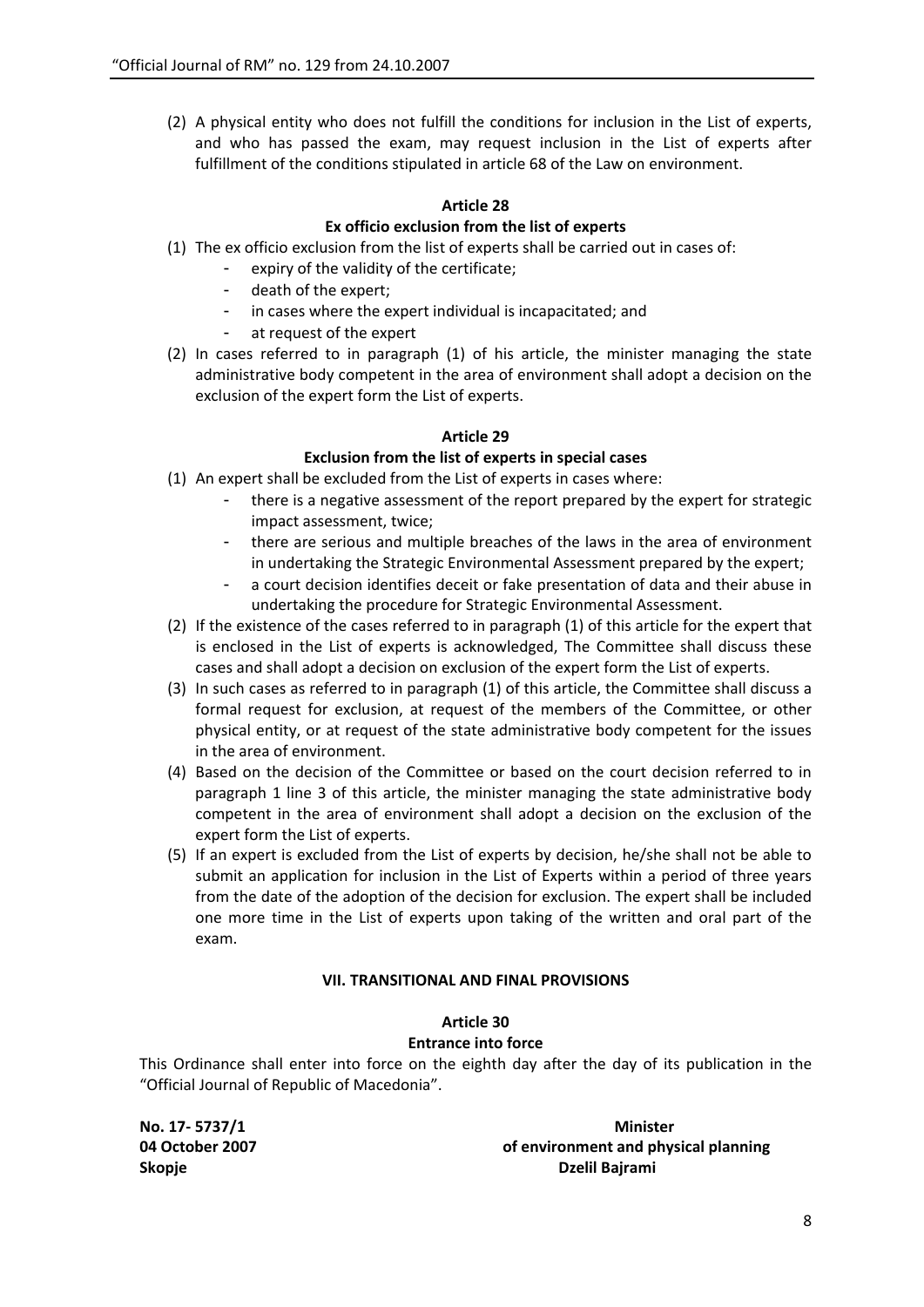#### **ADDENDUM**

#### **PROGRAMME FOR TAKING THE EXPERT EXAM**

#### **Topics for the written part of the exam**

1. Legislation concerning Strategic Environmental Assessment and public participation in the decision making process;

2. Legislation in the area of water, ambient air, nature protection, waste, noise, chemicals and other laws related to the area of environment;

3. Legislation in the area of agriculture, forestry, fishing, energy sector, industry, mining, transport, regional development, telecommunications, tourism, spatial and urban planning and land use;

4. knowledge of the financial and economic area

5. The concept of sustainable development

#### **Inventory of references for preparation of the exam**

- 1. Law on environment
- 2. Law on waste management
- 3. Law on ambient air quality
- 4. Law on Nature protection
- 5. Law on water
- 6. Law on protection from noise in the environment
- 7. Law on spatial and urban planning
- 8. Law on local self government
- 9. Law on fishery
- 10. Law on organic agricultural production
- 11. Law on promotion of agricultural development
- 12. Law on technological industrial development zones
- 13. Law on mineral resources
- 14. Law on electronic communications
- 15. Law on touristic services
- 16. Law on concessions
- 17. Law on hunting
- 18. Law on agricultural land
- 19. Law on energy
- 20. Law on construction land
- 21. Law on forests
- 22. Law on chemicals
- 23. Law on mineral resources
- 24. Law on implementation of the Spatial plan of the Republic of Macedonia
- 25. The Spatial plan of the Republic of Macedonia
- 26. National environmental action plan 1 and National environmental action plan 2
- 27. Directive on the Strategic Environmental Assessment 2001/42;
- 28. The Aarhus Convention
- 29. Strategy on Biodiversity
- 30. Law on organization and operation of the state administrative bodies
- 31. Subsidiary legislation on performance of the procedure for Strategic Environmental Assessment
- 32. Subsidiary legislation adopted on basis of the above‐ listed laws.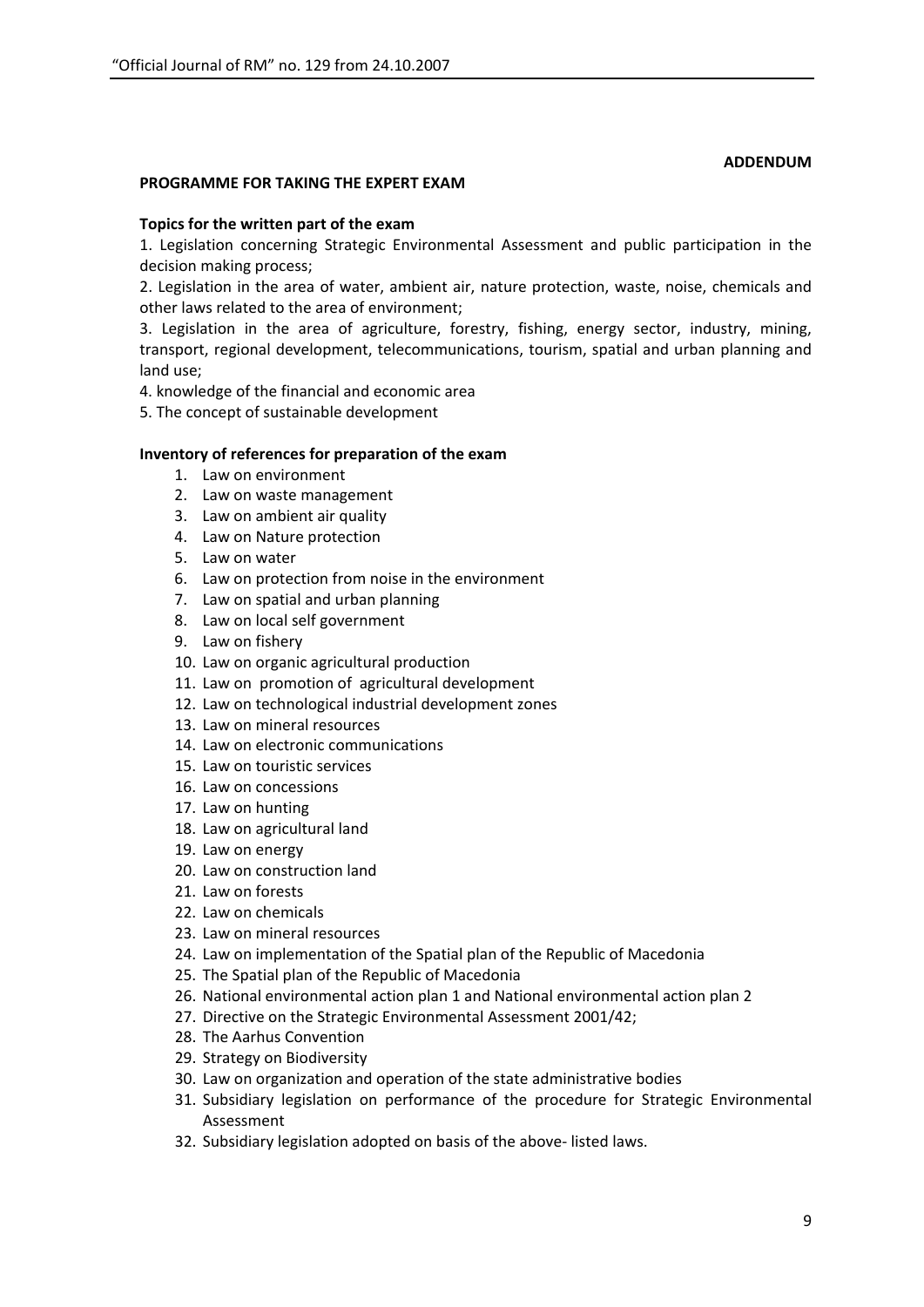Besides the stipulated references, it is necessary to regularly consider new regulations in the area of environment, strategic and planning documents adopted by the state administrative body competent in the area of environment, other state administrative bodies and the Government of the Republic of Macedonia, and Strategic Environmental Assessment procedure related legislation, and amendments and revisions of the existing legislation.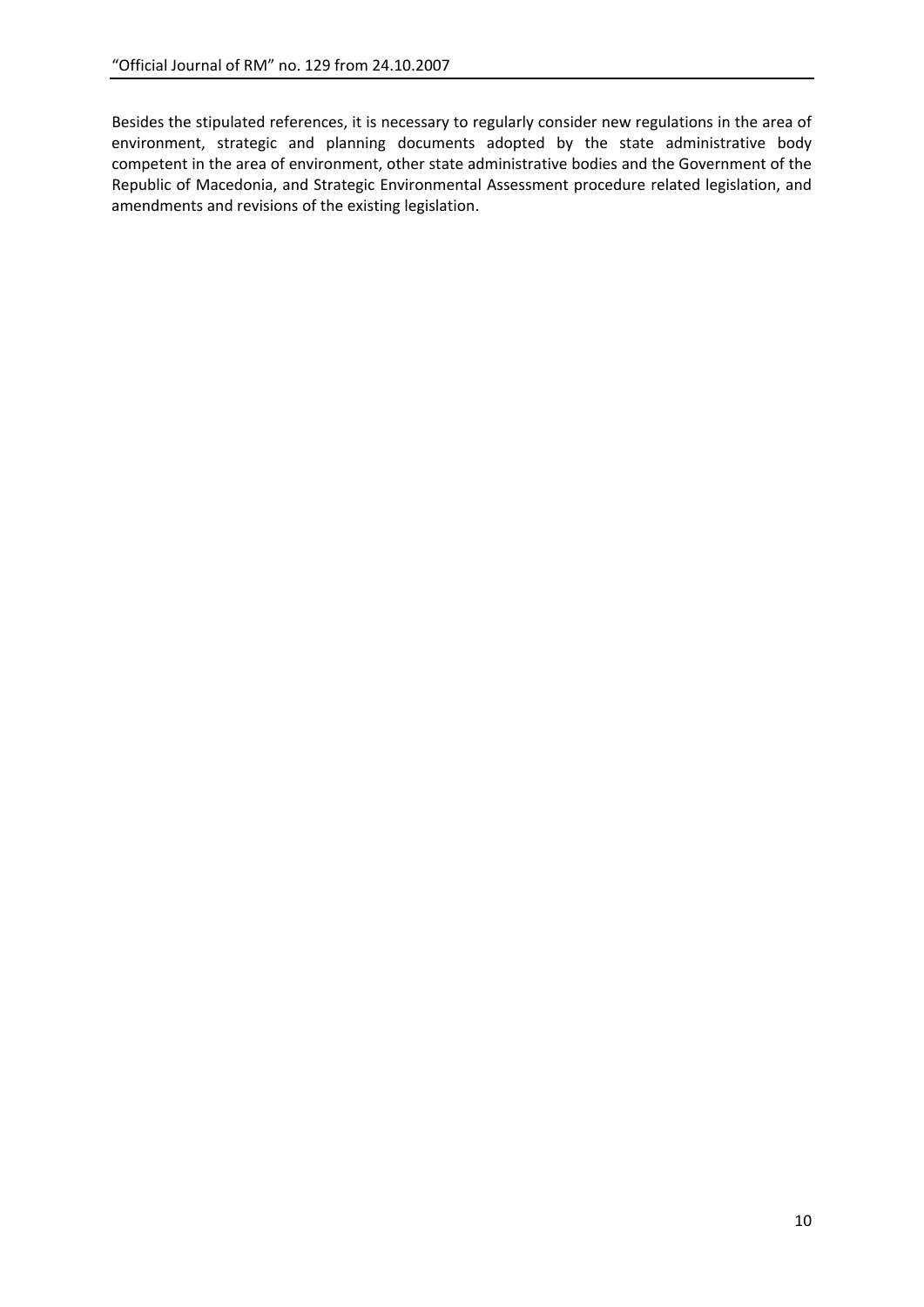# Ordinance of conducting transboundary consultations

("Official Journal of RM" no 110/10)

NATIONAL CONFERENCE FOR STRATEGIC ENVIRONMENTAL ASSESSMENT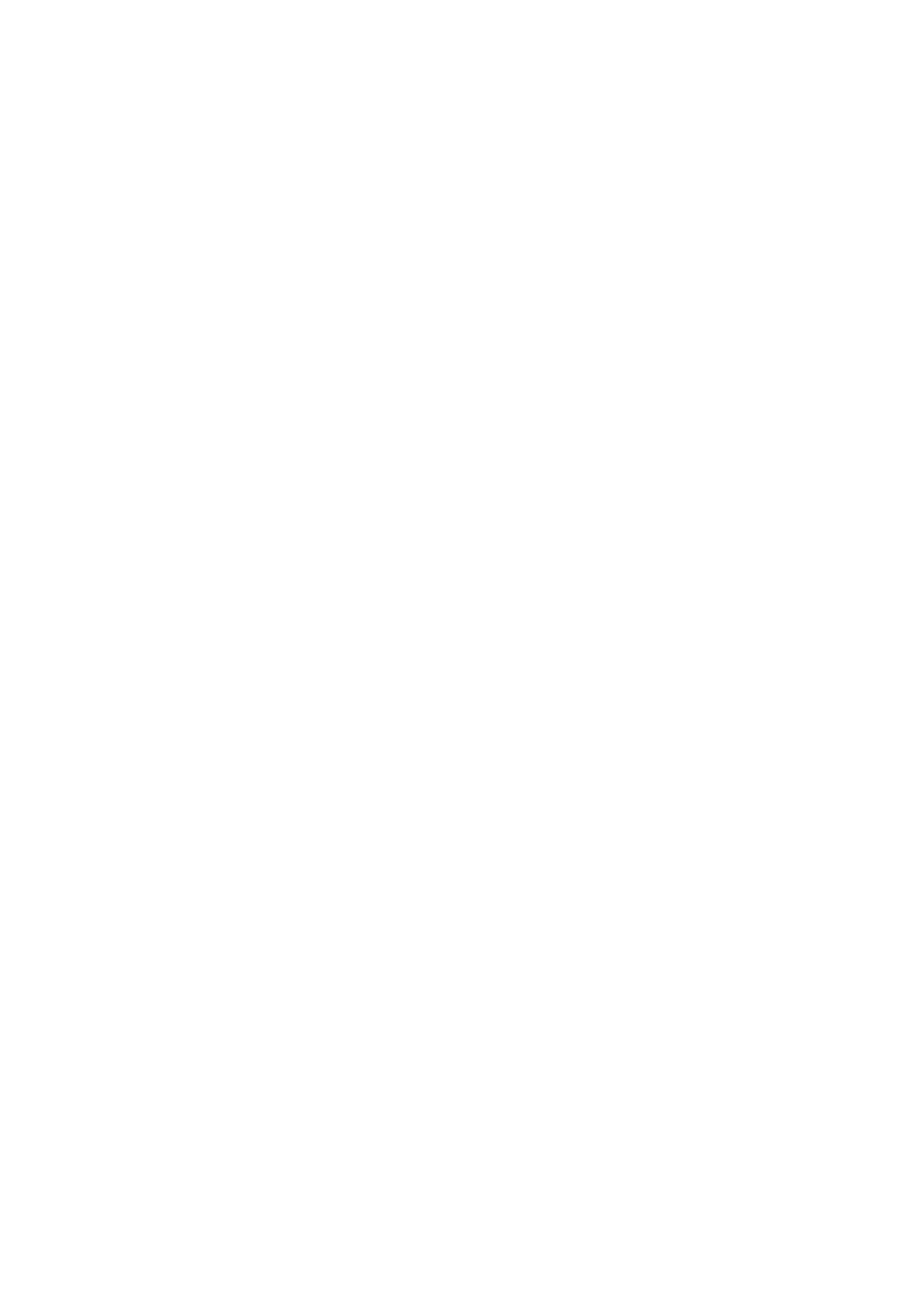Pursuant to Article 70 paragraph 3 of the Law on Environment ("Official Gazette of the Republic of Macedonia" No. 53/05, 81/05, 24/07, 83/09, 159/08 and 48/10), the Minister of Environment and Physical Planning with assent of the Minister for Foreign Affairs, hereby adopts a

# **ORDINANCE**

# **on the manner of carrying out transboundary consultations (**<sup>∗</sup>**)**

# Article 1

This Rulebook shall prescribe the manner of carrying out transboundary consultations in case when the implementation of the planning document in the Republic of Macedonia is likely to have transboundary effects on the environment and human life and health and the manner of which the country considering that a planning document prepared in the Republic of Macedonia is likely to have effects on the environment and human life and health on its territory, may request information on the effects on the environment and human health on its territory.

# Article 2

(1) Where implementation of the planning document in the Republic of Macedonia is likely to have transboundary effects on the environment and human life and health, the body preparing the planning document within 15 days from the date of determination of the effects shall notify the Ministry of Environment and Physical Planning.

(2) Upon receipt of the notification referred to in paragraph (1) of this Article, the Ministry of Environment and Physical Planning shall review information received and within 10 days from the date of receipt of the notification shall adopt a decision on the need for carrying out transboundary consultations.

(3) Upon determination of the need for carrying out transboundary consultation with the country concerned, the state administrative body that prepares the planning document, following a request from the Ministry of Environment and Physical Planning, shall deliver the documents referred to in Article 70 paragraph (1) of the Law on Environment translated into the official language of the neighbouring country within 15 days.

(4) Where the decision referred to in paragraph (2) of this Article has determined that carrying out transboundary consultations is necessary, the Ministry of Environment and Physical Planning through the Ministry of Foreign

<sup>1</sup> \* This Rulebook transposes Directive 2001/42/EC of the European Parliament and of the Council of 27 June 2001 on the assessment of the effects of certain plans and programmes on the environment, 32001L0042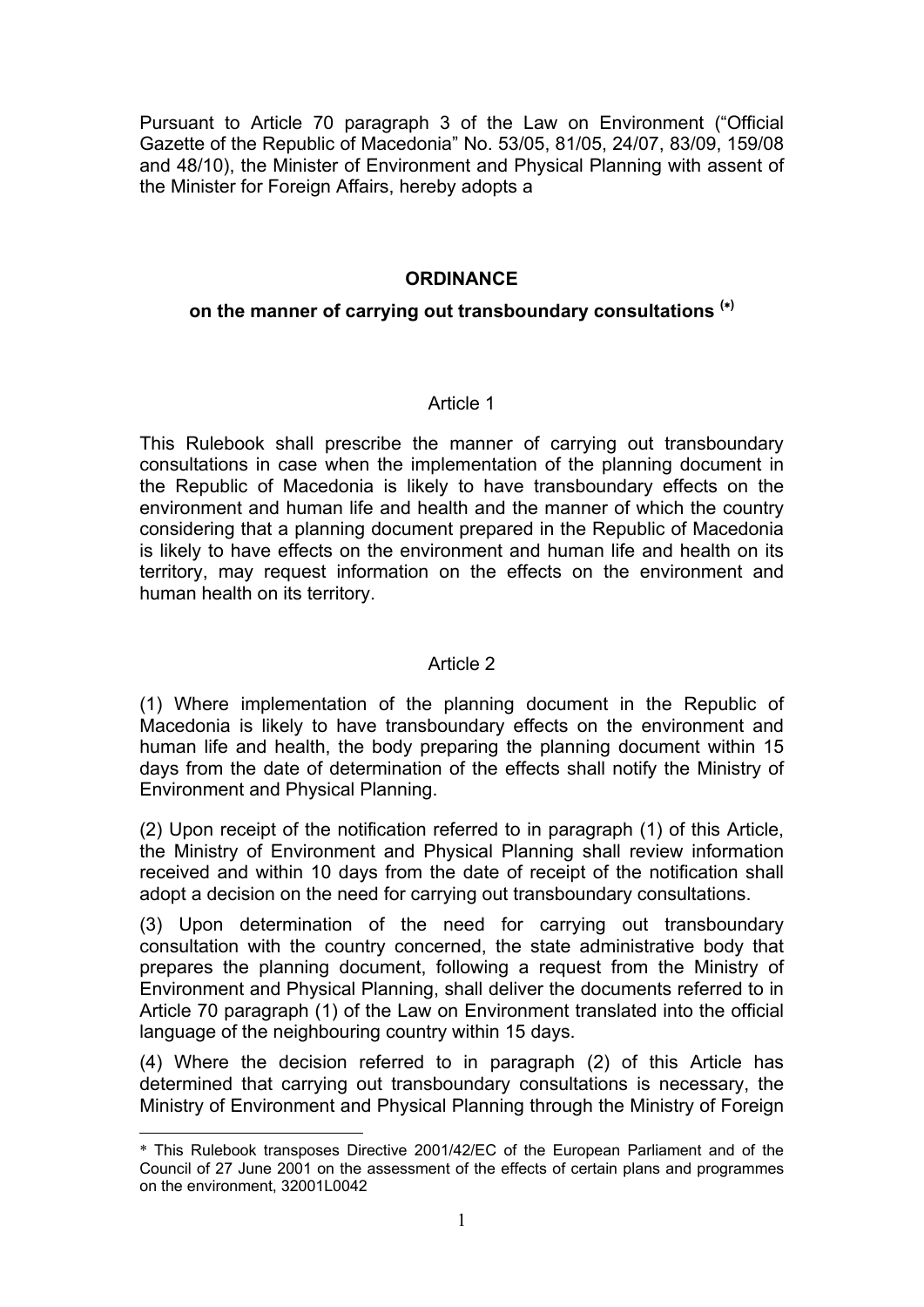Affairs of the Republic of Macedonia shall submit the documents referred to in paragraph (3) of this Article, along with an invitation for participation in transboundary consultations, to the competent Ministry in the field of environment or other competent body of the country concerned as soon as possible, but not later than the date of publication of the information for its own public in accordance with Article 69 paragraph (1) of the Law on Environment.

(5) The invitation referred to in paragraph (4) of this Article shall specify the deadline, which shall not be longer than two months from the date of delivery of the invitation, in which the competent body in the field of environment of the country concerned or other competent body may present its position whether it intends to participate in the transboundary consultations when adopting the planning document within the procedure for strategic assessment, and in case of existence of such intention, to conduct public consultation procedure with its own public and to forward opinions and comments of its own public within the aforementioned deadline.

(6) The Ministry of Environment and Physical Planning shall initiate cooperation with the competent body in the field of environment of the country concerned to determine the manners and the mutual cooperation for carrying out transboundary consultations in respect of the adoption of the planning document.

(7) The competent body in the field of environment of the country concerned or other competent body, based on the received invitation, may ask for extension of the deadline referred to in paragraph (5) of this Article where it is necessary, based on mutual consultation with the Ministry of Environment and Physical Planning to agree on a reasonable time frame for the duration of the consultations.

## Article 3

(1) Where a competent body in the Republic of Macedonia that prepares a planning document receives a notification from a body of another country which considers that the implementation of the planning document is likely to have a significant transboundary effects to the environment, including human health on its own territory or that the environment is likely to be significantly affected, shall immediately notify the Ministry of Environment and Physical Planning thereof for the purpose of ensuring carry out of transboundary consultation within the procedure for strategic assessment of the planning document.

(2) Where the Ministry of Foreign Affairs receives a notification from a body of another country which considers that the implementation of the planning document adopted by another state administrative body and local government body in the Republic of Macedonia is likely to have significant transboundary effects to the environment, including human health on its own territory or that the environment is likely to be significantly affected, shall immediately notify the Ministry of Environment and Physical Planning thereof for the purpose of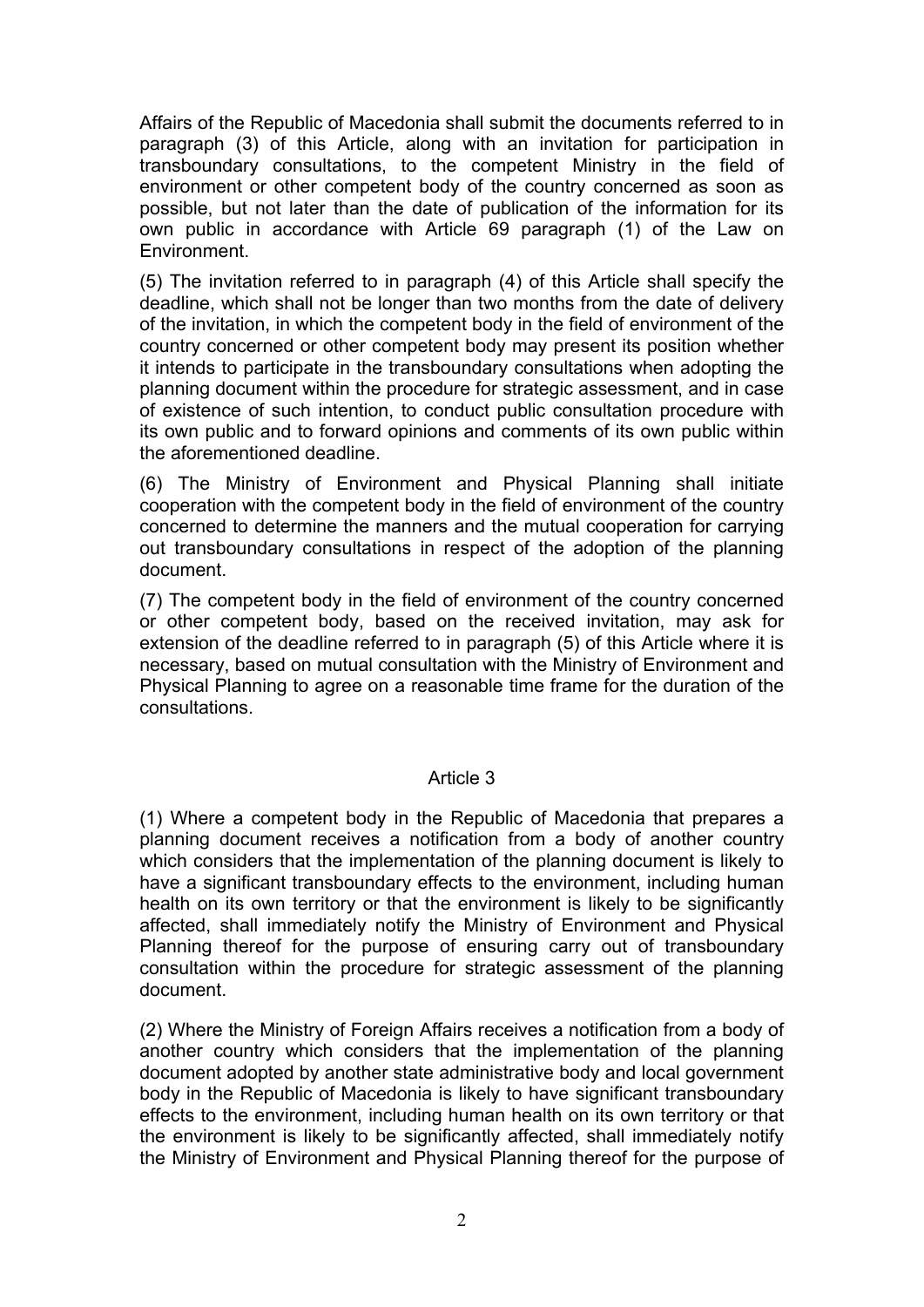ensuring carry out of transboundary consultation within the procedure for strategic assessment of the planning document.

(3) Where the Ministry of Environment and Physical Planning receives notification from a body of another country which considers that the implementation of the planning document adopted by another body in the Republic of Macedonia is likely to have significant transboundary effects to the environment, including human health on its own territory or that the environment is likely to be significantly affected, shall immediately notify the body preparing the planning document thereof for the purpose of ensuring carry out of transboundary consultation within the procedure for strategic assessment of the planning document.

(4) In cases referred to in paragraph (1), (2) and (3) of this Article, the Ministry of Environment and Physical Planning shall provide the bodies of the country concerned with the necessary information on assessment of the transboundary effects in the course of preparation of the planning document.

(5) In cases referred to in paragraph (4) of this Article, the Ministry of Environment and Physical Planning shall ask the body preparing the planning document to submit all documents referred to in Article 70 paragraph (1) of the Law on Environment, translated into the official language of the country concerned, for the purpose of carrying out the transboundary consultations.

(6) The Ministry of Environment and Physical Planning through the Ministry of Foreign Affairs of the Republic of Macedonia shall submit the documents referred to in paragraph (5) of this Article to the competent body in the field of environment of the country concerned or other competent body, along with indication opinions and comments received from its own public to be forwarded not later than two months from the date of submission of documents.

(7) The Ministry of Environment and Physical Planning shall initiate cooperation with the competent body in the field of environment of the country concerned to determine the manners of mutual cooperation for carrying out transboundary consultations in respect of the adoption of the planning document.

## Article 4

(1) Upon adoption of the planning document, the body that has adopted the planning document shall submit it to the Ministry of Environment and Physical Planning, along with the environmental report translated into the official language of the country concerned, which describes the manner of taking into account the likely effects to the environment, including human health, into the planning document and the reasons for their incorporation within the frames of the real options evaluated in the course of adoption of the planning document.

(2) The Ministry of Environment and Physical Planning shall submit the documents referred to in paragraph (1) of this Article to the competent body in the field of environment of the country concerned, involved in the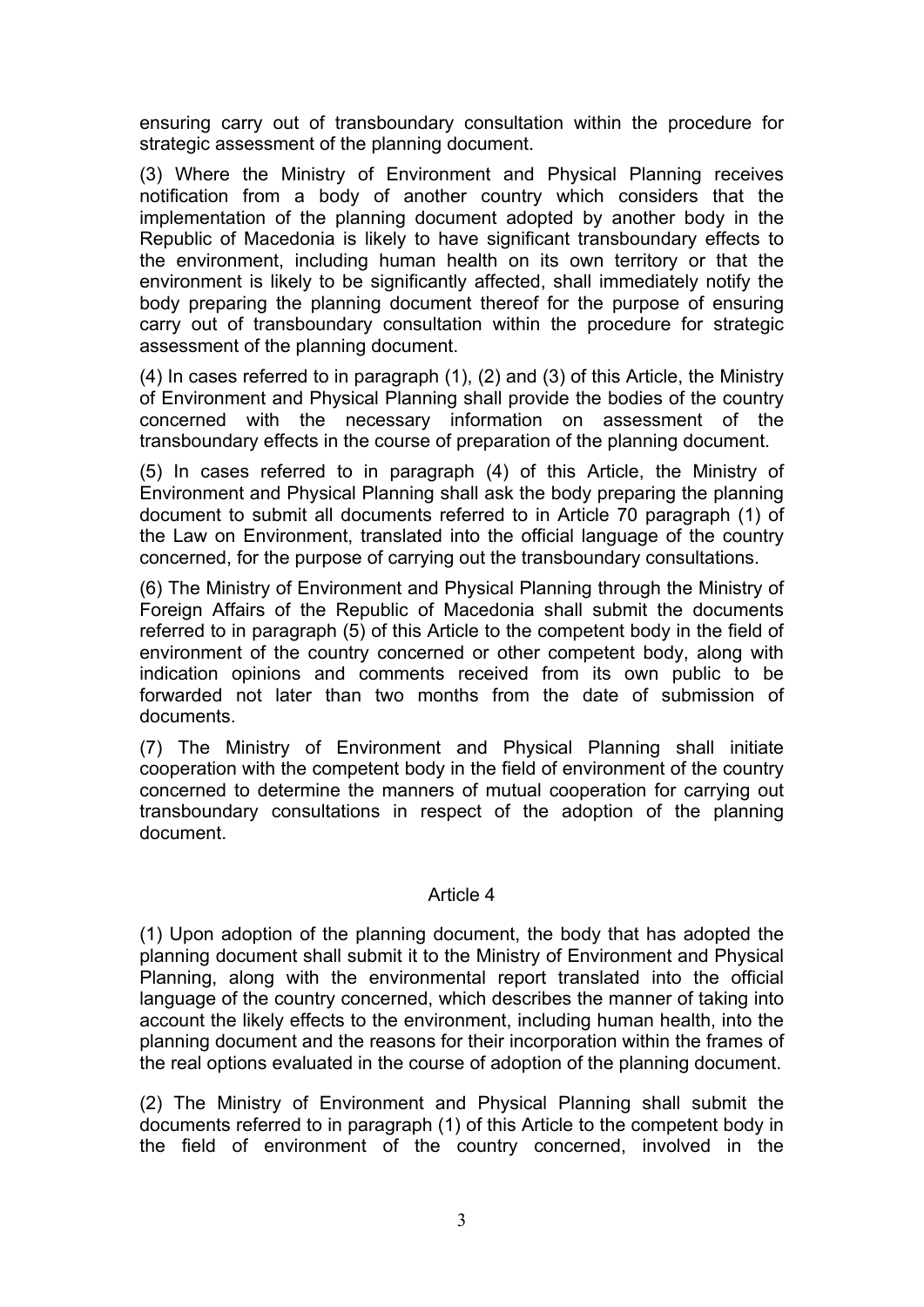transboundary consultations, within 15 days from the date of receipt of the documents referred to in paragraph (1) of this Article.

# Article 5

Where there is an agreement with the country concerned which regulates the procedure for mutual consultation in strategic assessment of a planning document, pursuant to article 71-a of the Law on Environment, the provisions of this rulebook shall apply unless otherwise stipulated by that agreement.

## Article 6

This Rulebook shall enter into force on the eight day from the date of its publication in the Official Gazette of the Republic of Macedonia.

No. 07-7265/1 Skopje, 15.07.2010

> MINISTER, MINISTER, D-r Nedzati Jakupi **Antonio Miloshoski**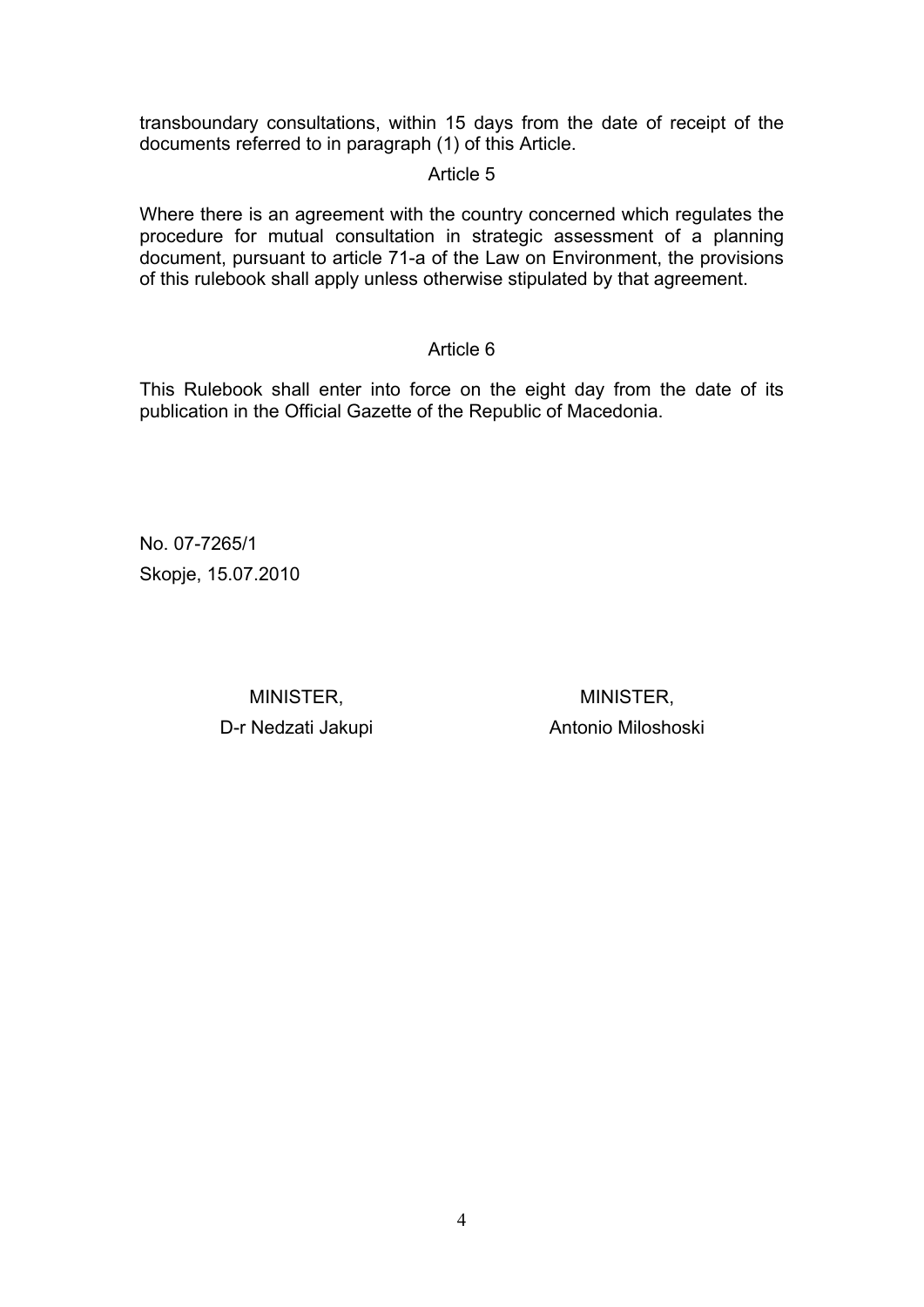Ordinance on the form, content and application of the decision for conducting or not-conducting strategic environmental assessment and on the application forms for the need of conducting and notconducting strategic environmental assessment

("Official Journal of RM" no 122/11)

NATIONAL CONFERENCE FOR STRATEGIC ENVIRONMENTAL ASSESSMENT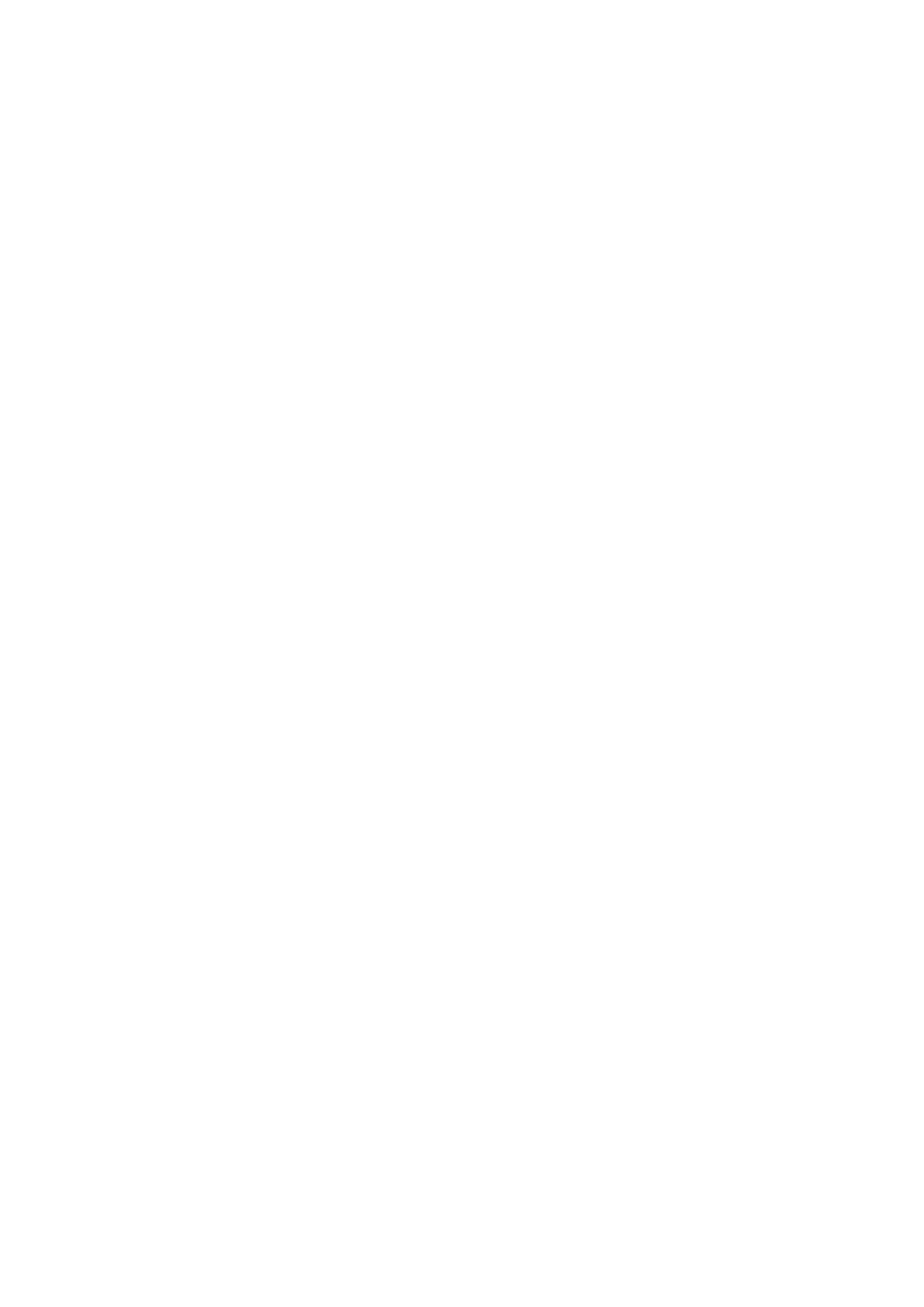Pursuant to Article 65 paragraph (20) of the Environment Law (Official Gazette of the Republic of Macedonia no. 53/05, 81/05, 24/07, 159/08, 83/09, 48/10, 124/10 and 51/11), the Minister of Environment and Physical Planning adopted this

## **Ordinance**

on the form, content and the pre-printed form of the decision to perform a strategic environmental assessment and the pre-printed forms on the need to perform or not to perform a strategic environmental assessment

## Article 1

This ordinance shall define the form, content and the pre-printed form of the decision to perform a strategic environmental assessment and the pre-printed forms on the need to perform or not to perform a strategic environmental assessment.

## Article 2

(1) The form, content and the pre-printed form for the decision to not perform a strategic environmental assessment shall be defined in Annex 1 to this Ordinance.

(2) The form, content and the pre-printed form for the decision to perform a strategic environmental assessment shall be defined in Annex 2 to this Ordinance.

# Article 3

The form, content and the pre-printed form on the need to perform or to not perform a strategic environmental assessment shall be defined in Annex 3 to this Ordinance.

## Article 4

This Ordinance shall come into force on the eightth day after the day of publication in the Official Gazette of the Republic of Macedonia.

No.

**Skopje** 

**Minister** Abdulaqim Ademi *signed*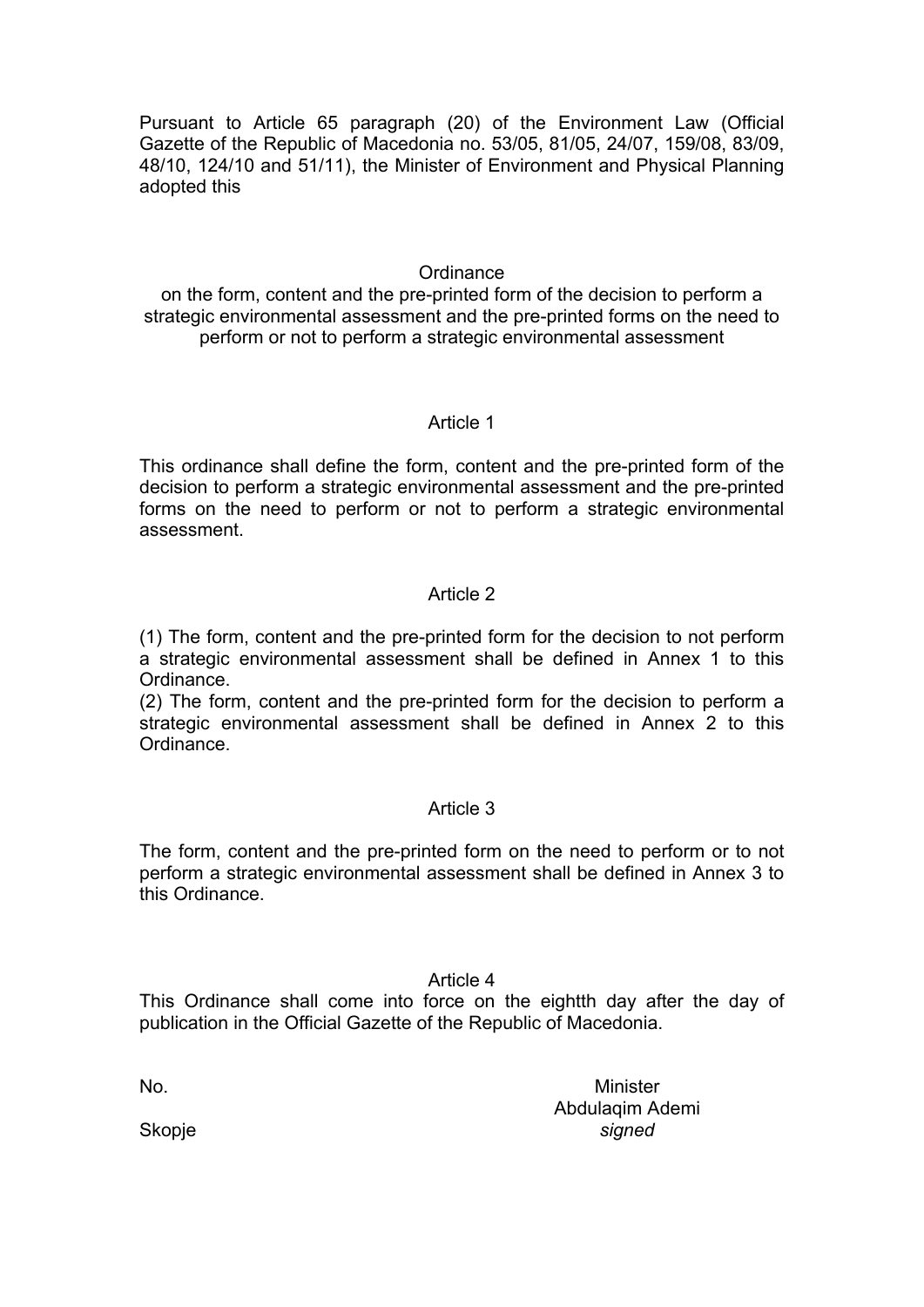Annex 1

Pursuant to Article 65 paragraph (6) of the Environment Law (Official Gazette of the Republic of Macedonia no. 53/05, 81/05, 24/07, 159/08, 83/09, 48/10, 124/10 and 51/11),  $\frac{1}{(1)}$  adopted this day,  $\frac{1}{(2)}$  adopted this Decision to not perform a strategic environmental assessment 1. Regarding the planning document\_\_\_\_\_\_\_\_\_\_\_\_\_\_\_\_\_\_\_\_\_\_\_\_\_\_\_\_\_ adopted pursuant to (3) \_\_\_\_\_\_\_\_\_\_\_\_\_\_\_\_\_\_\_\_\_\_\_\_\_\_\_\_\_\_\_\_, a strategic environmental assessment pursuant to (4) Article 65 of the Environment Law shall not be performed. 2. This decision, along with the pre-printed forms on determining the need to perform or not to perform a strategic environmental assessment shall be published on the web-site of \_\_\_\_\_\_\_\_\_\_\_\_\_\_\_\_\_\_\_\_\_\_\_\_\_\_\_\_\_\_\_\_\_\_\_\_\_\_\_\_\_\_\_\_\_\_\_\_\_\_\_\_\_\_\_\_\_. (5) 3. Pursuant to the criteria on determining whether a planning document has an environmental impact, referred to in Article 65 paragraph (4) of the Environment Law, and on the basis of the data in Annex 2 of the Ordinance on the form, content and the pre-printed form of the decision to perform a strategic environmental assessment and the pre-printed forms on the need to perform or not to perform a strategic environmental assessment, the adoption of the planning document \_\_\_\_\_\_\_\_\_\_\_\_\_\_\_\_\_\_\_\_\_\_\_\_\_\_\_\_\_\_\_\_\_\_\_\_\_\_\_\_\_\_\_\_\_\_\_\_\_\_\_\_\_\_\_shall have no impacts on the environment (6) due to the following reasons: \_\_\_\_\_\_\_\_\_\_\_\_\_\_\_\_\_\_\_\_\_\_\_\_\_\_\_\_\_\_\_\_\_\_\_\_\_\_. (7) 4. An appeal against this decision may be submitted to<br>
<u>and the submitted</u> to the submitted to the submitted to the submitted to the submitted to the submitted to the submitted to the submitted to the submitted to the sub \_\_\_\_\_\_\_\_\_\_\_\_\_\_\_\_\_\_\_\_\_\_\_\_\_\_\_\_\_\_\_\_\_\_\_\_\_\_\_\_\_\_\_\_\_\_\_\_\_\_ within 15 days after the day of (8) publication of the decision on the web-site. Name  $No.$ ending and signature  $(10)$ Location  $\frac{1}{(11)}$ .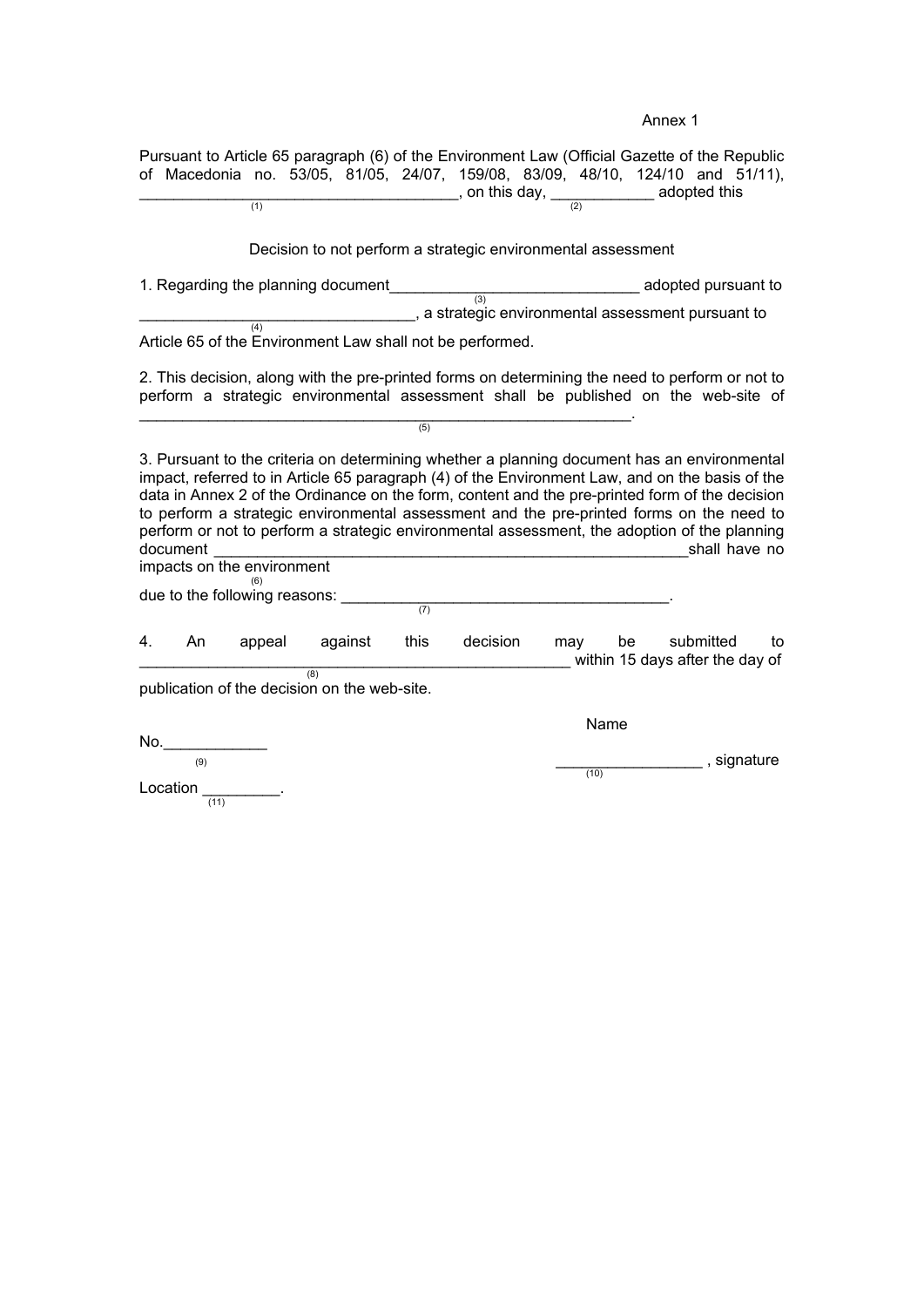#### Instructions on filling out the Decision to not perform a strategic environmental assessment

1. Insert the name of the municipality, the municipality in the City of Skopje or the City of Skopje or the authority that shall adopt the decision to develop or adopt the planning document and is thereby obliged to carry out the procedure.

2. Insert the date, on which the decision is adopted.

3. Insert the title of the planning document (e.g. National Waste Management Plan).

4. Insert the title of the law that serves as the basis for the planning document (e.g. Law on Waste Management).

5. Insert the web-site, where the authority shall publish the decision.

6. Insert the title of the planning document (e.g. National Waste Management Plan).

7. Elaboration of the rationale behind the decision.

8. Insert the name of the competent authority for the appeal procedure, i.e. if the decision is adopted by a mayor of a municipality, a mayor of a municipality in the City of Skopje or the mayor of the City of Skopje, the appeal may be lodged to the Ministry of Environment and Physical Planning, and if the decision is adopted by a responsible person in an authority of the state administration, the appeal may be lodged to the State Commission on administrative procedures and labour relations in the second instance.

9. Insert the archive number of the decision.

10. Signature of the person managing the authority adopting the decision.

11. Location where the decision is adopted.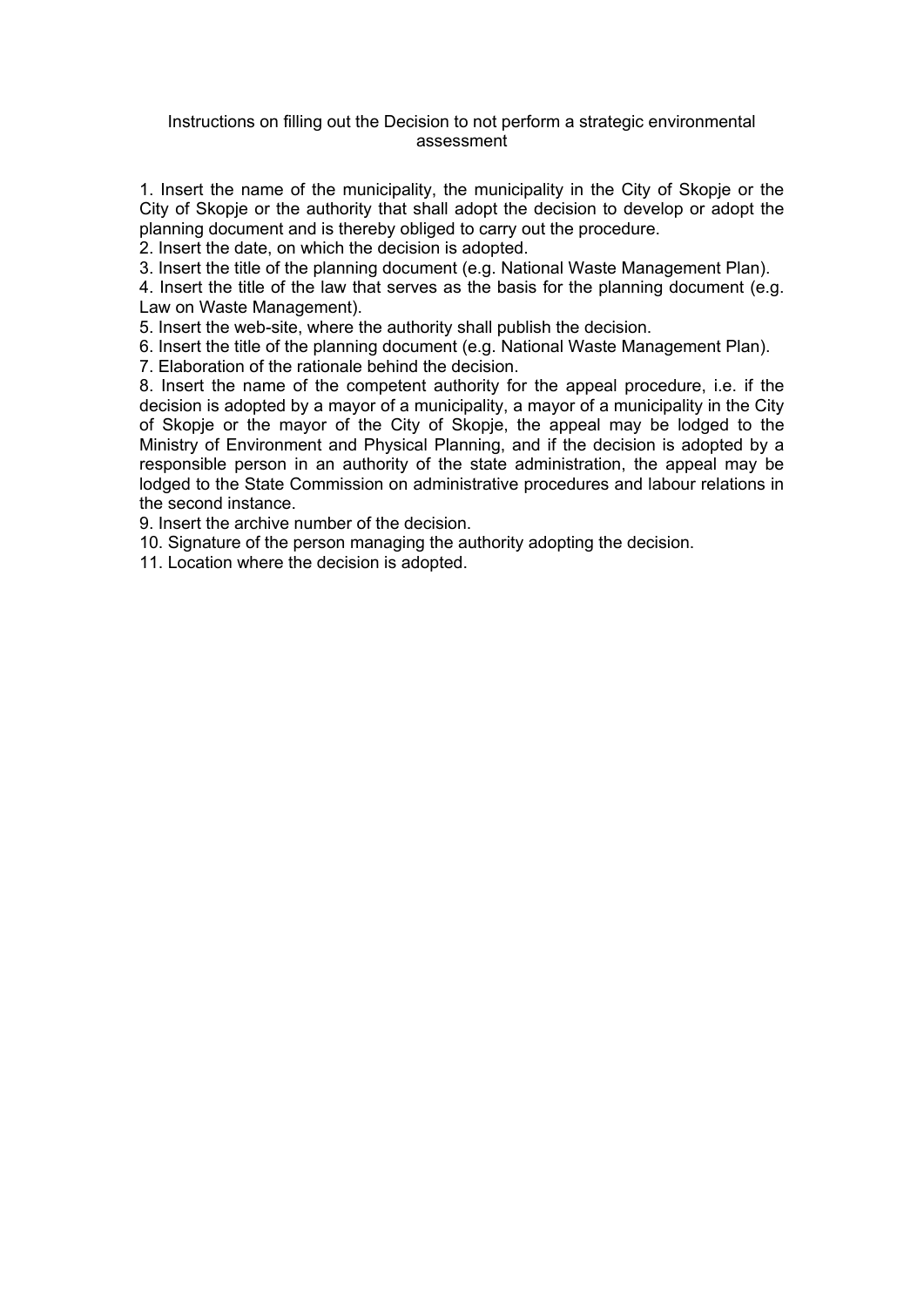Pursuant to Article 65 paragraph (6) of the Environment Law (Official Gazette of the Republic of Macedonia no. 53/05, 81/05, 24/07, 159/08, 83/09, 48/10, 124/10 and 51/11),  $\frac{1}{(1)}$  adopted this  $\frac{1}{(2)}$  adopted this Decision to perform a strategic environmental assessment 1. Regarding the planning document  $\overline{\phantom{a}}$  adopted by \_\_\_\_\_\_\_\_\_\_\_\_\_\_\_\_\_\_\_\_\_\_\_\_\_\_\_\_\_\_\_\_\_\_\_, a strategic environmental assessment  $(4)$ pursuant to Article 65 of the Environment Law shall be performed. 2. The following authorities shall be authorities affected by the planning document \_\_\_\_\_\_\_\_\_\_\_\_\_\_\_\_\_\_\_\_\_\_\_: \_\_\_\_\_\_\_\_\_\_\_\_\_\_\_\_\_\_\_\_\_\_\_\_\_\_\_\_\_\_\_\_. (5) (6) 3. Regarding the planning document\_ $\frac{7}{(7)}$  \_\_\_\_\_\_\_\_\_\_\_\_\_\_\_\_\_\_\_\_\_\_\_\_\_\_\_\_\_\_\_\_\_\_\_\_\_\_\_\_\_\_\_\_\_\_\_\_\_\_\_\_\_\_\_, and adopted by (8) \_\_\_\_\_\_\_\_\_\_\_\_\_\_\_\_\_\_\_\_\_\_\_\_\_\_\_\_\_\_\_\_\_\_\_\_\_\_\_\_\_\_\_\_, the adoption of the planning document (9)  $\equiv$  shall have an impact on the environment.  $(10)$ 4. The scope of the strategic environmental assessment shall include following aspects: \_\_\_\_\_\_\_\_\_\_\_\_\_\_\_\_\_\_\_\_\_\_\_\_\_\_\_\_\_\_\_\_\_\_\_\_\_\_\_\_\_\_\_\_\_\_\_\_\_\_\_\_\_\_\_\_\_\_\_\_\_\_\_\_\_\_\_\_\_\_\_\_\_\_  $\frac{1}{2}$ \_\_\_\_\_\_\_\_\_\_\_\_\_\_\_\_\_\_\_\_\_\_\_\_\_\_\_\_\_\_\_\_\_\_\_\_\_\_\_\_\_\_\_\_\_\_\_\_\_\_\_\_\_\_\_\_\_\_\_\_\_\_\_\_\_\_\_\_\_\_\_\_\_\_  $\overline{\phantom{a}}$  $\_$  , and the set of the set of the set of the set of the set of the set of the set of the set of the set of the set of the set of the set of the set of the set of the set of the set of the set of the set of the set of th \_\_\_\_\_\_\_. (11) 5. This decision, along with the pre-printed forms on determining the need to perform a strategic environmental assessment shall be published on the web-site of  $(12)$ on the following link:  $\overline{\text{may}}$   $\overline{\text{lodge}}$ 6. The public may lodge an appeal against this decision to within 15 days after the day of  $(14)$ publication of the decision on the web-site. name in the contract of the contract of the contract of the contract of the contract of the contract of the contract of the contract of the contract of the contract of the contract of the contract of the contract of the co No.  $\frac{(15)}{(15)}$  , signature <br>Location  $\frac{(17)}{(17)}$ .

Annex 2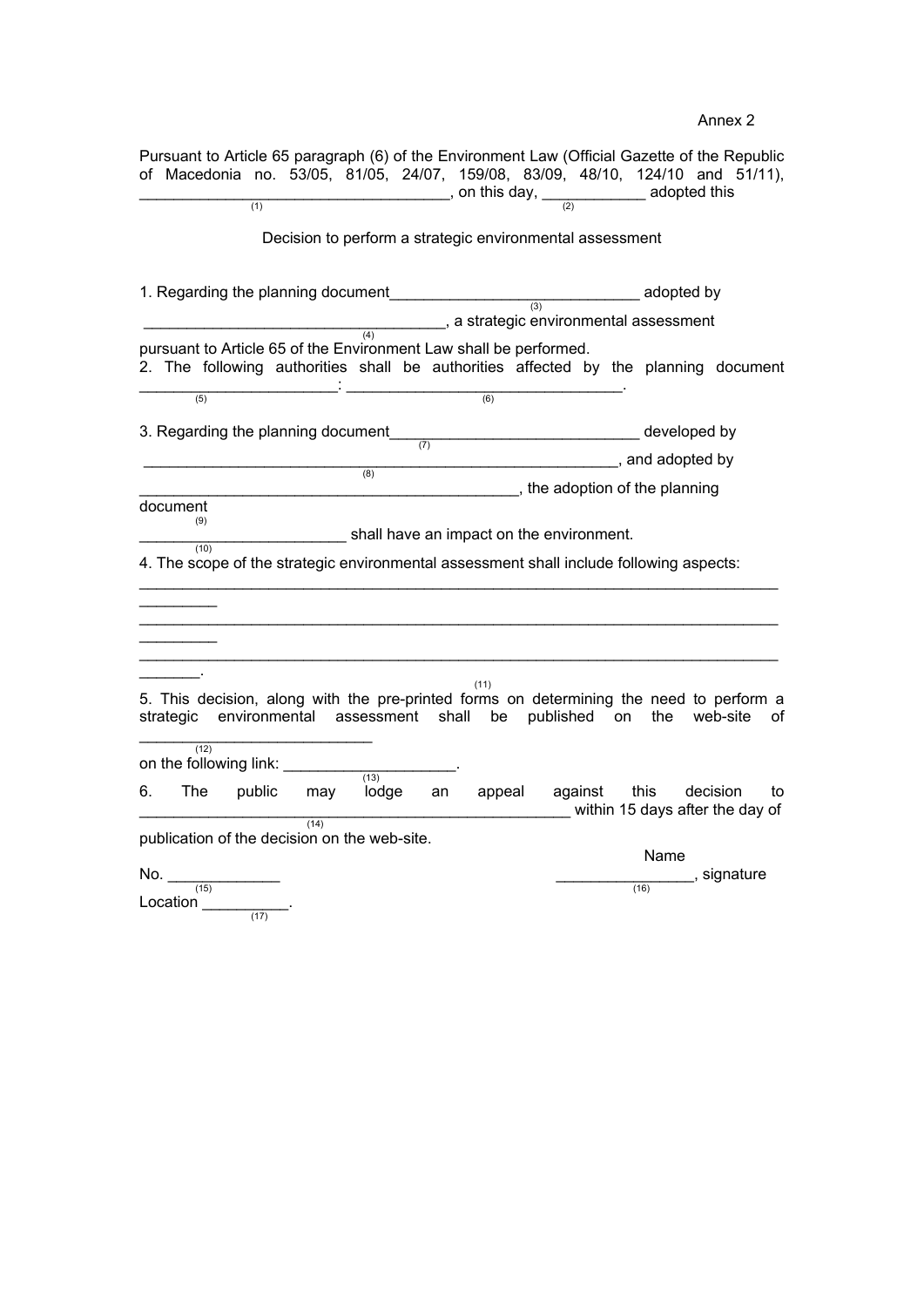Instructions on filling out the Decision to perform a strategic environmental assessment

1. Insert the name of the authority adopting the decision or the authority tasked to develop and adopt the planning document and carry out the procedure.

2. Insert the date, on which the decision is adopted.

3. Insert the title of the planning document (e.g. National Waste Management Plan).

4. Insert the name of the authority adopting the planning document.

5. Insert the title of the planning document (e.g. National Waste Management Plan).

6. Insert the names of the authorities of central and local government that may be affected by the implementation of the planning document (e.g. Ministry of Health, Institute for Public Health Regional Office Bitola, Hydro-Biological Institute etc.).

7. Insert the title of the planning document (e.g. National Waste Management Plan).

8. Insert the name of the authority developing the planning document.

9. Insert the name of the authority adopting the planning document.

10. Insert the title of the planning document (e.g. National Waste Management Plan). 11. Determine the scope of the report (e.g. areas that the planning document shall

impact and that shall be elaborated on in the report).

12. Insert the name of the authority adopting or developing the planning document.

13. Insert the web-site, where the authority shall publish the decision.

14. Insert the name of the competent authority for the appeal procedure, i.e. if the decision is adopted by a mayor of a municipality, a mayor of a municipality in the City of Skopje or the mayor of the City of Skopje, the appeal may be lodged to the Ministry of Environment and Physical Planning, and if the decision is adopted by a responsible person in an authority of the state administration, the appeal may be lodged to the State Commission on administrative procedures and labour relations in the second instance.

15. Insert the archive number of the decision.

16. Office, first and last name of the person signing the decision on behalf of the authority.

17. Location where the decision is adopted.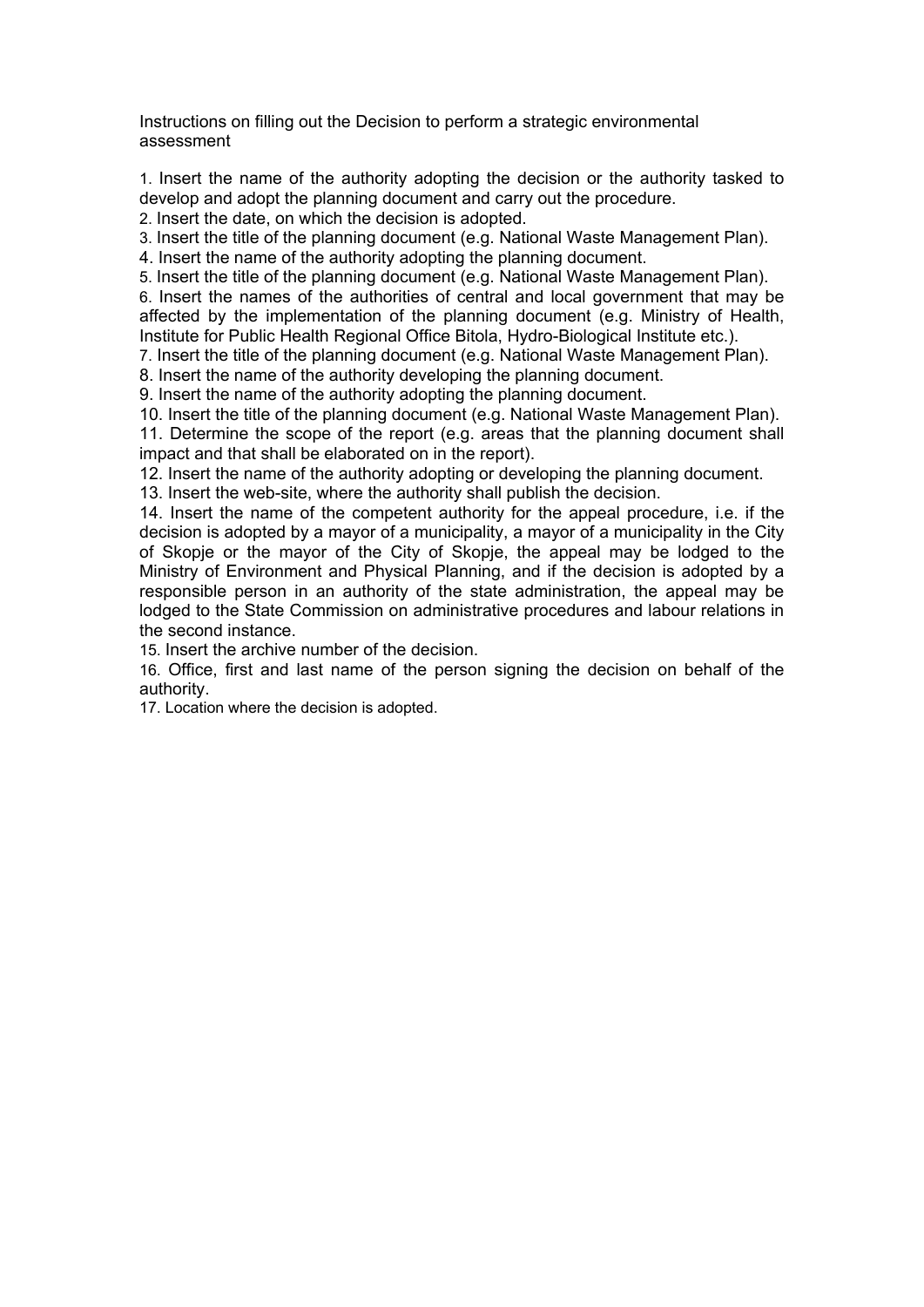Annex 3 Pre-printed form on the need to perform or not to perform a strategic environmental assessment

| Information on the authority developing the planning document         |                                                                                                                                                                                                                                                                                                       |
|-----------------------------------------------------------------------|-------------------------------------------------------------------------------------------------------------------------------------------------------------------------------------------------------------------------------------------------------------------------------------------------------|
| Planning<br>document title                                            |                                                                                                                                                                                                                                                                                                       |
| Competent<br>authority for<br>development of the<br>planning document |                                                                                                                                                                                                                                                                                                       |
| Competent<br>authority for<br>adopting the<br>planning document       | (Fill out only if the authority developing the planning document is different from the authority<br>adopting it. (e.g. The Ministry develops a planning document to be adopted by the<br>Government or the mayor develops a General Urban Development Plan to be adopted by<br>the municipal council) |

| Information on the authority developing the planning document |  |
|---------------------------------------------------------------|--|
| the<br>Name<br>οf                                             |  |
| competent person                                              |  |
| for development of                                            |  |
| planning<br>the                                               |  |
| document                                                      |  |
| Job title                                                     |  |
|                                                               |  |
| Contact                                                       |  |
| information                                                   |  |
|                                                               |  |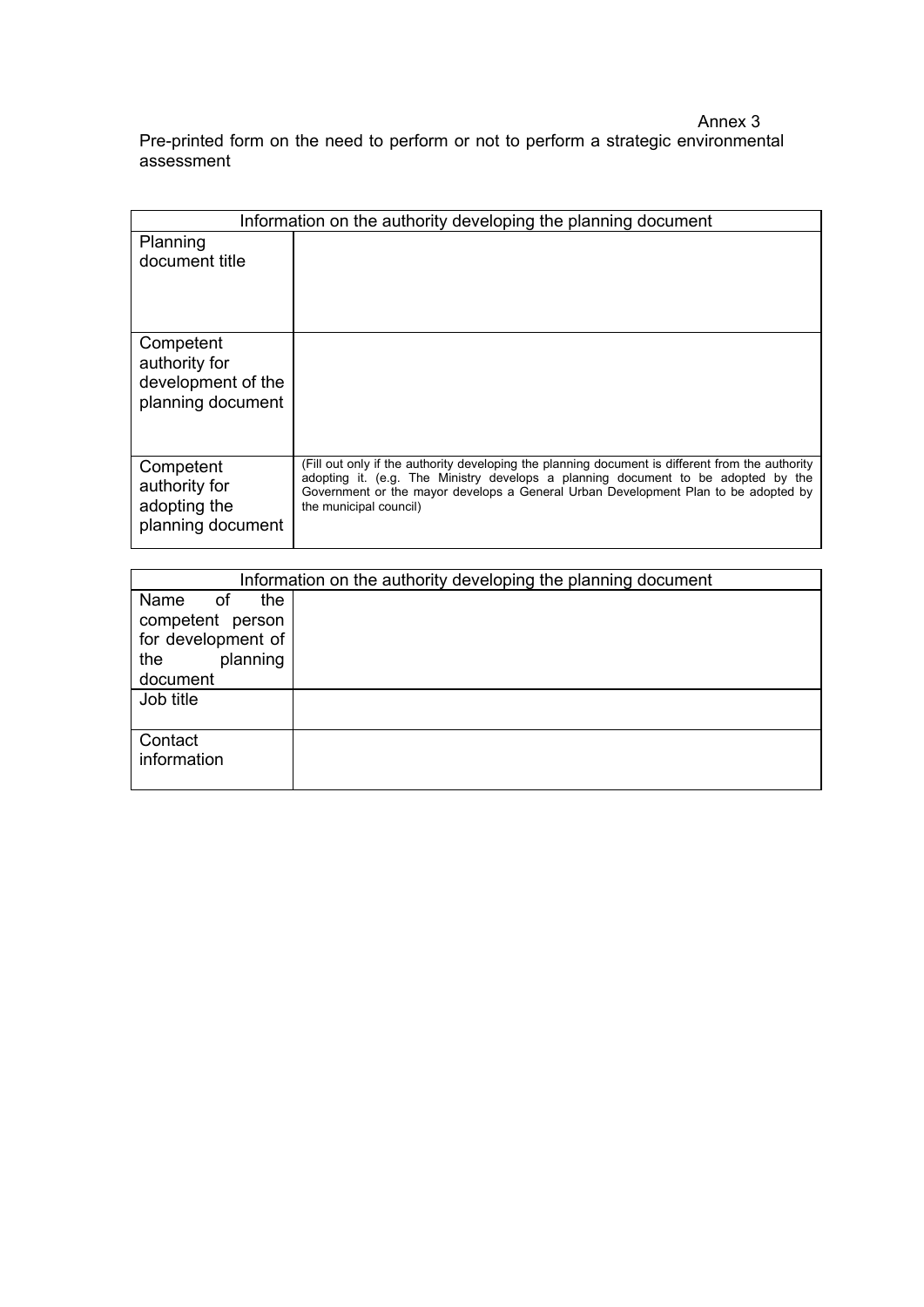## Basic information on the planning document

Basis for adoption of the planning document (e.g. obligation according to law or other regulation)

Is a new planning document adopted or an existing document amended? YES / NO

If an existing planning document is amended, insert the title of the existing planning document and the rationale behind the amendments

Does the planning document include a thematic area referred to in Article 65 paragraph 2 of the Environment Law? If YES, state the relevant thematic area.

Is the planning document defined in the Decree on the strategies, plans and programmes, including amendments to those strategies, plans and programmes, subject to an assessment of their impact on the environment and human health? If YES, state the number and the indent (e.g. Article 3 number 1 indent 5).

Yes / No

Article \_\_\_\_\_\_\_ number \_\_\_\_\_\_\_ indent

Does the planning document include implementation of a project defined in the Decree on determining the projects and the criteria for determining the need for an environmental impact assessment? If YES, state the type of project.

Does the planning document include the use of a small area of local significance, as referred to in Article 65 paragraph 3 of the Environment Law? If YES, state the surface area and the significance of the location.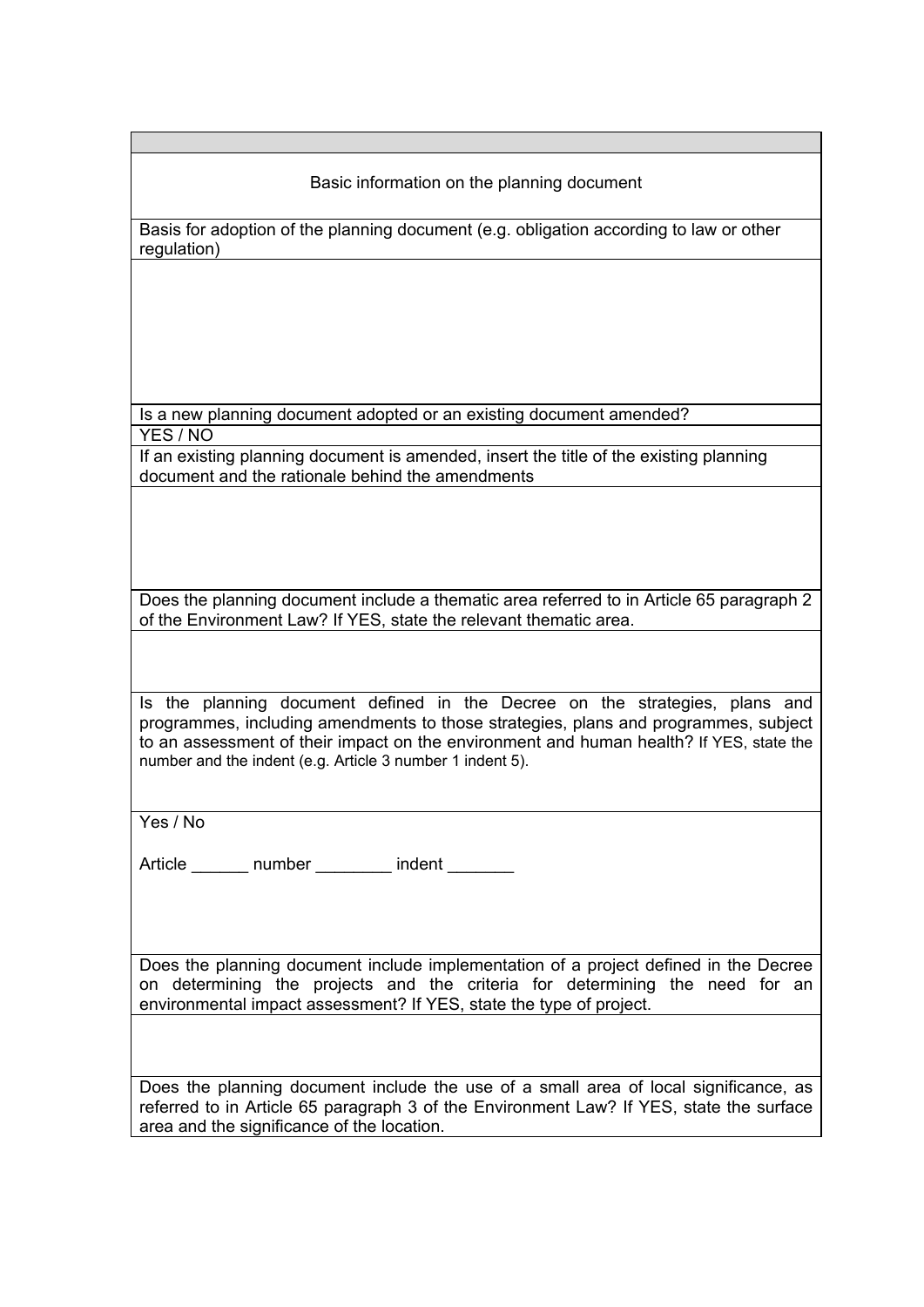State the aim of the planning document and describe the key decision to be adopted.

Scope of the panning document. (e.g. transport, spatial planning etc.)

Timeframe for adoption of the planning document.

Is a revision of the planning document foreseen? If yes, in how many years?

Space or area treated in the planning document (e.g. geographic area; attach a map, if possible)

|                                                                                                                                        | U,<br>Щ |  |
|----------------------------------------------------------------------------------------------------------------------------------------|---------|--|
| Objectives and/or proposed objectives to be achieved through the planning<br>documents, and are these contained in an act or document? |         |  |
|                                                                                                                                        |         |  |
| Is a copy of the objectives attached?                                                                                                  |         |  |
|                                                                                                                                        |         |  |
|                                                                                                                                        |         |  |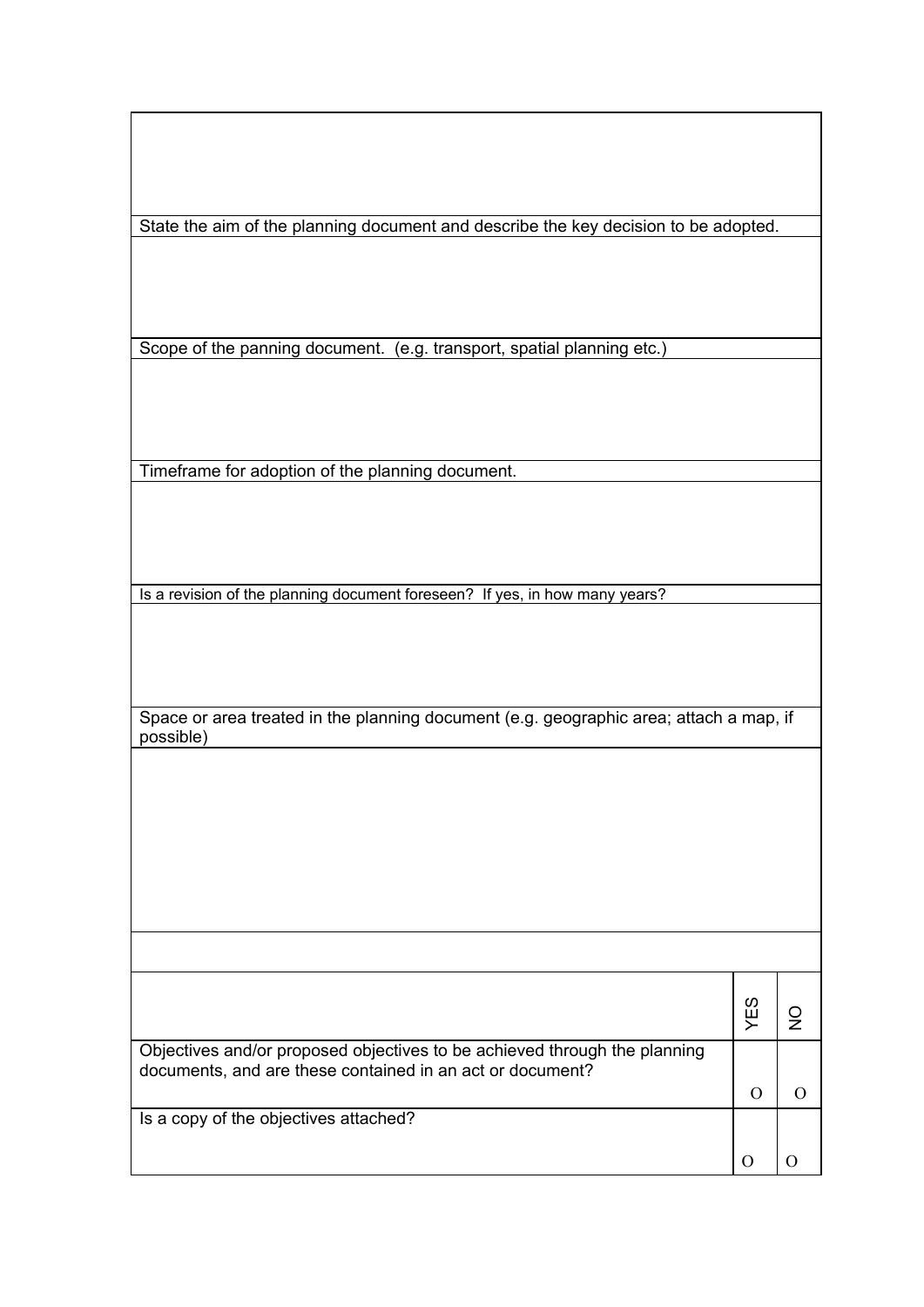## Summary of environmental impacts

(Determine whether implementation of the planning document will have a significant environmental impact; answer the questions bellow, which should serve as a basis for assessing the significant environmental impacts, and which are defined in the Decree on the criteria for the decision whether a certain planning document may have significant impacts on the environment and on human health.

| Potential environmental impacts of the planning document |  |
|----------------------------------------------------------|--|
| Impact probability, duration and                         |  |
| frequency;                                               |  |
| Cumulative effect of the impacts on                      |  |
| environment and human health;                            |  |
| Cross-border impacts;                                    |  |
|                                                          |  |
| Risks to human life and health and to the                |  |
| environment (as result of accidents);                    |  |
| Intensity and spatial scope of the impacts               |  |
| (geographic area and size of the affected                |  |
| population).                                             |  |

Potential economic and social impacts of the planning document, such as:

Value and vulnerability of the area affected by the planning document:

| Special natural features or cultural    |  |
|-----------------------------------------|--|
| heritage;                               |  |
| Exceeding environmental quality         |  |
| standards or limit values;              |  |
| Intensive land use;                     |  |
| Impact on areas of landscapes with the  |  |
| status of nationally or internationally |  |
| protected areas.                        |  |

Elaborate on the degree to which the planning document represents a framework for implementation of projects and other activities, regarding the location, nature, size, working conditions or resource availability:

Elaborate on the surrounding area of the project or the activity planned for implementation in the planning document regarding possible environmental impacts (e.g. if the plan foresees the development of residential buildings near an industrial zone, elaborate on whether the industrial zone will have an environmental impact on the residential buildings):

Elaborate on the significance of the planning document regarding consideration of environmental aspects in decision-making, especially regarding promoting sustainable development:

(State whether the scope of the planning document contributes to sustainability and to reducing environmental problems. E.g. an infrastructural plan can have a greater environmental impact than an educational plan or a curriculum).